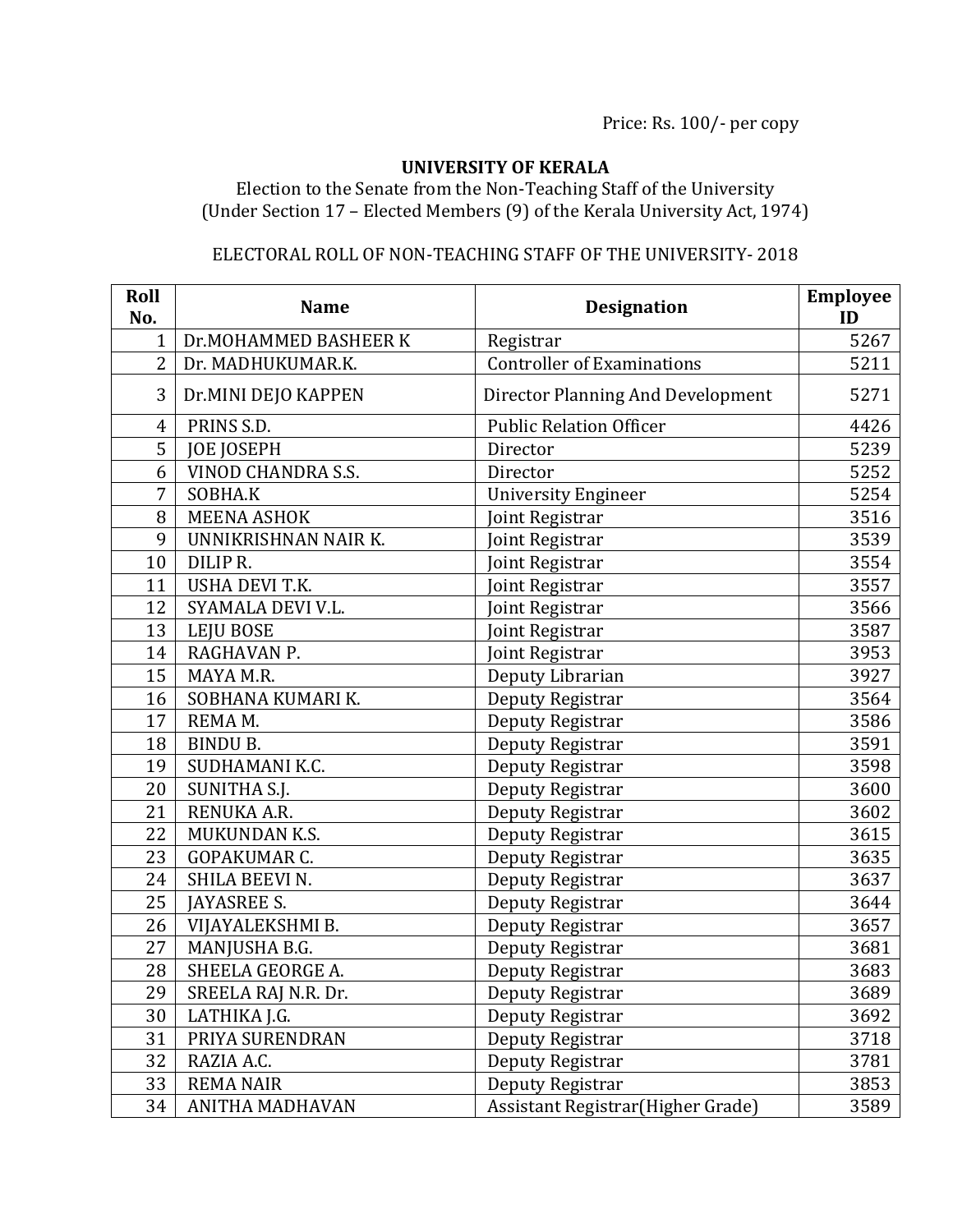| 35 | <b>SUSEELA S.</b>           | Assistant Registrar (Higher Grade) | 3827 |
|----|-----------------------------|------------------------------------|------|
| 36 | MAHESWARI P.                | Assistant Registrar (Higher Grade) | 3858 |
| 37 | LYDIA V.F.                  | Assistant Registrar (Higher Grade) | 3869 |
| 38 | <b>SREEKALA R.</b>          | Assistant Registrar (Higher Grade) | 3893 |
| 39 | <b>MAYA NAIR</b>            | Assistant Registrar (Higher Grade) | 3902 |
| 40 | MINI G.                     | Assistant Registrar (Higher Grade) | 3903 |
| 41 | ANITHA P.K.                 | Assistant Registrar (Higher Grade) | 3922 |
| 42 | RAGHU SANKAR C.             | Assistant Registrar(Higher Grade)  | 3929 |
| 43 | DEEPA VARMA A.              | Assistant Registrar (Higher Grade) | 3968 |
| 44 | <b>NAZEER S.</b>            | Assistant Registrar                | 3477 |
| 45 | NARASIMHA RAO V.L.          | Assistant Registrar                | 3714 |
| 46 | HARI KUMAR P.               | <b>Assistant Registrar</b>         | 3776 |
| 47 | REMA P.                     | <b>Assistant Registrar</b>         | 3877 |
| 48 | <b>HARI KUMAR S.</b>        | Assistant Registrar                | 3904 |
| 49 | ANITHA D.                   | <b>Assistant Registrar</b>         | 3943 |
| 50 | <b>MEERA J. RAHUL</b>       | <b>Assistant Registrar</b>         | 3958 |
| 51 | <b>SUNIL N.</b>             | Assistant Registrar                | 3974 |
| 52 | ANIL KUMAR PANIKKAR         | Assistant Registrar                | 3995 |
| 53 | <b>SUSAN SUNANDA MATHEW</b> | <b>Assistant Registrar</b>         | 3998 |
| 54 | THULASEEDHARAN P.           | <b>Assistant Registrar</b>         | 4006 |
| 55 | AHAMMED KHAN I.             | <b>Assistant Registrar</b>         | 4012 |
| 56 | SANDHYA T.M.                | Assistant Registrar                | 4022 |
| 57 | ABDUL REHMAN H. Dr.         | <b>Assistant Registrar</b>         | 4032 |
| 58 | <b>Deleted</b>              |                                    |      |
| 59 | <b>MARY MATHEW</b>          | <b>Assistant Registrar</b>         | 4045 |
| 60 | RAJA MOHAN R.               | <b>Assistant Registrar</b>         | 4079 |
| 61 | <b>BEEGAM ROYINOS J.</b>    | <b>Assistant Registrar</b>         | 4082 |
| 62 | ASWINI KUMAR C.             | Assistant Registrar                | 4084 |
| 63 | <b>GIRISH KUMAR N.</b>      | Assistant Registrar                | 4086 |
| 64 | SABITHA M.S.                | <b>Assistant Registrar</b>         | 4105 |
| 65 | LAWRENCE P.J.               | <b>Assistant Registrar</b>         | 4114 |
| 66 | SREEKUMAR N.                | <b>Assistant Registrar</b>         | 4115 |
| 67 | <b>ANITHA JOHNS</b>         | <b>Assistant Registrar</b>         | 4128 |
| 68 | SHEELA V.                   | <b>Assistant Registrar</b>         | 4129 |
| 69 | THOMAS P.P.                 | <b>Assistant Registrar</b>         | 4139 |
| 70 | SAJI C.S                    | Assistant Registrar                | 4140 |
| 71 | NARENDRAN B.                | <b>Assistant Registrar</b>         | 4141 |
| 72 | HEMA ANANDAN                | Assistant Registrar                | 4146 |
| 73 |                             |                                    | 4149 |
|    | JAYASREE B.H.               | Assistant Registrar                |      |
| 74 | ANNIE THOMAS P.             | <b>Assistant Registrar</b>         | 4150 |
| 75 | KALESH BABU G.              | <b>Assistant Registrar</b>         | 4154 |
| 76 | SINDHU GEORGE               | <b>Assistant Registrar</b>         | 4161 |
| 77 | HIRAN G.                    | Assistant Registrar                | 4168 |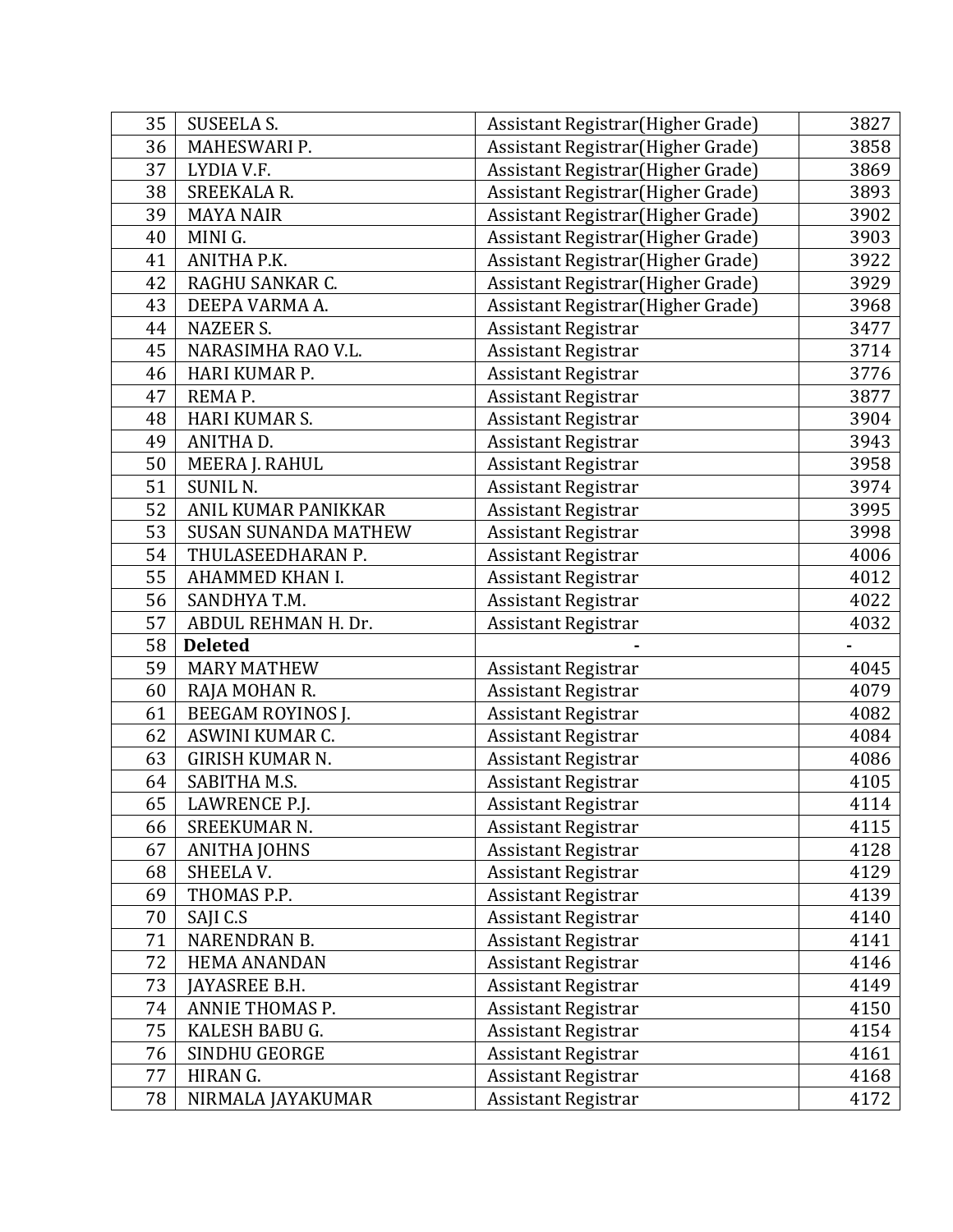| 79  | SANTHOSH KUMAR D.S.       | <b>Assistant Registrar</b>          | 4174 |
|-----|---------------------------|-------------------------------------|------|
| 80  | SUSY MOLE K.S.            | <b>Assistant Registrar</b>          | 4183 |
| 81  | VALSALA KUMARI B.         | <b>Assistant Registrar</b>          | 4184 |
| 82  | SANTHOSH KUMAR A.G.       | <b>Assistant Registrar</b>          | 4189 |
| 83  | <b>UMA DEVI S.</b>        | Assistant Registrar                 | 4213 |
| 84  | <b>RESMIR.</b>            | Assistant Registrar                 | 4215 |
| 85  | <b>BEENA CHACKO</b>       | <b>Assistant Registrar</b>          | 4221 |
| 86  | <b>ABBY ABRAHAM CYRUS</b> | Assistant Registrar                 | 4259 |
| 87  | RADHAKRISHNAN R.          | <b>Assistant Executive Engineer</b> | 3916 |
| 88  | JOSEPH P.T.               | <b>Assistant Executive Engineer</b> | 3982 |
| 89  | DILEEP S.S.               | <b>Assistant Engineer</b>           | 4050 |
| 90  | <b>BINDUA.</b>            | <b>Assistant Engineer</b>           | 4348 |
| 91  | AJAYARAJ B.R.             | <b>Assistant Engineer</b>           | 4515 |
| 92  | RAMESH T.S.               | <b>Assistant Engineer</b>           | 4516 |
| 93  | <b>SANDEEP KRISHNAN R</b> | <b>Assistant Engineer</b>           | 5278 |
| 94  | MAYADEVI V.K.             | <b>Assistant Security Officer</b>   | 4228 |
| 95  | <b>BALAN E.</b>           | <b>Assistant Security Officer</b>   | 4774 |
| 96  | MAHESH KUMAR S.           | Assistant Superintendent -          | 4405 |
|     |                           | <b>University Press</b>             |      |
| 97  | PREMAKUMAR R.             | Section Officer (Higher Grade)      | 3398 |
| 98  | MANU B.                   | Section Officer (Higher Grade)      | 3690 |
| 99  | SANTHA MAYADEVI           | Section Officer (Higher Grade)      | 3707 |
| 100 | GEETHA KUMARI K.          | Section Officer (Higher Grade)      | 3742 |
| 101 | SHOBA K.                  | Section Officer (Higher Grade)      | 4048 |
| 102 | LABEENA M.                | Section Officer (Higher Grade)      | 4083 |
| 103 | MINI K.V.                 | Section Officer (Higher Grade)      | 4130 |
| 104 | ANJALI GOPINATH L.        | Section Officer (Higher Grade)      | 4169 |
| 105 | <b>SOMOLE J. PANICKER</b> | Section Officer (Higher Grade)      | 4178 |
| 106 | RAJNARAYAN R.             | Section Officer (Higher Grade)      | 4188 |
| 107 | USHA P.V.                 | Section Officer (Higher Grade)      | 4190 |
| 108 | SREELEKHA K.K.            | Section Officer (Higher Grade)      | 4192 |
| 109 | ANIL U.                   | Section Officer (Higher Grade)      | 4197 |
| 110 | <b>BINDUR.</b>            | Section Officer (Higher Grade)      | 4205 |
| 111 | <b>BINDU L.S.</b>         | Section Officer (Higher Grade)      | 4208 |
| 112 | MANAF M.                  | Section Officer (Higher Grade)      | 4210 |
| 113 | PRAMOD <sub>P.</sub>      | Section Officer (Higher Grade)      | 4211 |
| 114 | PREETHA GOPINATH          | Section Officer (Higher Grade)      | 4212 |
| 115 | <b>HAYLEY STANCIL</b>     | Section Officer (Higher Grade)      | 4216 |
| 116 | WILLIAM GEORGE DANIEL     | Section Officer (Higher Grade)      | 4217 |
| 117 | <b>MARY ABRAHAM</b>       | Section Officer (Higher Grade)      | 4223 |
| 118 | <b>RENUKA S.</b>          | Section Officer (Higher Grade)      | 4225 |
| 119 | CHITRA DEVI V.            | Section Officer (Higher Grade)      | 4230 |
| 120 | MAYA DEVI C.B.            | Section Officer (Higher Grade)      | 4231 |
| 121 | RAJI S.                   | Section Officer (Higher Grade)      | 4232 |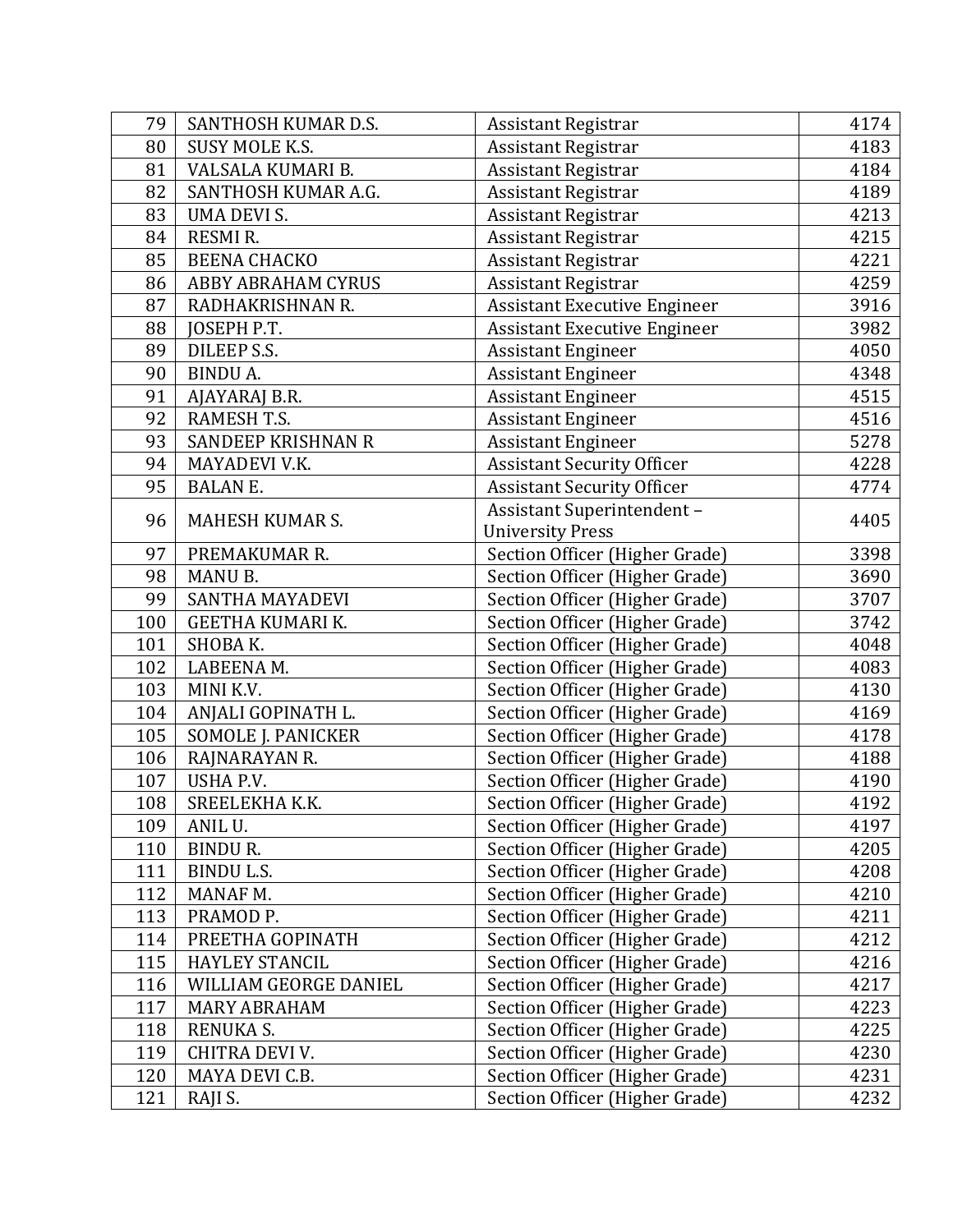| 122 | <b>ANIL KHAN S</b>      | Section Officer (Higher Grade) | 4234 |
|-----|-------------------------|--------------------------------|------|
| 123 | <b>NADEERA BEEVI S.</b> | Section Officer (Higher Grade) | 4237 |
| 124 | JALAJA KUMARI R.        | Section Officer (Higher Grade) | 4238 |
| 125 | ANIL KUMAR S.           | Section Officer (Higher Grade) | 4243 |
| 126 | NISHI A.R.              | Section Officer (Higher Grade) | 4244 |
| 127 | SREEKUMARA SARMA K.     | Section Officer (Higher Grade) | 4248 |
| 128 | <b>SAJEEV DHAS</b>      | Section Officer (Higher Grade) | 4249 |
| 129 | SANALKUMAR V.           | Section Officer (Higher Grade) | 4256 |
| 130 | <b>NEENA ANTONY</b>     | Section Officer (Higher Grade) | 4258 |
| 131 | AMRUTHA KUMARI P.V.     | Section Officer (Higher Grade) | 4260 |
| 132 | ASHA RANI S.R.          | Section Officer (Higher Grade) | 4269 |
| 133 | KAMALA KATHOLI          | Section Officer (Higher Grade) | 4270 |
| 134 | VIJAYA KUMAR P.S.       | Section Officer (Higher Grade) | 4271 |
| 135 | <b>BINDHU S.K.</b>      | Section Officer (Higher Grade) | 4276 |
| 136 | SUPRIYA G.              | Section Officer (Higher Grade) | 4277 |
| 137 | <b>BINDU I.R.</b>       | Section Officer (Higher Grade) | 4278 |
| 138 | ANFONZE A.              | Section Officer (Higher Grade) | 4281 |
| 139 | AJITH KUMAR C.          | Section Officer (Higher Grade) | 4286 |
| 140 | SUNIL KUMAR J.L.        | Section Officer (Higher Grade) | 4287 |
| 141 | SUDHERMA S.             | Section Officer (Higher Grade) | 4288 |
| 142 | AJITH KUMAR A.J.        | Section Officer (Higher Grade) | 4291 |
| 143 | SUREKHA L.              | Section Officer (Higher Grade) | 4292 |
| 144 | PADMINI C.              | Section Officer (Higher Grade) | 4293 |
| 145 | JAYASANKAR PRASAD A.    | Section Officer (Higher Grade) | 4295 |
| 146 | BIJUKUMAR G.            | Section Officer (Higher Grade) | 4296 |
| 147 | VIJAYAKUMARI C.         | Section Officer (Higher Grade) | 4297 |
| 148 | <b>REVATHY S.</b>       | Section Officer (Higher Grade) | 4299 |
| 149 | SOBHAR.                 | Section Officer (Higher Grade) | 4300 |
| 150 | SHINE S.K.              | Section Officer (Higher Grade) | 4301 |
| 151 | ASHA KIRON K.P.         | Section Officer (Higher Grade) | 4302 |
| 152 | <b>REENA JOSE</b>       | Section Officer (Higher Grade) | 4303 |
| 153 | PATRITIA P.             | Section Officer (Higher Grade) | 4304 |
| 154 | <b>SINDHU DAS</b>       | Section Officer (Higher Grade) | 4306 |
| 155 | HARIKUMAR V.            | Section Officer (Higher Grade) | 4307 |
| 156 | SINDHU MOHAN P.         | Section Officer (Higher Grade) | 4308 |
| 157 | GOPIKA RANI G.          | Section Officer (Higher Grade) | 4309 |
| 158 | SAJEEVA KUMARAN NAIR R. | Section Officer (Higher Grade) | 4311 |
| 159 | <b>JOSEPH KORULA</b>    | Section Officer (Higher Grade) | 4318 |
| 160 | PRAKASH O.T.            | Section Officer (Higher Grade) | 4320 |
| 161 | MEERA RAJ S.            | Section Officer (Higher Grade) | 4321 |
| 162 | SITHARA M.              | Section Officer (Higher Grade) | 4322 |
| 163 | RADHAKRISHNAN I.S.      | Section Officer (Higher Grade) | 4323 |
| 164 | <b>AJIT F.ANTONY</b>    | Section Officer (Higher Grade) | 4324 |
| 165 | SUJATHA S.              | Section Officer (Higher Grade) | 4327 |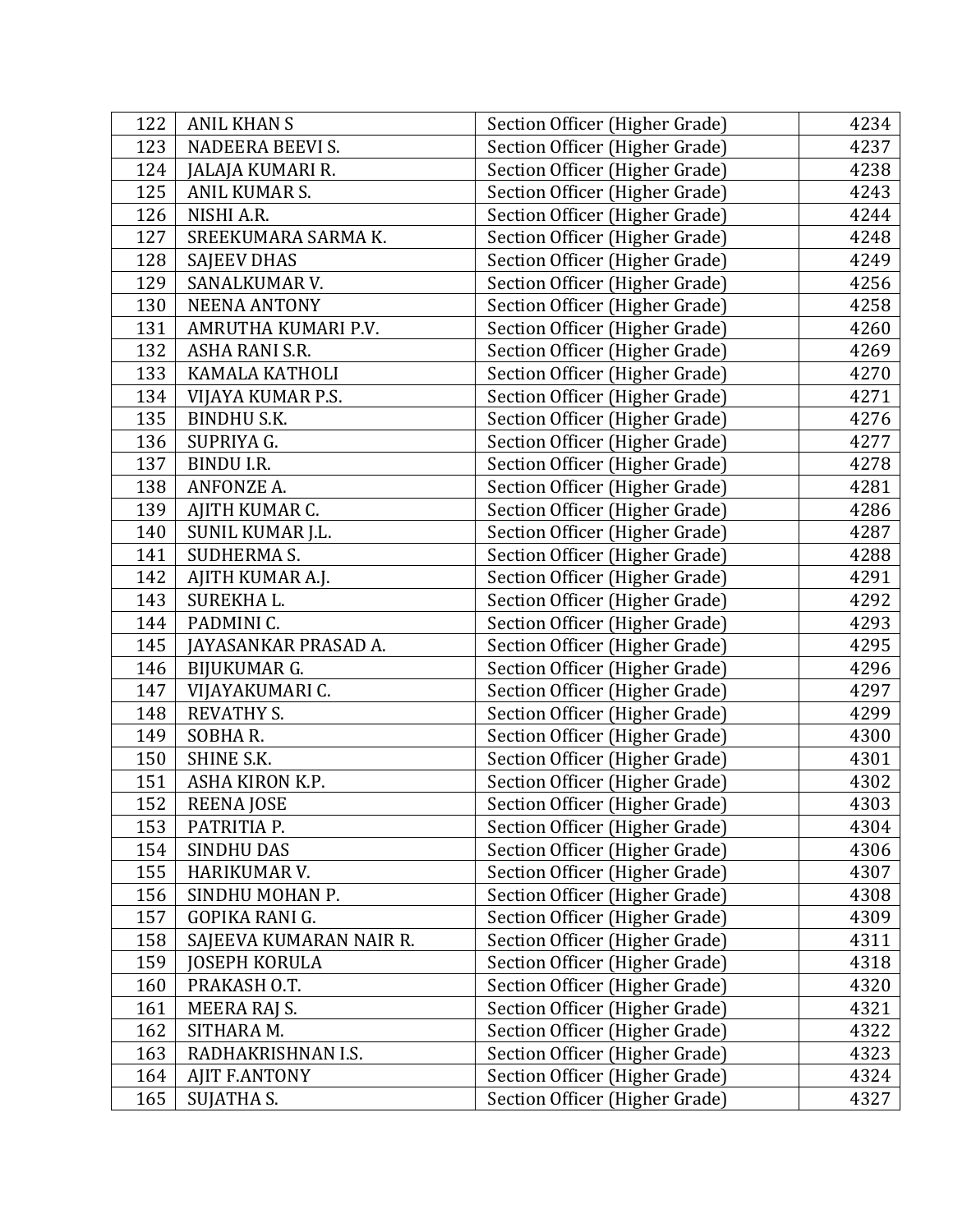| 166 | RENUKA L.               | Section Officer (Higher Grade)   | 4329 |
|-----|-------------------------|----------------------------------|------|
| 167 | ANITHA G.               | Section Officer (Higher Grade)   | 4331 |
| 168 | MINI P.S.               | Section Officer (Higher Grade)   | 4335 |
| 169 | SAJ S.V.                | Section Officer (Higher Grade)   | 4337 |
| 170 | GIREESAKUMAR J.         | Section Officer (Higher Grade)   | 4338 |
| 171 | ANITHA M.S.             | Section Officer (Higher Grade)   | 4340 |
| 172 | BABY JOHN T.            | Section Officer (Higher Grade)   | 4344 |
| 173 | SURESH BABU G.          | Section Officer (Higher Grade)   | 4345 |
| 174 | <b>STANLY GEORGE</b>    | Section Officer (Higher Grade)   | 4351 |
| 175 | <b>SUSHA ANTONY</b>     | Section Officer (Higher Grade)   | 4357 |
| 176 | MINI S. MITHRA          | Section Officer (Higher Grade)   | 4361 |
| 177 | JAYACHANDRAN R.S.       | Section Officer (Higher Grade)   | 4362 |
| 178 | <b>LATHA S.</b>         | Section Officer (Higher Grade)   | 4367 |
| 179 | VIGNESWARA GUPTA SREE   | Section Officer (Higher Grade)   | 4368 |
| 180 | SURESH KUMAR C.K.       | Section Officer (Higher Grade)   | 4384 |
| 181 | RAJEEV P.R.             | Section Officer (Higher Grade)   | 4399 |
| 182 | <b>ANJALI SUSHEELA</b>  | Section Officer (Higher Grade)   | 4414 |
| 183 | HARILAL R.              | Section Officer (Higher Grade)   | 4415 |
| 184 | <b>BINDU B.S.</b>       | Section Officer (Higher Grade)   | 4416 |
| 185 | AJITH KUMAR V.          | Section Officer (Higher Grade)   | 4417 |
| 186 | REEJA S.                | Section Officer (Higher Grade)   | 4427 |
| 187 | MINIMOLE J.             | Section Officer (Higher Grade)   | 4428 |
| 188 | LEKSHMI B.              | Section Officer (Higher Grade)   | 4430 |
| 189 | MEENA K.R.              | Section Officer (Higher Grade)   | 4445 |
| 190 | LALITHA L.              | Section Officer (Higher Grade)   | 4446 |
| 191 | MINI K. UNNY            | Section Officer (Higher Grade)   | 4447 |
| 192 | <b>GEETHA M.R.</b>      | Section Officer (Higher Grade)   | 4451 |
| 193 | <b>ROBIN XAVIER</b>     | Section Officer (Higher Grade)   | 4453 |
| 194 | NAJIMUDEEN S.           | Section Officer (Higher Grade)   | 4457 |
| 195 | <b>UMA S.TAMPI</b>      | Section Officer (Higher Grade)   | 4469 |
| 196 | PREDEEP KUMAR J.C.      | Section Officer (Higher Grade)   | 4490 |
| 197 | PRIYA G.S.              | Section Officer (Higher Grade)   | 4497 |
| 198 | SANDHYA R.P.            | Section Officer (Higher Grade)   | 4532 |
| 199 | RAJU A.                 | Section Officer (Higher Grade)   | 4534 |
| 200 | <b>SURESH BABU M.S.</b> | Section Officer (Higher Grade)   | 4540 |
| 201 | PRADEEP KUMAR G.        | Section Officer (Higher Grade)   | 4542 |
| 202 | SHAMEEM A.              | Section Officer (Higher Grade)   | 4544 |
|     |                         | Section Officer (FC & D) (Higher |      |
| 203 | SANTHOSH KUMAR R.       | Grade)                           | 3444 |
| 204 | SASIKALA P. Dr.         | Scientific Officer               | 4112 |
| 205 | <b>JAYAMOL MATHEWS</b>  | Scientific Officer               | 4222 |
| 206 | SREEKUMAR A.            | <b>Section Officer</b>           | 3487 |
| 207 | SHAHIRA BEEGAM S.       | <b>Section Officer</b>           | 3569 |
| 208 | SHIRLEY R.              | <b>Section Officer</b>           | 3757 |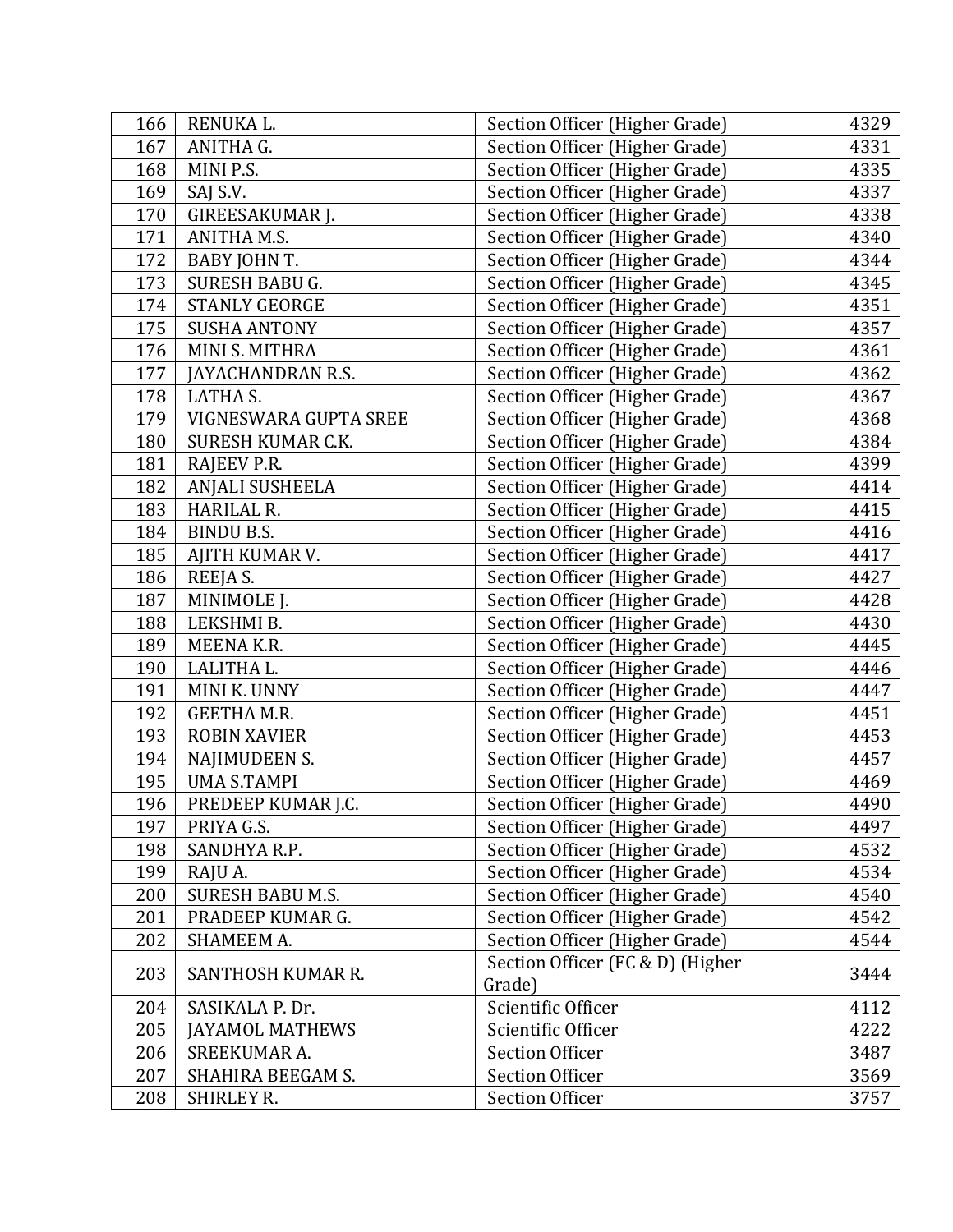| 209 | HABEEB MOHAMMED K.           | <b>Section Officer</b> | 3762 |
|-----|------------------------------|------------------------|------|
| 210 | ANIL KUMAR D.                | <b>Section Officer</b> | 3783 |
| 211 | <b>SUMA DEVI B.</b>          | <b>Section Officer</b> | 3829 |
| 212 | ANIL KUMAR J.                | <b>Section Officer</b> | 3886 |
| 213 | ASHOK N.                     | <b>Section Officer</b> | 3939 |
| 214 | MAYA K. NAIR                 | <b>Section Officer</b> | 4097 |
| 215 | BELRAJ R.                    | <b>Section Officer</b> | 4159 |
| 216 | MINI.K.P                     | <b>Section Officer</b> | 4200 |
| 217 | <b>BINDUT.</b>               | <b>Section Officer</b> | 4209 |
| 218 | <b>SHEELA B. NAYAR</b>       | <b>Section Officer</b> | 4218 |
| 219 | MOHAMMED HASHIR A.           | <b>Section Officer</b> | 4220 |
| 220 | SUDHA KUMARY P.Y.            | <b>Section Officer</b> | 4226 |
| 221 | ANANDI JANARDHANAN           | <b>Section Officer</b> | 4252 |
| 222 | ROY R.R.                     | <b>Section Officer</b> | 4280 |
| 223 | <b>SUNIL KUMAR E.K.</b>      | <b>Section Officer</b> | 4290 |
| 224 | AMBIKA DEVI S.               | <b>Section Officer</b> | 4354 |
| 225 | <b>JOMY VARGHESE</b>         | <b>Section Officer</b> | 4355 |
| 226 | JAYADAS B.S.                 | <b>Section Officer</b> | 4356 |
| 227 | JAYALAKSHMY C.L.             | <b>Section Officer</b> | 4366 |
| 228 | <b>CHITRA S.</b>             | <b>Section Officer</b> | 4429 |
| 229 | BEENAL.                      | <b>Section Officer</b> | 4452 |
| 230 | VINOD KUMAR V.               | <b>Section Officer</b> | 4530 |
| 231 | SINDHU O.                    | <b>Section Officer</b> | 4533 |
| 232 | ARULRAJ V.                   | <b>Section Officer</b> | 4582 |
| 233 | TREJU AUGUSTIN               | <b>Section Officer</b> | 4635 |
| 234 | <b>ABDUL RAFEEK S.</b>       | <b>Section Officer</b> | 4648 |
| 235 | SANTHOSH G. NAIR             | <b>Section Officer</b> | 4656 |
| 236 | SREEJA G.SOMAN               | <b>Section Officer</b> | 4660 |
| 237 | NEEMA M.P.                   | <b>Section Officer</b> | 4661 |
| 238 | ASHA ELIZABETH MANUEL        | <b>Section Officer</b> | 4677 |
| 239 | JAYALEKSHMY B.               | <b>Section Officer</b> | 4681 |
| 240 | DHANYA K.J.                  | <b>Section Officer</b> | 4686 |
| 241 | MANU G.                      | <b>Section Officer</b> | 4688 |
| 242 | REENA S.T.                   | <b>Section Officer</b> | 4689 |
| 243 | LEKSHMI R.S.                 | <b>Section Officer</b> | 4697 |
| 244 | <b>GIRIPRASAD S.</b>         | <b>Section Officer</b> | 4704 |
| 245 | ARUN KUMAR S.                | <b>Section Officer</b> | 4710 |
| 246 | <b>HARISH PADMAKUMAR</b>     | <b>Section Officer</b> | 4713 |
| 247 | SUDHAMONY T.                 | <b>Section Officer</b> | 4718 |
| 248 | SIMMI B.                     | <b>Section Officer</b> | 4823 |
| 249 | <b>INDU PARVATHY R MENON</b> | <b>Section Officer</b> | 4847 |
| 250 | RAJEEV L.P.                  | <b>Section Officer</b> | 4852 |
| 251 | BEENA V.A.                   | <b>Section Officer</b> | 4857 |
| 252 | SHIJO P. JOY MATHEWS         | <b>Section Officer</b> | 4874 |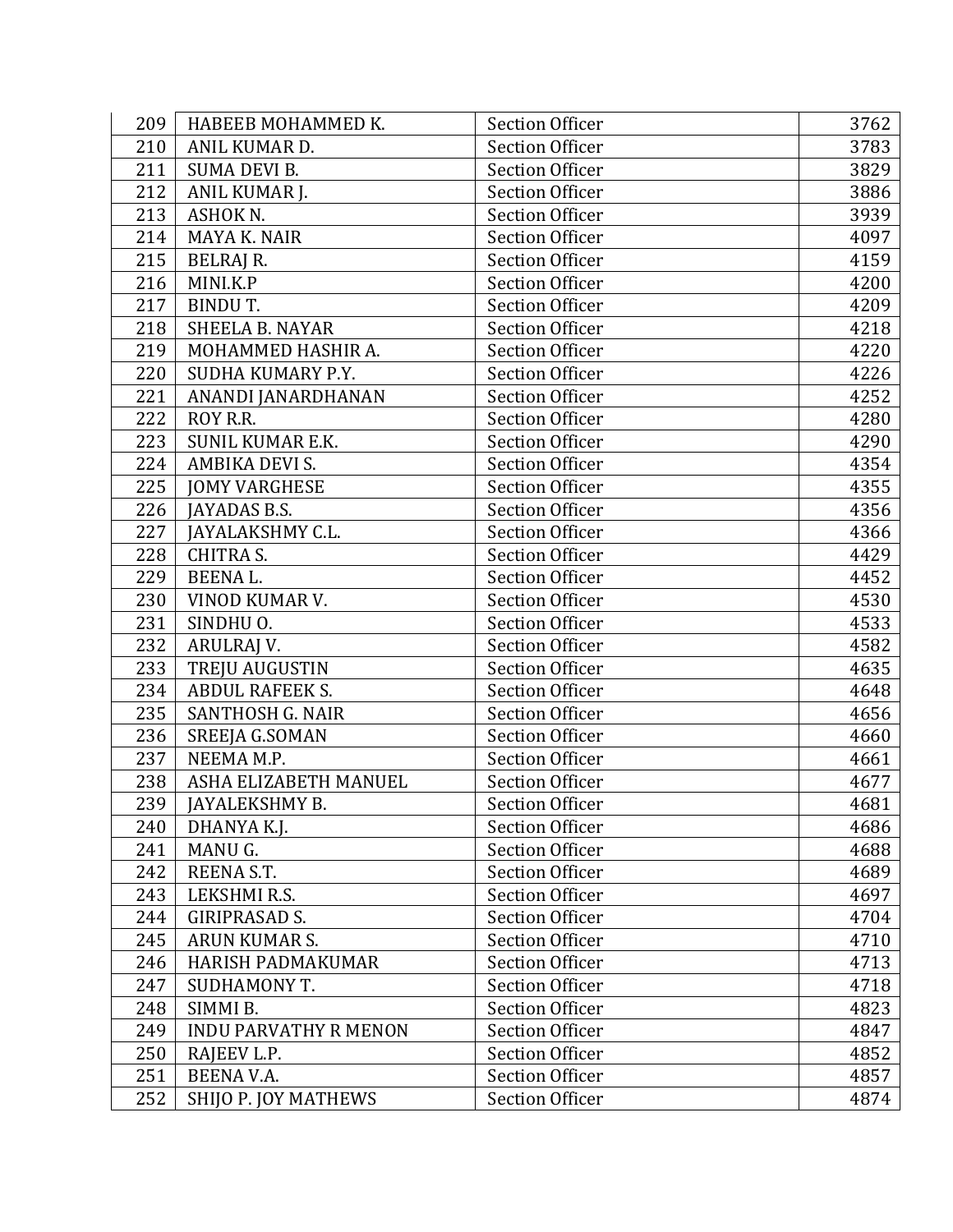| 253 | BIJAYKRISHNA T.S.         | <b>Section Officer</b> | 4947 |
|-----|---------------------------|------------------------|------|
| 254 | LEKSHMI P.                | <b>Section Officer</b> | 4949 |
| 255 | <b>MEENA S.</b>           | <b>Section Officer</b> | 4951 |
| 256 | <b>SUNU SATHYANATHAN</b>  | <b>Section Officer</b> | 4956 |
| 257 | ANVAR ALI AHAMMED M.      | <b>Section Officer</b> | 4957 |
| 258 | <b>MANEESH R.</b>         | <b>Section Officer</b> | 4959 |
| 259 | <b>BETSY S. NELSON</b>    | <b>Section Officer</b> | 4961 |
| 260 | BIJOY K.                  | <b>Section Officer</b> | 4962 |
| 261 | BINU G.                   | <b>Section Officer</b> | 4963 |
| 262 | DEVIKA NATH R.            | <b>Section Officer</b> | 4965 |
| 263 | DHANYA K.                 | <b>Section Officer</b> | 4966 |
| 264 | MEERA D.N.                | <b>Section Officer</b> | 4968 |
| 265 | SINDHU P.S.               | <b>Section Officer</b> | 4970 |
| 266 | <b>SARA SUSAN ABRAHAM</b> | <b>Section Officer</b> | 4971 |
| 267 | PRIYANJANA PRABHAKAR      | <b>Section Officer</b> | 4973 |
| 268 | SONA RANI A.S.            | <b>Section Officer</b> | 4974 |
| 269 | REMYA P.J.                | <b>Section Officer</b> | 4975 |
| 270 | LYN JAMES                 | <b>Section Officer</b> | 4976 |
| 271 | ANAS MUHAMMED H.          | <b>Section Officer</b> | 4978 |
| 272 | RAJI R.                   | <b>Section Officer</b> | 4983 |
| 273 | ABHILASH R.V.             | <b>Section Officer</b> | 4984 |
| 274 | AJAY D.N.                 | <b>Section Officer</b> | 4985 |
| 275 | BEENA S.G.                | <b>Section Officer</b> | 4986 |
| 276 | RAJANIKANTH V.            | <b>Section Officer</b> | 4988 |
| 277 | REJANI PRAKASH R.         | <b>Section Officer</b> | 4989 |
| 278 | SAJUMAL T.S.              | <b>Section Officer</b> | 4990 |
| 279 | <b>BABY MAYA R.</b>       | <b>Section Officer</b> | 4991 |
| 280 | <b>JOSE VARGHESE</b>      | <b>Section Officer</b> | 4992 |
| 281 | RASEENA S.                | <b>Section Officer</b> | 4993 |
| 282 | <b>SMITHA S. NAIR</b>     | <b>Section Officer</b> | 4998 |
| 283 | SARITHA J.N.              | <b>Section Officer</b> | 5000 |
| 284 | DIVYA G.S.                | <b>Section Officer</b> | 5002 |
| 285 | PRABHULLA KHOSH V.        | <b>Section Officer</b> | 5005 |
| 286 | AJANTA S.V.               | <b>Section Officer</b> | 5006 |
| 287 | SHAJILA N.                | <b>Section Officer</b> | 5008 |
| 288 | DEEPA FRANCES PRAKASH     | <b>Section Officer</b> | 5009 |
| 289 | SARIKA P.R.               | <b>Section Officer</b> | 5010 |
| 290 | <b>DIVYA DINESH</b>       | <b>Section Officer</b> | 5011 |
| 291 | MINIMOL J.                | <b>Section Officer</b> | 5016 |
| 292 | <b>INDUV.G.</b>           | <b>Section Officer</b> | 5018 |
| 293 | KAVITHA V.                | <b>Section Officer</b> | 5019 |
| 294 | <b>BINDU.E</b>            | <b>Section Officer</b> | 5023 |
| 295 | LEKSHMI G.N.              | <b>Section Officer</b> | 5024 |
| 296 | AJITH R.                  | <b>Section Officer</b> | 5025 |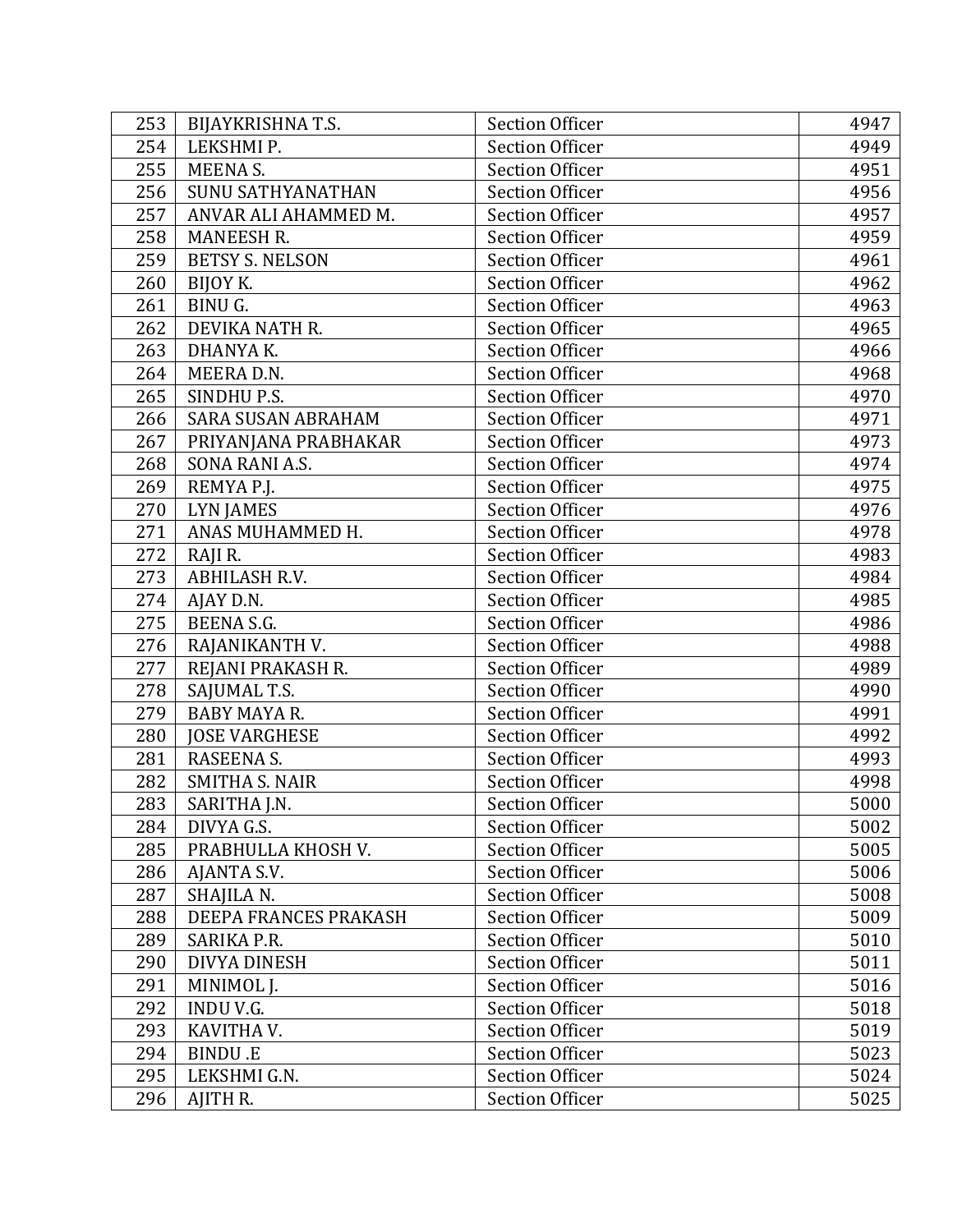| 297 | <b>JITHA V.L.</b>        | <b>Section Officer</b> | 5026 |
|-----|--------------------------|------------------------|------|
| 298 | SMITHA J.S.              | <b>Section Officer</b> | 5029 |
| 299 | <b>BINDU M.R.</b>        | <b>Section Officer</b> | 5035 |
| 300 | SANDHYA RANI V.S.        | <b>Section Officer</b> | 5039 |
| 301 | NAZEERA BEEVI H.         | <b>Section Officer</b> | 5040 |
| 302 | SREELA K. SIVAPAL        | <b>Section Officer</b> | 5042 |
| 303 | SUMA V.S.                | <b>Section Officer</b> | 5043 |
| 304 | SOUMYA S.                | <b>Section Officer</b> | 5044 |
| 305 | SAJAN SASIDHARAN         | <b>Section Officer</b> | 5045 |
| 306 | <b>BINDU L.A.</b>        | <b>Section Officer</b> | 5048 |
| 307 | ANEES M.A.               | <b>Section Officer</b> | 5050 |
| 308 | PARVATHY MUKUNDAN        | <b>Section Officer</b> | 5051 |
| 309 | RENJITHSEKHAR R.         | <b>Section Officer</b> | 5055 |
| 310 | SHIBI R.                 | <b>Section Officer</b> | 5056 |
| 311 | GIRISH R.G.              | <b>Section Officer</b> | 5057 |
| 312 | <b>FRANCIS ANTONY</b>    | <b>Section Officer</b> | 5059 |
| 313 | SANTHOSH KUMAR R.        | <b>Section Officer</b> | 5060 |
| 314 | <b>BHAGYANATH T.G.</b>   | <b>Section Officer</b> | 5061 |
| 315 | SHIJO I. THOMAS          | <b>Section Officer</b> | 5063 |
| 316 | JAFFAR KHAN T.           | <b>Section Officer</b> | 5065 |
| 317 | <b>BEENAL.</b>           | <b>Section Officer</b> | 5066 |
| 318 | RAJESH S.                | <b>Section Officer</b> | 5072 |
| 319 | ANUPAMA P.S.             | <b>Section Officer</b> | 5073 |
| 320 | ASWATHY L.V.             | <b>Section Officer</b> | 5074 |
| 321 | SUJEENDRA Y.S.           | <b>Section Officer</b> | 5078 |
| 322 | NISHI MOLE L.I.          | <b>Section Officer</b> | 5080 |
| 323 | PREETHA S.               | <b>Section Officer</b> | 5081 |
| 324 | ADARSH T.H.              | <b>Section Officer</b> | 5082 |
| 325 | <b>LEENA JOHN</b>        | <b>Section Officer</b> | 5084 |
| 326 | BIJUDAS C.S.             | <b>Section Officer</b> | 5085 |
| 327 | SREEJITH M.P.            | <b>Section Officer</b> | 5086 |
| 328 | YUSEPH M.A.              | <b>Section Officer</b> | 5087 |
| 329 | <b>ELSY JOSEPH</b>       | <b>Section Officer</b> | 5090 |
| 330 | NISHA A.                 | <b>Section Officer</b> | 5091 |
| 331 | SREEJITH G.S.            | <b>Section Officer</b> | 5092 |
| 332 | JAYARAJ J.               | <b>Section Officer</b> | 5101 |
| 333 | <b>ABHILASH S.</b>       | <b>Section Officer</b> | 5103 |
| 334 | AJINA A. MOHAMMED        | <b>Section Officer</b> | 5104 |
| 335 | ABHILASH A.K.            | <b>Section Officer</b> | 5107 |
| 336 | RANJINI R.               | <b>Section Officer</b> | 5109 |
| 337 | RAJASREE V.K.            | <b>Section Officer</b> | 5110 |
| 338 | MAYA P.R.                | <b>Section Officer</b> | 5111 |
| 339 | <b>SUJU SATHYANATHAN</b> | <b>Section Officer</b> | 5113 |
| 340 | ANISHA KUMARI R.S.       | <b>Section Officer</b> | 5114 |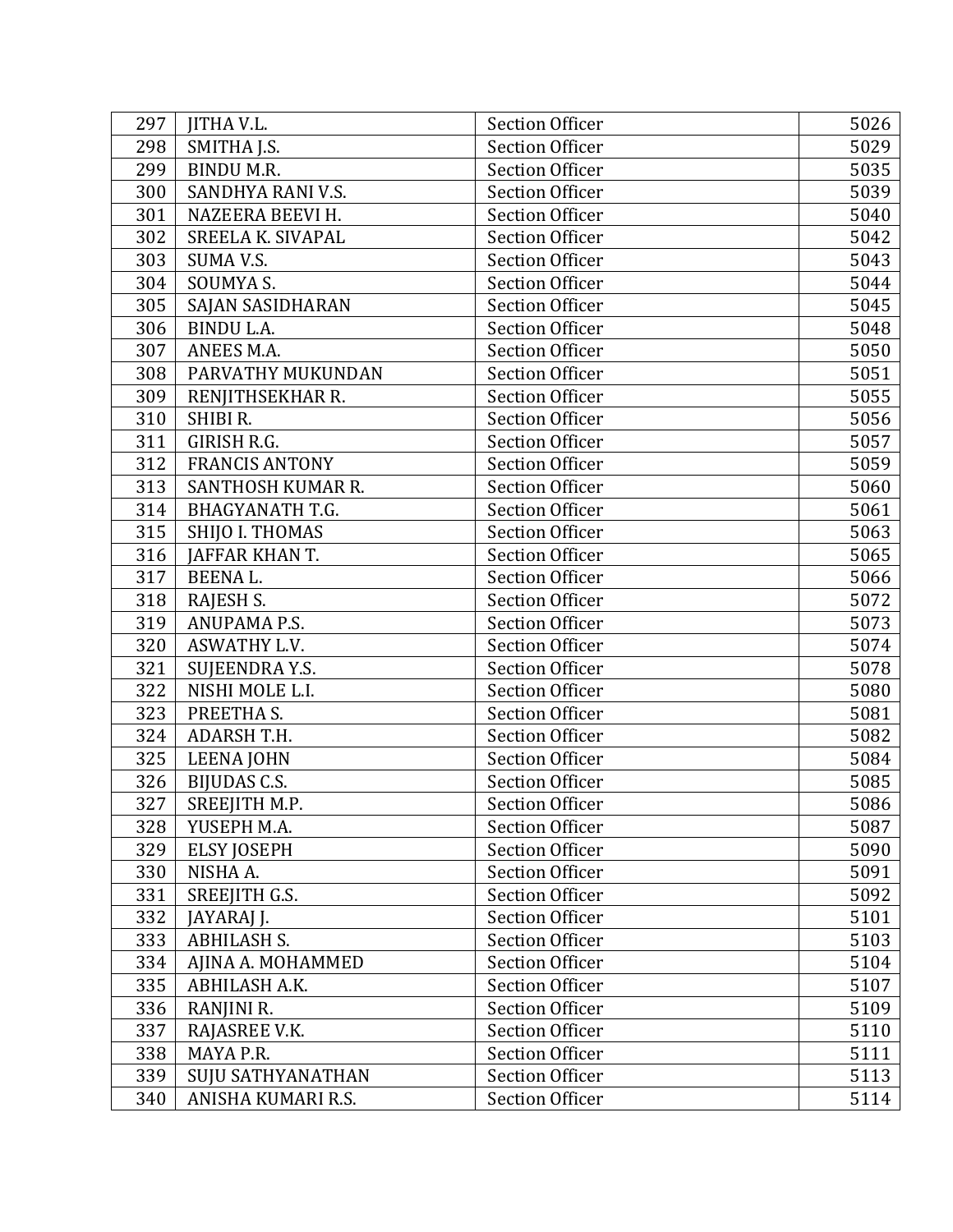| 341 | BINI M.B.                 | <b>Section Officer</b>      | 5122 |
|-----|---------------------------|-----------------------------|------|
| 342 | ANIL KUMAR D.             | <b>Section Officer</b>      | 5125 |
| 343 | <b>SHANI S.</b>           | <b>Section Officer</b>      | 5127 |
| 344 | JAYA SUDHA R.P.           | <b>Section Officer</b>      | 5128 |
| 345 | <b>ABHILASH T.R.</b>      | <b>Section Officer</b>      | 5131 |
| 346 | SREENATH S.               | <b>Section Officer</b>      | 5132 |
| 347 | NABEESA BEEVI M.          | Section Officer (FC & D)    | 3806 |
| 348 | SHEELA S.                 | Section Officer (FC & D)    | 3808 |
| 349 | KALA P.                   | Section Officer (FC & D)    | 3814 |
| 350 | JAYAMMA K.K.              | Section Officer (FC & D)    | 3852 |
| 351 | <b>SREEDEVI V.S.</b>      | Section Officer (FC & D)    | 3864 |
| 352 | PATHMAJA B.K.             | Section Officer (FC & D)    | 3900 |
| 353 | <b>BABY S.</b>            | Section Officer (FC & D)    | 3964 |
| 354 | <b>SREELEKSHMY S.</b>     | Section Officer (FC & D)    | 4049 |
| 355 | Dr. AJIKUMARI T.          | Assistant Librarian         | 3931 |
| 356 | Dr. ASHA B.               | Assistant Librarian         | 3986 |
| 357 | Dr.HEMACHANDRAN NAIR G.   | Assistant Librarian         | 4070 |
| 358 | SHEEJA B.S.               | Assistant Librarian         | 4153 |
| 359 | <b>SURESH KUMAR P.K.</b>  | Assistant Librarian         | 4438 |
| 360 | ABDUL MAJEED E.           | Assistant Librarian GR. I.  | 3944 |
| 361 | HARIKUMAR S.              | Assistant Librarian GR. I.  | 3997 |
| 362 | VIJAYALETHA N.            | Assistant Librarian GR. I.  | 4087 |
| 363 | VASUDHA T.                | Assistant Librarian GR. I.  | 4088 |
| 364 | <b>RUBY JOSEPH</b>        | Assistant Librarian GR. I.  | 4107 |
| 365 | MADHUSOODANA KURUP C.     | Assistant Librarian GR. I.  | 4117 |
| 366 | PREMKUMAR T.              | Assistant Librarian GR. I.  | 4138 |
| 367 | MAJEED H.                 | Assistant Librarian GR. I.  | 4142 |
| 368 | VAMADEVAN ASARI R.        | Assistant Librarian GR. I.  | 4158 |
| 369 | HASHIM E.                 | Assistant Librarian GR. I.  | 4432 |
| 370 | <b>JAYASREE S.</b>        | Assistant Librarian GR. I.  | 4437 |
| 371 | <b>GEETHA SATHYAN</b>     | Assistant Librarian GR. I.  | 4458 |
| 372 | SMITHA M.R.               | Assistant Librarian GR. I.  | 4468 |
| 373 | <b>VIMALA MICHAEL</b>     | Assistant Librarian GR. II. | 4214 |
| 374 | IYOTHI BABU G.            | Assistant Librarian GR. II. | 4411 |
| 375 | LENITHA S.                | Assistant Librarian GR. II. | 4439 |
| 376 | <b>JALAJA KUMARI C.</b>   | Assistant Librarian GR. II. | 4456 |
| 377 | ANILKUMAR R.              | Assistant Librarian GR. II. | 4463 |
| 378 | <b>GERSHOM R.</b>         | Assistant Librarian GR. II. | 4471 |
| 379 | SUNAJA K.                 | Assistant Librarian GR. II. | 4473 |
| 380 | RAJU T.                   | Assistant Librarian GR. II. | 4493 |
| 381 | <b>GOPIKUTTAN NAIR M.</b> | Assistant Librarian GR. II. | 4494 |
| 382 | ANIL KUMAR S.             | Assistant Librarian GR. II. | 4495 |
| 383 | SURENDRAN K.              | Assistant Librarian GR. II. | 4518 |
| 384 | SHEENA KUMARI P.K.        | Assistant Librarian GR. II. | 4527 |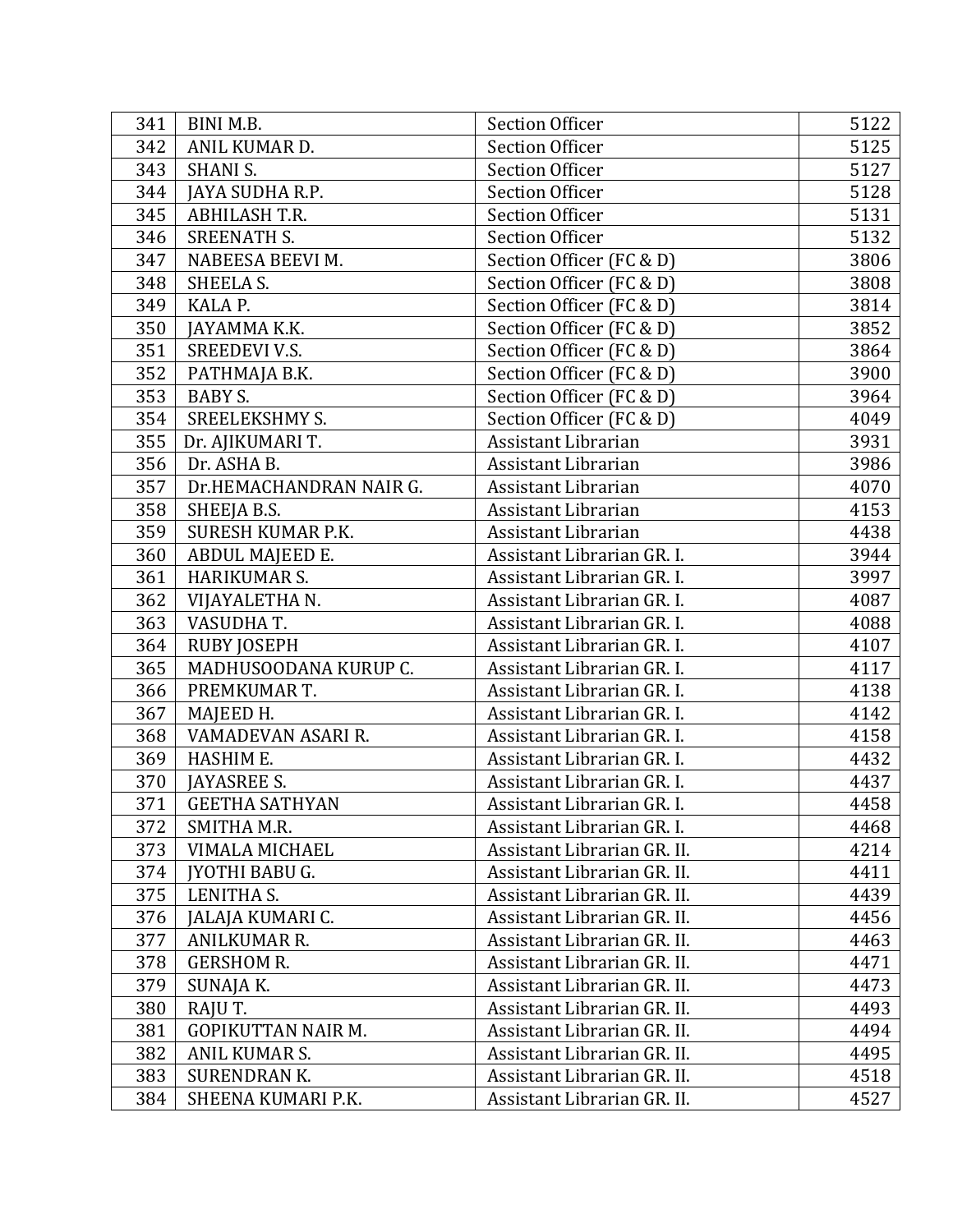| 385 | <b>JAYASREE S.</b>        | Assistant Librarian GR. II.      | 4549 |
|-----|---------------------------|----------------------------------|------|
| 386 | SREEKUMARAN NAIR K.       | Assistant Librarian GR. II.      | 4551 |
| 387 | PARVATHI T.S.             | Assistant Librarian GR. II.      | 4554 |
| 388 | SHEEBA M.R.               | Assistant Librarian GR. II.      | 4555 |
| 389 | DILEEP KUMAR V.           | Assistant Librarian GR. II.      | 4565 |
| 390 | PREMLAL K.P.              | Assistant Librarian GR. II.      | 4663 |
| 391 | MANJUSHA M.R.             | Assistant Librarian GR. II.      | 4834 |
| 392 | HASHIM S.                 | Reference Assistant              | 4475 |
| 393 | ANJANA V.S.               | Reference Assistant              | 4826 |
| 394 | BIJU K.S.                 | Reference Assistant              | 4827 |
| 395 | DHANYA K.M.               | Reference Assistant              | 4829 |
| 396 | KUMARI.S.MINI             | Reference Assistant              | 4832 |
| 397 | KUMARI REJITHA R.         | Reference Assistant              | 4833 |
| 398 | <b>NAFILA BEEGUM S.</b>   | Reference Assistant              | 4835 |
| 399 | RESMI SARA THOMAS         | Reference Assistant              | 4838 |
| 400 | SAIGA V.S.                | Reference Assistant              | 4839 |
| 401 | THARA KRISHNAN M.         | Reference Assistant              | 4840 |
| 402 | JAYALATHA K.T.            | Reference Assistant              | 4849 |
| 403 | KHADEEJA M.               | Reference Assistant              | 4851 |
| 404 | RAJESH KUMAR K.           | Reference Assistant              | 4853 |
| 405 | PREETHA SATHYAN           | Reference Assistant              | 4859 |
| 406 | SIMI SIVADAS L.           | Reference Assistant              | 4864 |
| 407 | SUMA P.B.                 | Reference Assistant              | 4865 |
| 408 | MEHABOOBULLAH K.          | Reference Assistant              | 4868 |
| 409 | BINOJ K.R.                | Reference Assistant              | 4869 |
| 410 | JAMES K.L.                | Technical Officer (Higher Grade) | 4037 |
| 411 | ASHA T. CHACKO            | Technical Officer Grade I        | 4441 |
| 412 | SHIJITH S.                | Technical Officer Grade I        | 4842 |
| 413 | BEENA KUMARI C.           | Technical Officer Grade II       | 4550 |
| 414 | NAIR REMADEVI APPUKKUTTAN | <b>Technical Assistant</b>       | 4836 |
| 415 | JAYALATHA V.G.            | <b>Technical Assistant</b>       | 4848 |
| 416 | ARUNKUMAR V.R.            | <b>Technical Assistant</b>       | 4860 |
| 417 | <b>BEENA A.SARASAM</b>    | <b>Technical Assistant</b>       | 4861 |
| 418 | DIVYA P.I.                | <b>Technical Assistant</b>       | 4862 |
| 419 | RENJITH V.R.              | <b>Technical Assistant</b>       | 4863 |
| 420 | SURESH KUMAR C.           | <b>Technical Assistant</b>       | 4866 |
| 421 | ELDHO JOY E.              | <b>Technical Assistant</b>       | 4870 |
| 422 | ARCHANA CHANDRAN L.       | <b>Technical Assistant</b>       | 4919 |
| 423 | <b>SUDHI S. VIJAYAN</b>   | <b>Technical Assistant</b>       | 4920 |
| 424 | SREEKALA L.               | <b>Technical Assistant</b>       | 4928 |
| 425 | RENU I.R.                 | <b>Technical Assistant</b>       | 4931 |
| 426 | SALINI <sub>N.</sub>      | <b>Technical Assistant</b>       | 4934 |
| 427 | CHITHRA B.R.              | <b>Technical Assistant</b>       | 4943 |
| 428 | <b>JYOTHI K.S.</b>        | <b>Technical Assistant</b>       | 5075 |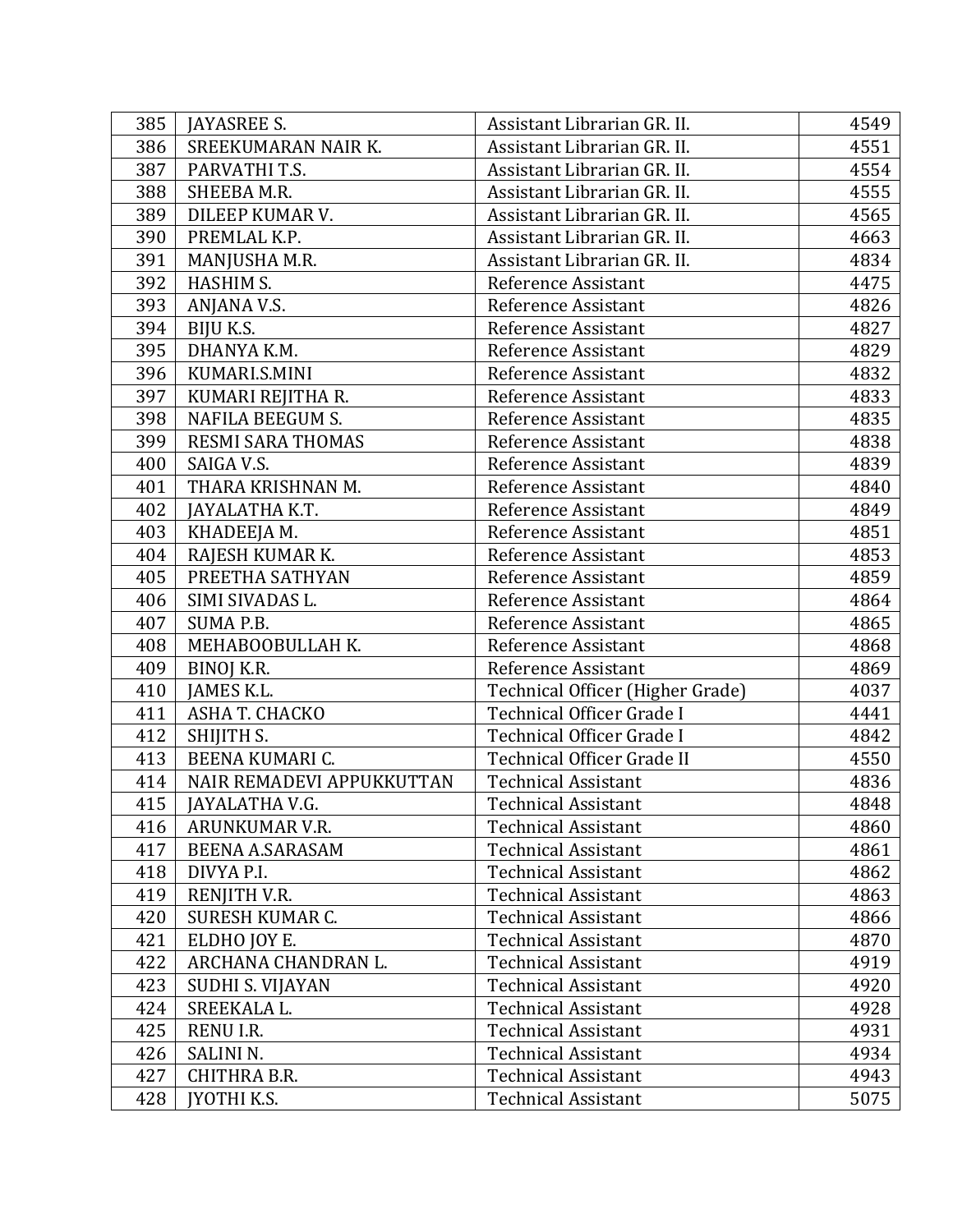| 429 | SANDYA N.                  | <b>Technical Assistant</b>           | 5076 |
|-----|----------------------------|--------------------------------------|------|
| 430 | <b>JOTHISARASWATHY V.</b>  | <b>Technical Assistant</b>           | 5129 |
| 431 | PRASANTH V.                | <b>Technical Assistant</b>           | 5171 |
| 432 | SAJEEV.T                   | <b>Technical Assistant</b>           | 5173 |
| 433 | SHIHAB I.                  | <b>Technical Assistant</b>           | 5174 |
| 434 | PRAVEEN. S                 | <b>Technical Assistant</b>           | 5281 |
| 435 | <b>JINJU.S.RAJAN</b>       | <b>Technical Assistant</b>           | 5300 |
| 436 | DEVIKA RANI N.S.           | Office Superintendent (Higher Grade) | 3860 |
| 437 | LATHA S.K.                 | Office Superintendent (Higher Grade) | 4067 |
| 438 | SATHY KUMARY R.            | Office Superintendent (Higher Grade) | 4074 |
| 439 | AMBIKA KUMARI AMMA L.      | Office Superintendent (Higher Grade) | 4099 |
| 440 | LATHA KUMARY B.            | Office Superintendent (Higher Grade) | 4602 |
| 441 | MINI S.                    | Pool Officer                         | 3618 |
| 442 | NEZEEMUDEEN K.A.           | Pool Officer                         | 3885 |
| 443 | <b>Deleted</b>             |                                      |      |
| 444 | A.K.SUNILKUMAR             | Printer Grade I                      | 4385 |
| 445 | PRASAD K.K.                | Printer(Senior Grade)                | 4396 |
| 446 | BIJU J.S.                  | Printer(Senior Grade)                | 4398 |
| 447 | <b>VIDHYA.S</b>            | Programmer                           | 5277 |
| 448 | SUNIJA.M.RASHEED           | Programmer                           | 5280 |
| 449 | SIVI VELAYUDHAN            | Programmer                           | 5282 |
| 450 | <b>MANOSH MANOHAR</b>      | Programmer                           | 5283 |
| 451 | JALAJA L.                  | Radiographer (IIIHr.Gr.)             | 3555 |
| 452 | <b>Deleted</b>             |                                      |      |
| 453 | VINODA A.K.                | <b>Resident Nurse</b>                | 3607 |
| 454 | NAZIMUDEEN M.              | <b>Health Information Officer</b>    | 4711 |
| 455 | DEEPTHY M DEVI             | Systems Administrator                | 5195 |
| 456 | VIDYA G.K.                 | Systems Administrator                | 5196 |
| 457 | SANAL KUMAR S.P.           | Systems Analyst (Higher Grade)       | 4639 |
| 458 | <b>GEETHAKUMARI S. Dr.</b> | Warden                               | 5169 |
| 459 | GINI C.L.                  | Work Superintendent (Grade I)        | 4792 |
| 460 | MANOJ KUMAR M.S.           | Work Superintendent (Grade II)       | 4513 |
| 461 | <b>GOPINADHAN S.</b>       | <b>Store Keeper</b>                  | 3823 |
| 462 | AJITH KUMAR C.K.           | Overseer Grade I                     | 4517 |
| 463 | SATHEESH KUMAR N.          | Electrician Grade I                  | 4665 |
| 464 | <b>GEORGE T.</b>           | Electrician Grade I                  | 4666 |
| 465 | SATHEESHKUMAR T.           | Electrician Grade II                 | 5135 |
| 466 | ANIL KUMAR K.V             | Electrician Grade II                 | 5137 |
| 467 | RAGHU N.                   | Electrician Grade II (II TBHG)       | 4667 |
| 468 | RAJASEKHARAN S.            | <b>General Foreman</b>               | 4391 |
| 469 | HARIKUMAR K.               | Senior Foreman                       | 4392 |
| 470 | SAKEER A.M.                | Senior Foreman                       | 4407 |
| 471 | SURENDRA KUMAR K.          | Senior Foreman                       | 4459 |
| 472 | KRISHNAKUMARI M.P.         | Senior Foreman                       | 4479 |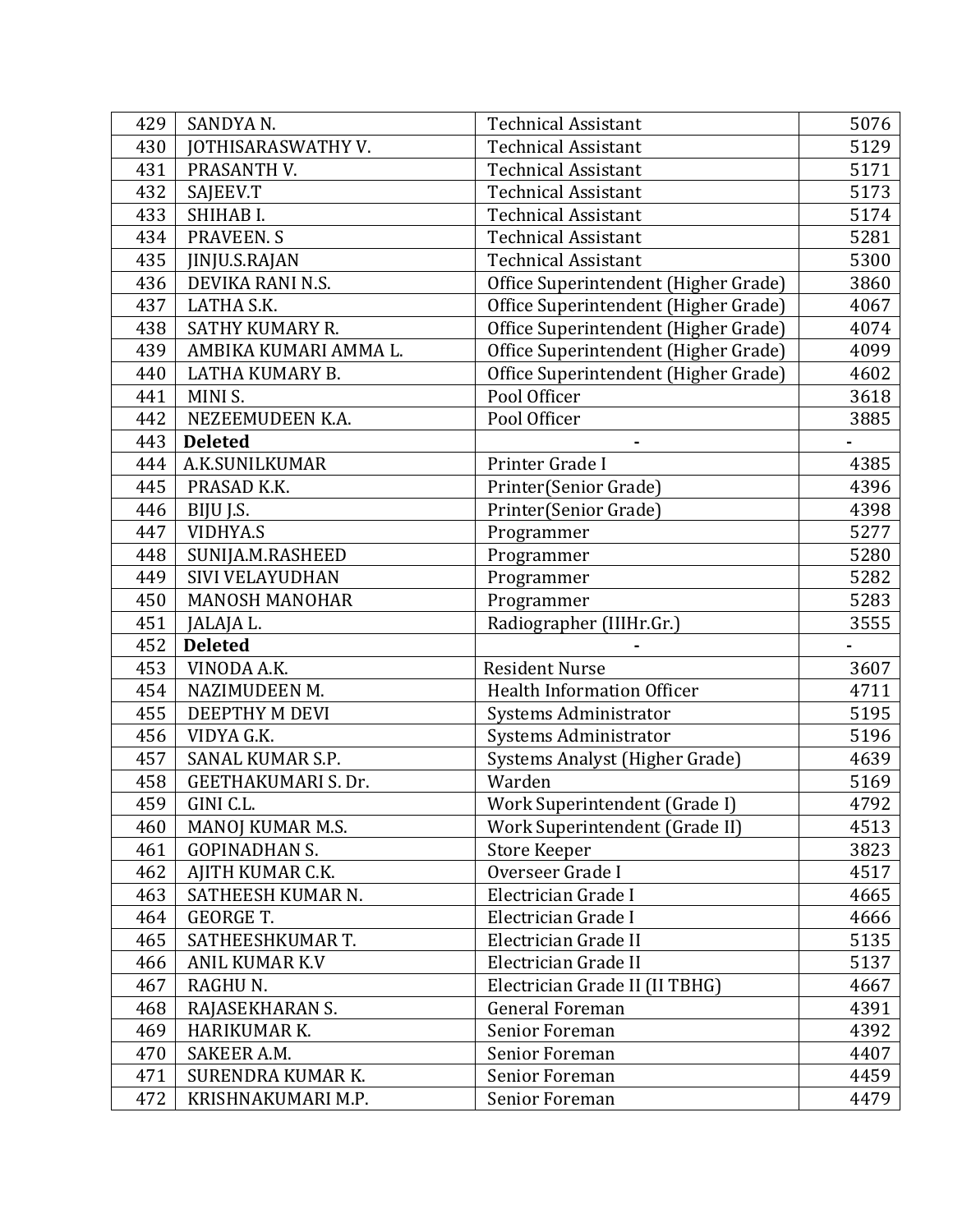| 473 | <b>NAZARUDEEN S.</b>       | Senior Foreman              | 4486 |
|-----|----------------------------|-----------------------------|------|
| 474 | RAJAN P.S.                 | Junior Foreman              | 4390 |
| 475 | MANUEL DAS A.J.            | Junior Foreman              | 4393 |
| 476 | <b>GEORGE THOMAS R.</b>    | Junior Foreman              | 4406 |
| 477 | KAVITHA S.                 | Junior Foreman              | 4409 |
| 478 | JAYAKUMARI S.              | Junior Forman (Composing)   | 4482 |
| 479 | PREMAKUMARY D.             | Junior Forman (Composing)   | 4491 |
| 480 | ABITHA BEEVI P.            | Office Superintendent       | 3807 |
| 481 | NOBLE B.S.                 | Office Superintendent       | 3947 |
| 482 | LEKHAR.                    | Office Superintendent       | 3961 |
| 483 | BEENA S.                   | Office Superintendent       | 3984 |
| 484 | ELSY P.U.                  | Office Superintendent       | 3991 |
| 485 | CHITHRA S.J.               | Office Superintendent       | 4051 |
| 486 | <b>GEETHA KUMARI R.</b>    | Office Superintendent       | 4061 |
| 487 | PRASANNA KUMARI P.         | Office Superintendent       | 4077 |
| 488 | AJITHA P.E.                | Office Superintendent       | 4103 |
| 489 | AYYAPPAN PILLAI A.         | Office Superintendent       | 4147 |
| 490 | VASANTHAKUMARYAMMA A.      | Office Superintendent       | 4587 |
| 491 | <b>SHAJI JEROME</b>        | Office Superintendent       | 4588 |
| 492 | RAJI V.K.                  | Office Superintendent       | 4589 |
| 493 | SUDHARMA A.L.              | Office Superintendent       | 4591 |
| 494 | SUGANTHI J.                | Office Superintendent       | 4592 |
| 495 | LEKSHMY S.S.               | Office Superintendent       | 4593 |
| 496 | <b>SUNEETHIM.</b>          | Office Superintendent       | 4594 |
| 497 | REMA DEVI S.               | Office Superintendent       | 4596 |
| 498 | SINDHUT.                   | Office Superintendent       | 4597 |
| 499 | RAJESWARI AMMA G.          | Office Superintendent       | 4600 |
| 500 | <b>CELINE A.</b>           | Office Superintendent       | 4601 |
| 501 | SUSEELA K.                 | Office Superintendent       | 4603 |
| 502 | CIJI R.                    | Office Superintendent       | 4604 |
| 503 | <b>SHEEJA ILLIAS</b>       | Office Superintendent       | 4605 |
| 504 | RAJALEKSHMY S.             | Office Superintendent       | 4608 |
| 505 | SANTHI B.                  | Office Superintendent       | 4625 |
| 506 | RAMADEVI K.G.              | Office Superintendent       | 4626 |
| 507 | LEKHA I.G.                 | Office Superintendent       | 4640 |
| 508 | GIRLY I.P.                 | Office Superintendent       | 4644 |
| 509 | AMBILI T.S.                | Office Superintendent       | 4645 |
| 510 | <b>BINU .S. SARASWATHY</b> | Office Superintendent       | 4646 |
| 511 | MANJU RANI V.S.            | Office Superintendent       | 4647 |
| 512 | <b>SURESH R.</b>           | Office Superintendent       | 4698 |
| 513 | SUBAIDA BEEVI A.           | Office Superintendent       | 4717 |
| 514 | SABU A.K.                  | Lab Assistant               | 4319 |
| 515 | KUMARI SREEJA K.C.         | Lab Mechanic                | 4690 |
| 516 | <b>SANTHOSH S.</b>         | Lab Mechanic (Higher Grade) | 4091 |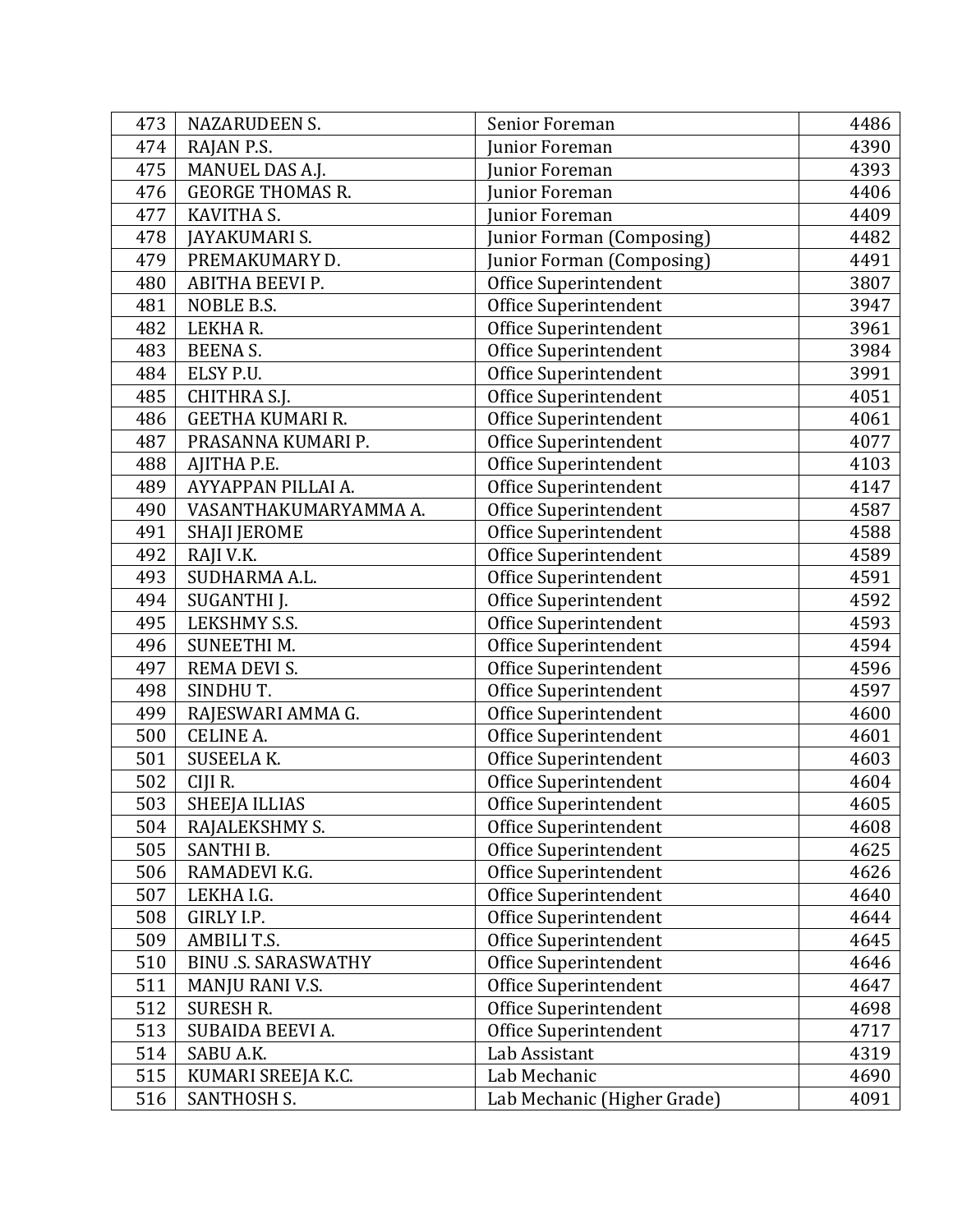| 517 | SHEELA S.                | Lab Technician (Higher Grade)    | 4124 |
|-----|--------------------------|----------------------------------|------|
| 518 | MANZOOR BABU V.          | Library Assistant                | 4921 |
| 519 | ABDULLA MOOZHIKKAL       | Library Assistant                | 5077 |
| 520 | GIJI J.G.                | Library Assistant                | 5133 |
| 521 | SHAJAHAN A.S.            | Line Helper                      | 5190 |
| 522 | RATHEESH KUMAR R.V.      | Line Helper (Higher Grade)       | 5168 |
| 523 | SABUR.                   | Mechanic Turner                  | 4935 |
| 524 | FILDAS JOSE J.           | <b>Selection Grade Assistant</b> | 3688 |
| 525 | JAYA KUMAR K.            | <b>Selection Grade Assistant</b> | 3713 |
| 526 | RADHAKRISHNAN NAIR K.V.  | <b>Selection Grade Assistant</b> | 3717 |
| 527 | RAJESH R.                | <b>Selection Grade Assistant</b> | 3758 |
| 528 | GOPAKUMAR G.             | <b>Selection Grade Assistant</b> | 3847 |
| 529 | JALAJAKUMARI R.          | <b>Selection Grade Assistant</b> | 3965 |
| 530 | VIKRAMAN NAIR K.         | <b>Selection Grade Assistant</b> | 4187 |
| 531 | ASOKAKUMAR V.K.          | <b>Selection Grade Assistant</b> | 4372 |
| 532 | <b>ANJANA SHANKAR</b>    | <b>Selection Grade Assistant</b> | 4383 |
| 533 | SUDERSANAN T.            | <b>Selection Grade Assistant</b> | 4404 |
| 534 | SAJITHKHAN A.S.          | <b>Selection Grade Assistant</b> | 4500 |
| 535 | <b>SREEKUMAR A.</b>      | <b>Selection Grade Assistant</b> | 4526 |
| 536 | <b>GIREESH S.</b>        | <b>Selection Grade Assistant</b> | 4543 |
| 537 | RAJENDRAN V.             | <b>Selection Grade Assistant</b> | 4703 |
| 538 | <b>GAYATHRI B.</b>       | <b>Selection Grade Assistant</b> | 4706 |
| 539 | <b>BUSHARA F.</b>        | <b>Selection Grade Assistant</b> | 5037 |
| 540 | RENJU G.R.               | <b>Selection Grade Assistant</b> | 5089 |
| 541 | RENJU GOPAL V.           | <b>Selection Grade Assistant</b> | 5123 |
| 542 | RASIM H.                 | <b>Selection Grade Assistant</b> | 5138 |
| 543 | MEERA RANI V.S.          | <b>Selection Grade Assistant</b> | 5183 |
| 544 | <b>ATHIRA MOHAN</b>      | <b>Selection Grade Assistant</b> | 5194 |
| 545 | <b>ANOOPR</b>            | <b>Selection Grade Assistant</b> | 5221 |
| 546 | <b>AMAL SUSEEL</b>       | <b>Selection Grade Assistant</b> | 5225 |
| 547 | <b>KIRANT DAS</b>        | <b>Selection Grade Assistant</b> | 5226 |
| 548 | ANIL KUMAR P.            | Senior Grade Assistant           | 3708 |
| 549 | VEBHIN D.                | Senior Grade Assistant           | 4522 |
| 550 | ANU LEKSHMI.N.J          | Senior Grade Assistant           | 5272 |
| 551 | ASHITHA.P.S              | Senior Grade Assistant           | 5303 |
| 552 | SYAMA KRISHNAN R.        | Instructor                       | 5177 |
| 553 | BALASUBRAMONIAN POTTY S. | Artist                           | 5176 |
| 554 | RAJESH KUMAR S.          | <b>Assistant I TBHG</b>          | 4018 |
| 555 | SAILESHKUMAR R.          | <b>Assistant I TBHG</b>          | 4125 |
| 556 | HARI KUMAR P.G.          | <b>Assistant I TBHG</b>          | 4162 |
| 557 | VENU T.                  | <b>Assistant II TBHG</b>         | 3747 |
| 558 | KUMARI MINI V.           | <b>Assistant II TBHG</b>         | 4379 |
| 559 | ANI A.                   | Assistant                        | 3745 |
| 560 | MONIKANTAN NAIR G.       | Assistant                        | 4094 |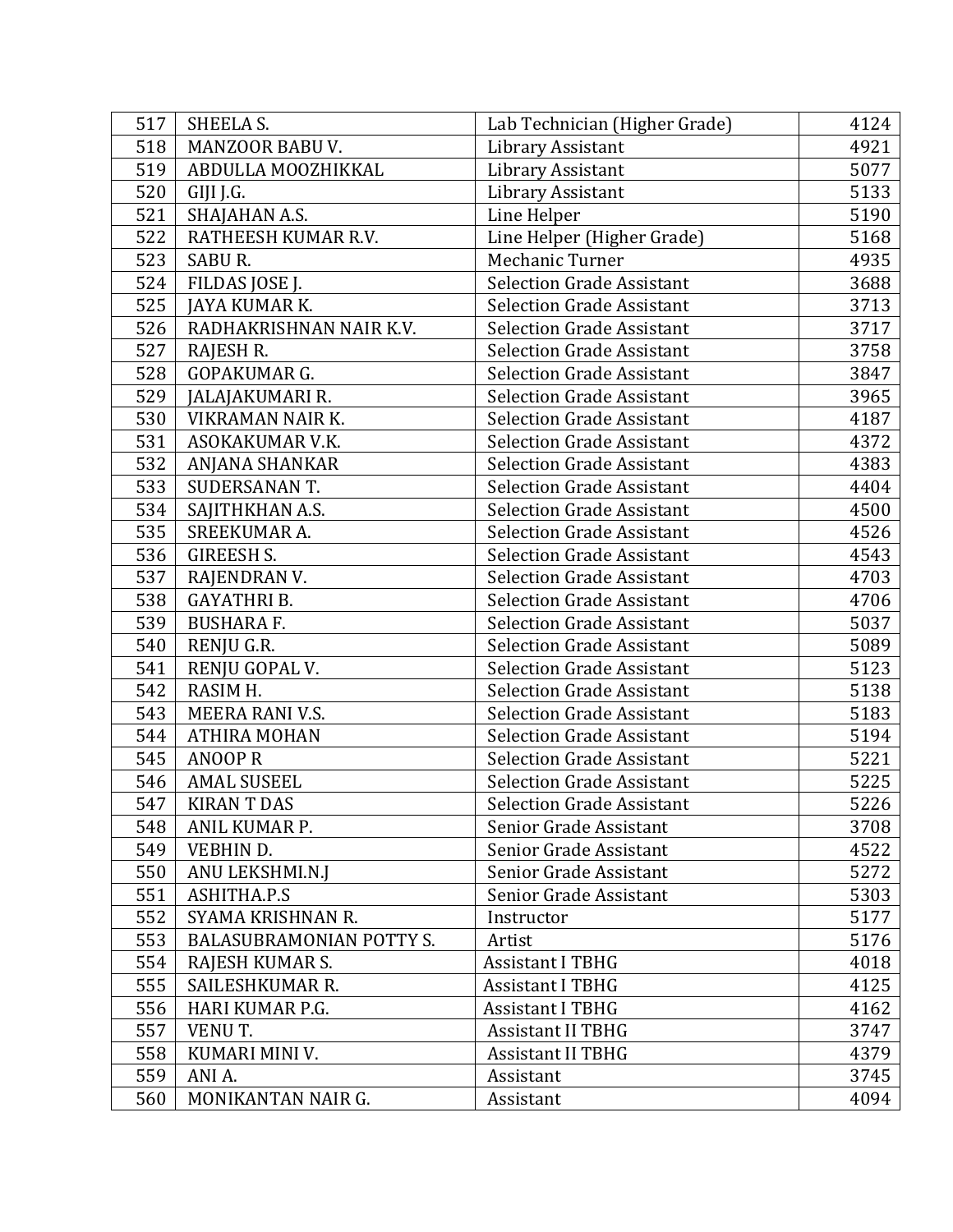| 561 | <b>DEEPTHY PETERS</b>  | Assistant | 4121 |
|-----|------------------------|-----------|------|
| 562 | DINESH KUMAR K.S.      | Assistant | 4156 |
| 563 | SHIBU V.               | Assistant | 4255 |
| 564 | EDWIN D.R.             | Assistant | 4313 |
| 565 | JAYAKUMAR D.           | Assistant | 4346 |
| 566 | SANIL KUMAR K.         | Assistant | 4443 |
| 567 | PRAMOD B.              | Assistant | 4492 |
| 568 | BINU M.                | Assistant | 4553 |
| 569 | SHEELA R.K.            | Assistant | 4649 |
| 570 | <b>SREEKUMAR B.</b>    | Assistant | 4669 |
| 571 | <b>EBYMON S.</b>       | Assistant | 4674 |
| 572 | PRASANNA S. NAIR       | Assistant | 4696 |
| 573 | SAJITH A.V.            | Assistant | 4707 |
| 574 | <b>SHIBIN R.S.</b>     | Assistant | 4719 |
| 575 | DEEPU S.               | Assistant | 4824 |
| 576 | PRASANTH V.            | Assistant | 4844 |
| 577 | <b>AISWARYA REX</b>    | Assistant | 4932 |
| 578 | <b>BEENA KUMARY R.</b> | Assistant | 4948 |
| 579 | LEKSHMI R.             | Assistant | 4950 |
| 580 | RADHA DEVI S.          | Assistant | 4953 |
| 581 | <b>SATHEESH S.</b>     | Assistant | 4955 |
| 582 | RAJEEV SUDHAKARAN      | Assistant | 4958 |
| 583 | <b>AJINI KARAN</b>     | Assistant | 4960 |
| 584 | ASHA B.                | Assistant | 4967 |
| 585 | VINOD KUMAR S.         | Assistant | 4972 |
| 586 | SANGEETHA K.M.         | Assistant | 4977 |
| 587 | RAJANI R.              | Assistant | 4981 |
| 588 | LINI D.L.              | Assistant | 4982 |
| 589 | RAJANI N.              | Assistant | 4987 |
| 590 | DEEPA SREEKANTAN G.    | Assistant | 4995 |
| 591 | <b>SHIJU MATHEW</b>    | Assistant | 4997 |
| 592 | LAKSHMI VENUGOPAL      | Assistant | 5012 |
| 593 | RESHMI RAJAGOPALAN     | Assistant | 5013 |
| 594 | ANITHA MOLY JOHN       | Assistant | 5015 |
| 595 | ANUPAMA V.T.           | Assistant | 5020 |
| 596 | VINOD V.               | Assistant | 5021 |
| 597 | SAFIYA C.V.            | Assistant | 5027 |
| 598 | RENJITH P.             | Assistant | 5032 |
| 599 | SREEJA MOL P.          | Assistant | 5036 |
| 600 | ARUNA GOPALAKRISHNAN   | Assistant | 5041 |
| 601 | MUHAMMED YASIR M.      | Assistant | 5049 |
| 602 | MANJUSHA R.            | Assistant | 5052 |
| 603 | AYSHAN.                | Assistant | 5054 |
| 604 | SREEJITH K.G.          | Assistant | 5068 |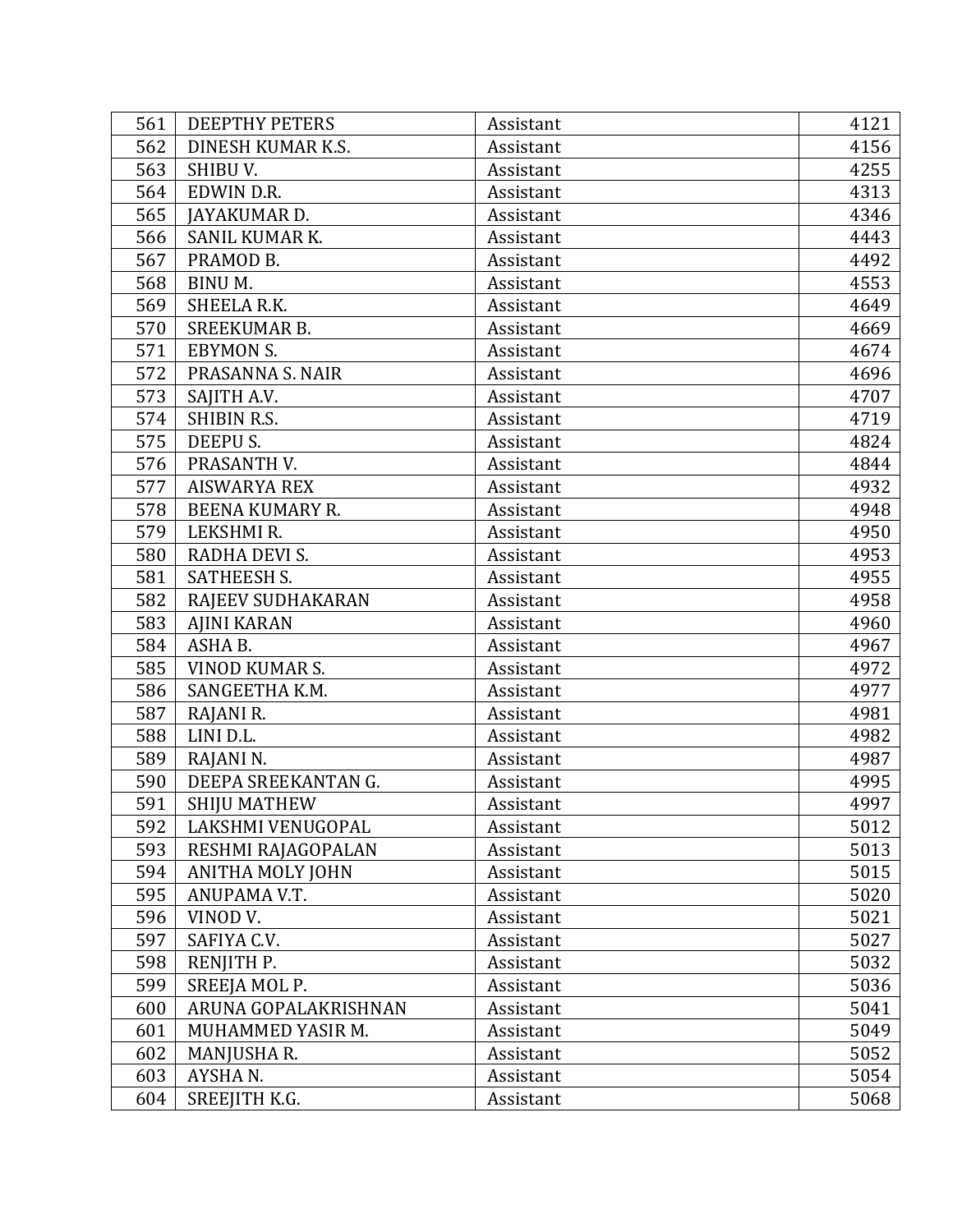| 605 | BIJU M.L.                   | Assistant | 5069 |
|-----|-----------------------------|-----------|------|
| 606 | FAZEELA L.                  | Assistant | 5071 |
| 607 | ARUN S.S.                   | Assistant | 5083 |
| 608 | ANIL KUMAR S.               | Assistant | 5093 |
| 609 | RONY I.                     | Assistant | 5094 |
| 610 | SREEJITH S.                 | Assistant | 5095 |
| 611 | SANGEETHA C.L.              | Assistant | 5099 |
| 612 | PREETHI P.K.                | Assistant | 5105 |
| 613 | MEERA M.J.                  | Assistant | 5106 |
| 614 | MINU P.                     | Assistant | 5108 |
| 615 | <b>BABITHA SAIRA MATHEW</b> | Assistant | 5112 |
| 616 | SREEJA SREEDHARAN R.        | Assistant | 5118 |
| 617 | <b>SMITHA S.</b>            | Assistant | 5119 |
| 618 | <b>BINOY MATHEW</b>         | Assistant | 5120 |
| 619 | <b>NAVEEN S.L.</b>          | Assistant | 5126 |
| 620 | JOHN D.M.                   | Assistant | 5130 |
| 621 | RAJESH M.T.                 | Assistant | 5170 |
| 622 | DIANA JOSEPH MANI           | Assistant | 5253 |
| 623 | <b>ABEY TITUS VERGIS</b>    | Assistant | 5273 |
| 624 | MOLY N.                     | Assistant | 5274 |
| 625 | SAJEENA.R.S.                | Assistant | 5275 |
| 626 | HARISH.S.I                  | Assistant | 5276 |
| 627 | SOUMYA VARGHESE.L           | Assistant | 5279 |
| 628 | <b>UMA R. NAIR</b>          | Assistant | 5296 |
| 629 | KUMARI SREEKALA I.K.        | Assistant | 5301 |
| 630 | ATHUL S.V.                  | Assistant | 5302 |
| 631 | THEJUS.S                    | Assistant | 5306 |
| 632 | ANILA P.T.                  | Assistant | 5309 |
| 633 | RAHUL.K                     | Assistant | 5311 |
| 634 | ARUN. R.S.                  | Assistant | 5314 |
| 635 | LEKSHMI S.                  | Assistant | 5315 |
| 636 | DONA MARIA SEBASTIAN        | Assistant | 5317 |
| 637 | VISHNU PRASAD.V             | Assistant | 5318 |
| 638 | SEEMA V.L.                  | Assistant | 5319 |
| 639 | SANGEETHA.S                 | Assistant | 5321 |
| 640 | DIVYA SREE .G               | Assistant | 5322 |
| 641 | SHIBIN H.A.                 | Assistant | 5323 |
| 642 | SHAMEER.A                   | Assistant | 5326 |
| 643 | SHYMA.H                     | Assistant | 5327 |
| 644 | <b>PRASANTH S</b>           | Assistant | 5328 |
| 645 | TINTU.S                     | Assistant | 5329 |
| 646 | AKHILA K.G                  | Assistant | 5331 |
| 647 | <b>SMITHA PAILY</b>         | Assistant | 5335 |
| 648 | ARUNJITH.M                  | Assistant | 5337 |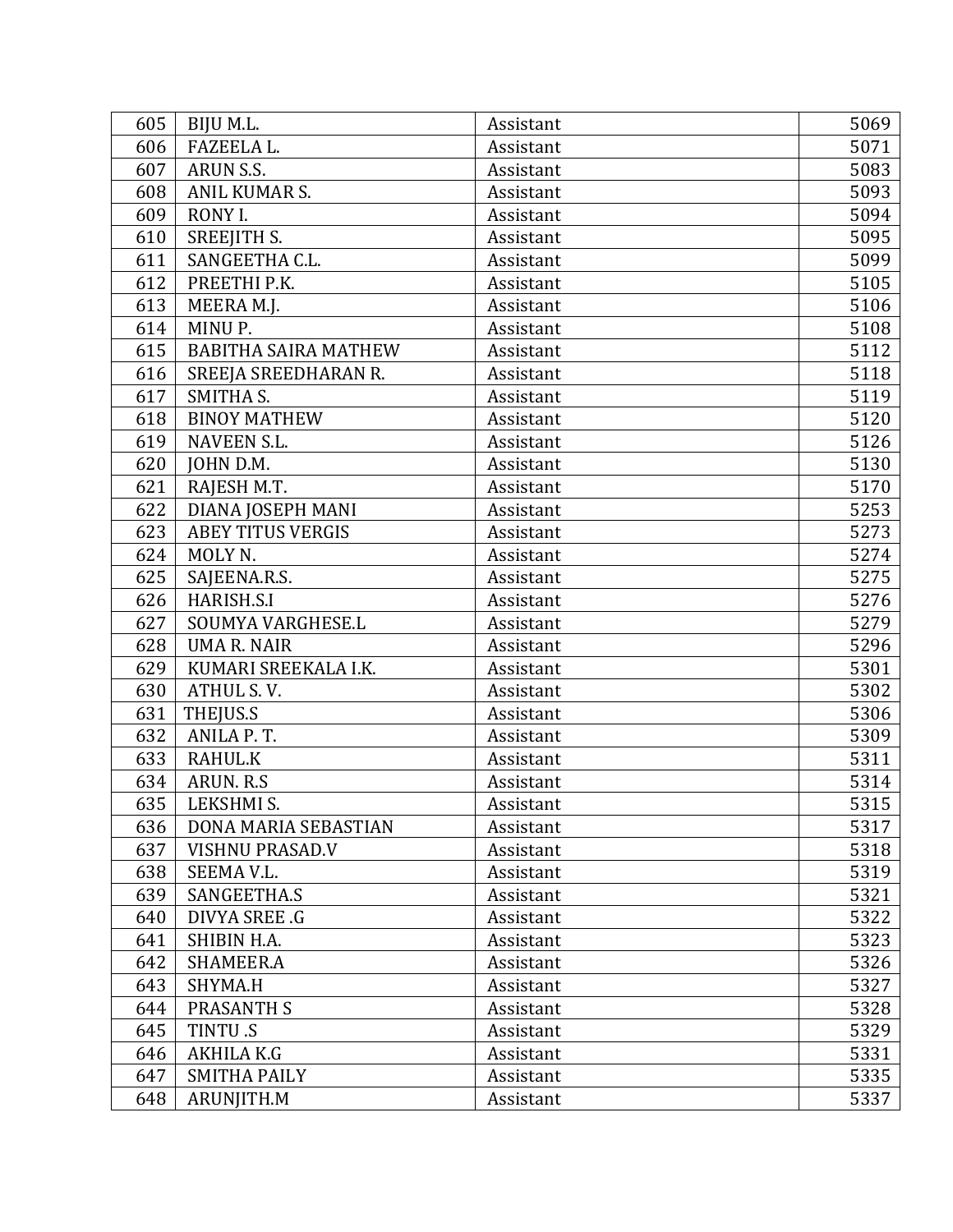| 649 | <b>RIBU JACOB MATHEW</b>  | Assistant | 5340 |
|-----|---------------------------|-----------|------|
| 650 | NEETHU.B.NAIR             | Assistant | 5341 |
| 651 | SMITHA K.P.               | Assistant | 5342 |
| 652 | <b>REMYA V.K</b>          | Assistant | 5344 |
| 653 | VISHNU V.S.               | Assistant | 5345 |
| 654 | AJEESH C.                 | Assistant | 5346 |
| 655 | <b>ANEEZA.S</b>           | Assistant | 5348 |
| 656 | <b>ASHA A</b>             | Assistant | 5350 |
| 657 | AJITH.A                   | Assistant | 5351 |
| 658 | <b>SUBI.S</b>             | Assistant | 5353 |
| 659 | SIJI P.V.                 | Assistant | 5357 |
| 660 | <b>ANANDHU.S</b>          | Assistant | 5358 |
| 661 | AROMALVIJAYAN             | Assistant | 5363 |
| 662 | <b>ARUN B.S.</b>          | Assistant | 5364 |
| 663 | <b>VISHNU .V.P</b>        | Assistant | 5367 |
| 664 | <b>ARUN KUMAR.S</b>       | Assistant | 5368 |
| 665 | <b>CHINCHU JOSEPH</b>     | Assistant | 5369 |
| 666 | NITHIN.N.S                | Assistant | 5370 |
| 667 | <b>VINEETH KUMAR V.S</b>  | Assistant | 5372 |
| 668 | ANILA .P                  | Assistant | 5373 |
| 669 | ROHINKUMAR V.R.           | Assistant | 5375 |
| 670 | LALI.M.F                  | Assistant | 5378 |
| 671 | SANDHYA SUDHA             | Assistant | 5380 |
| 672 | DIVYA S.D                 | Assistant | 5381 |
| 673 | <b>JENCYMOL J.R</b>       | Assistant | 5382 |
| 674 | <b>VISHNU.R</b>           | Assistant | 5386 |
| 675 | AKASH KUMAR S.K.          | Assistant | 5388 |
| 676 | <b>ANOOP MS</b>           | Assistant | 5389 |
| 677 | <b>AHAMMED SHERIN R.S</b> | Assistant | 5390 |
| 678 | <b>SREEDEV. V.S</b>       | Assistant | 5391 |
| 679 | EMILDA .J. DAS            | Assistant | 5392 |
| 680 | <b>NANDAKUMARS</b>        | Assistant | 5393 |
| 681 | <b>VEENA MOHAN S</b>      | Assistant | 5394 |
| 682 | MIDHUN.M                  | Assistant | 5395 |
| 683 | SHARMILA BEEGOM I.        | Assistant | 5396 |
| 684 | JABEENA.J                 | Assistant | 5400 |
| 685 | ANHAR RAHIM A             | Assistant | 5401 |
| 686 | ARUN.P                    | Assistant | 5402 |
| 687 | RAMSY.M                   | Assistant | 5406 |
| 688 | RAJ MOHAN M               | Assistant | 5411 |
| 689 | <b>SANDEEP S. KUMAR</b>   | Assistant | 5412 |
| 690 | ASWATHY.J.NAIR            | Assistant | 5413 |
| 691 | <b>VISHNU ASHOK</b>       | Assistant | 5416 |
| 692 | ANU.A                     | Assistant | 5418 |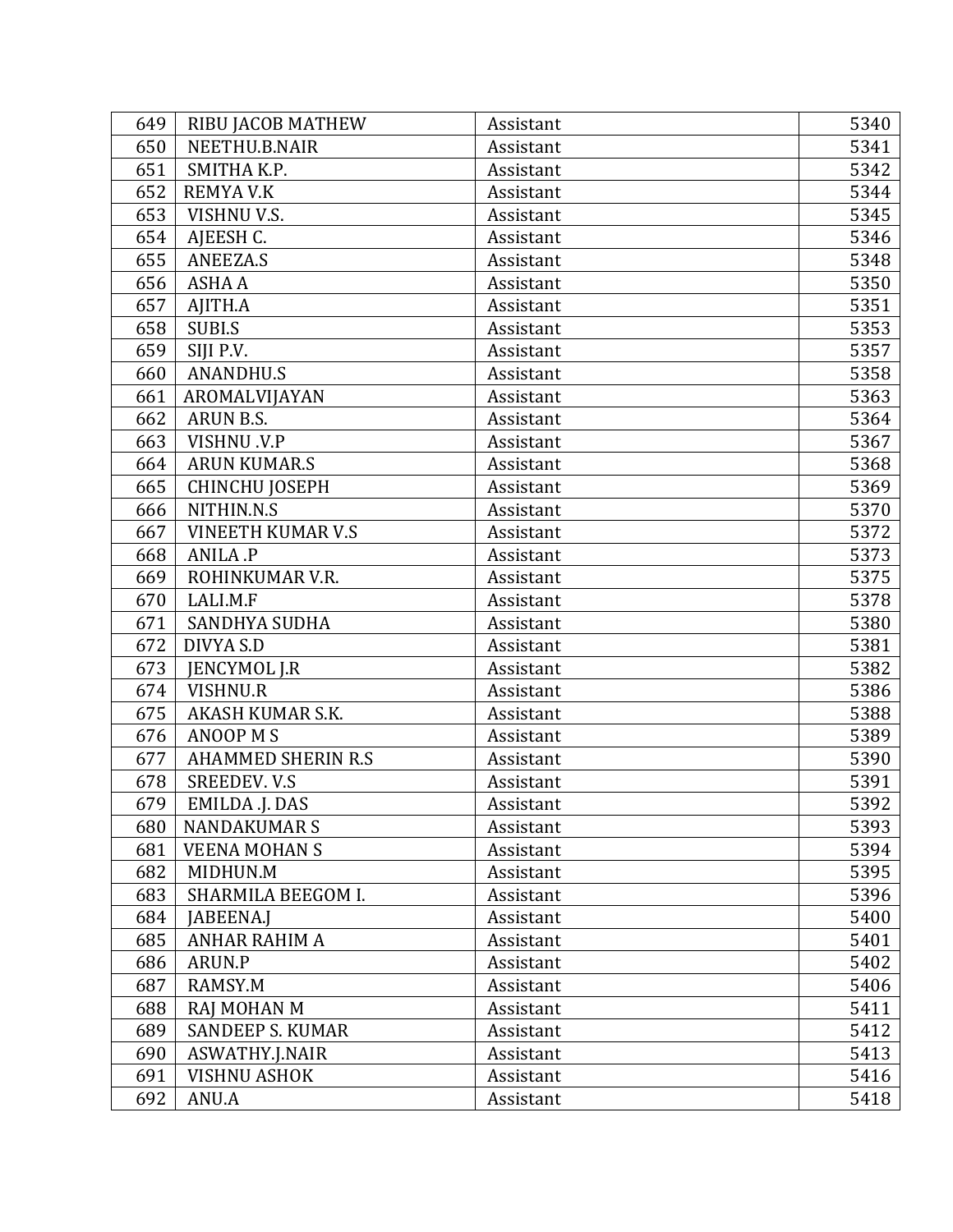| 693 | ATHMA DANIEL G.        | Assistant | 5421 |
|-----|------------------------|-----------|------|
| 694 | SREEKANTH S.K.         | Assistant | 5423 |
| 695 | SAJIL DANIEL JOHN      | Assistant | 5424 |
| 696 | ABILASH.A.M            | Assistant | 5425 |
| 697 | RENJINI.R.I            | Assistant | 5426 |
| 698 | SREEJITH G.K.          | Assistant | 5428 |
| 699 | SINIMOLE VASUDEVAN     | Assistant | 5429 |
| 700 | PARVATHY CHANDRAN      | Assistant | 5432 |
| 701 | <b>BODHI.S.R</b>       | Assistant | 5434 |
| 702 | SHEEJAKUMARIT          | Assistant | 5435 |
| 703 | KARTHIKA .S            | Assistant | 5436 |
| 704 | <b>SUJITHA .V</b>      | Assistant | 5437 |
| 705 | <b>SAIMA SURENDRAN</b> | Assistant | 5438 |
| 706 | <b>ASHA N. MEERA</b>   | Assistant | 5439 |
| 707 | DEEPTHI.C              | Assistant | 5440 |
| 708 | <b>JASEEM A.N</b>      | Assistant | 5441 |
| 709 | AJESH KUMAR.S.L        | Assistant | 5442 |
| 710 | ASWANI.V.S             | Assistant | 5449 |
| 711 | SREELEKHA.A            | Assistant | 5450 |
| 712 | REJITHA.S.S            | Assistant | 5451 |
| 713 | LAKSHMI.P              | Assistant | 5452 |
| 714 | <b>SALINI R.</b>       | Assistant | 5453 |
| 715 | <b>DEEPAM</b>          | Assistant | 5456 |
| 716 | VIDYARAJ .S            | Assistant | 5457 |
| 717 | PREM KAMAL M ERESSERIL | Assistant | 5458 |
| 718 | ARUNIMA.S.S            | Assistant | 5459 |
| 719 | DEEPTHY V.L            | Assistant | 5460 |
| 720 | THASNI.T               | Assistant | 5462 |
| 721 | PRIYA V.S.             | Assistant | 5464 |
| 722 | <b>HASEENAT.S</b>      | Assistant | 5465 |
| 723 | JOHN V.W.              | Assistant | 5472 |
| 724 | <b>ASWATHY P.S</b>     | Assistant | 5474 |
| 725 | <b>GEETHU S.G</b>      | Assistant | 5475 |
| 726 | DONA JOHN              | Assistant | 5476 |
| 727 | VINEETHAV.             | Assistant | 5479 |
| 728 | <b>SOUMYAS</b>         | Assistant | 5480 |
| 729 | RENJITH.V.S            | Assistant | 5483 |
| 730 | SWATHY.R               | Assistant | 5484 |
| 731 | <b>GAYATHRI .S</b>     | Assistant | 5486 |
| 732 | SUJA.S.J               | Assistant | 5488 |
| 733 | <b>SMITHA UNNI</b>     | Assistant | 5489 |
| 734 | <b>KANNAN RAJ</b>      | Assistant | 5492 |
| 735 | CHARUTHA K.U.          | Assistant | 5495 |
| 736 | <b>NEETHU.S</b>        | Assistant | 5496 |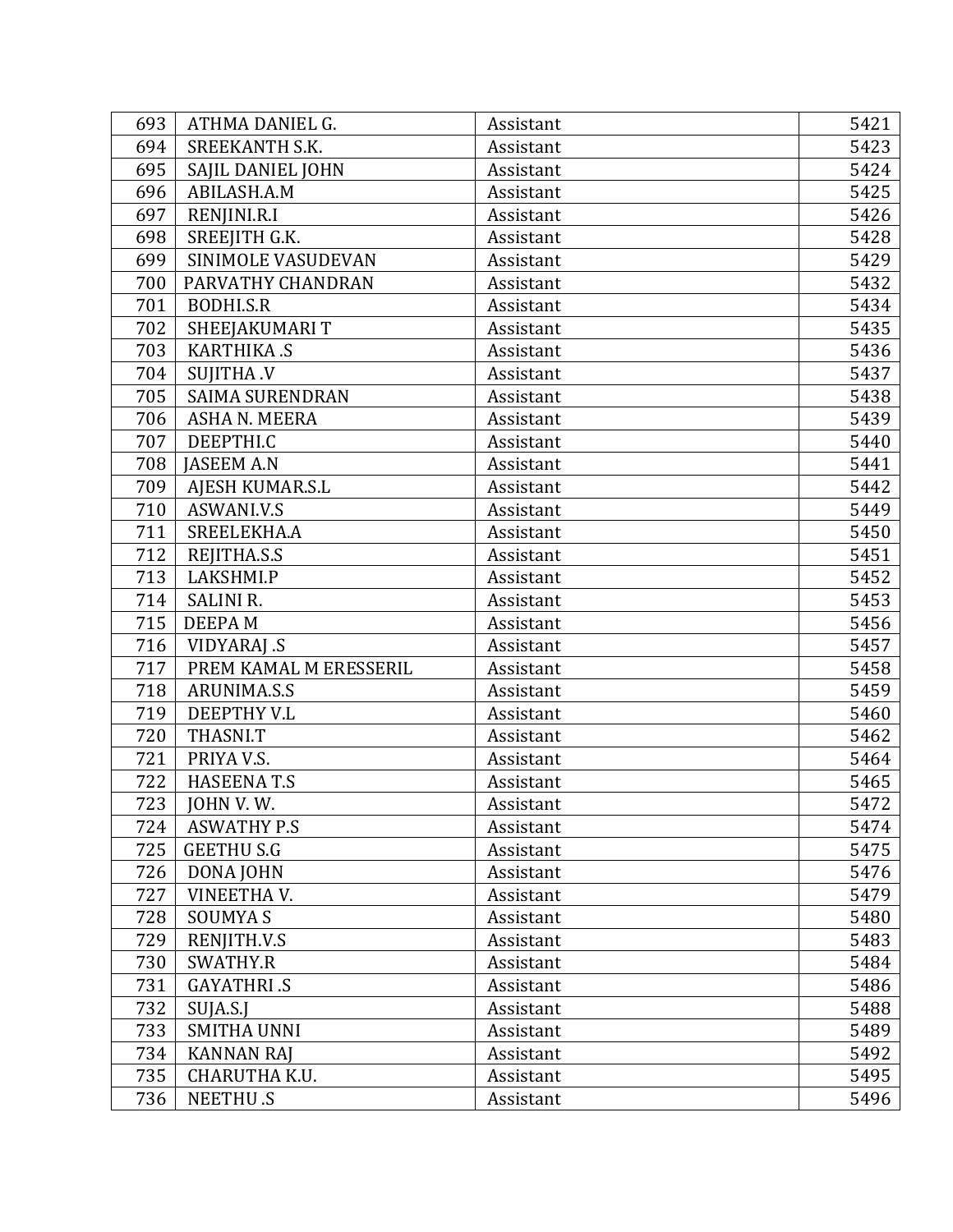| 737 | REKHA KRISHNAN.K         | Assistant | 5500 |
|-----|--------------------------|-----------|------|
| 738 | <b>RESHMA.S</b>          | Assistant | 5501 |
| 739 | SOUMYA MOL R.            | Assistant | 5503 |
| 740 | <b>DEEPTHY G</b>         | Assistant | 5504 |
| 741 | REMYAR.S.                | Assistant | 5505 |
| 742 | SREEJA .R.R              | Assistant | 5507 |
| 743 | <b>SUNILKUMAR.T</b>      | Assistant | 5508 |
| 744 | <b>IIJO.P.BABU</b>       | Assistant | 5509 |
| 745 | SUJEESH.V.S              | Assistant | 5514 |
| 746 | DIVYA.P                  | Assistant | 5516 |
| 747 | JAYALAKSHMI S.R          | Assistant | 5517 |
| 748 | <b>SARANYA G.S</b>       | Assistant | 5519 |
| 749 | VIVEK VIJAI V.P.         | Assistant | 5520 |
| 750 | RAJI L                   | Assistant | 5521 |
| 751 | ABHILASH.B.L             | Assistant | 5522 |
| 752 | KRISHNA RAJ K.G.         | Assistant | 5523 |
| 753 | SUJA V S                 | Assistant | 5527 |
| 754 | PADMA.K.P                | Assistant | 5530 |
| 755 | JAYAPRABHA.C             | Assistant | 5534 |
| 756 | <b>MEERA.S</b>           | Assistant | 5538 |
| 757 | <b>SARANYA B.L</b>       | Assistant | 5540 |
| 758 | REJI.R.S                 | Assistant | 5541 |
| 759 | <b>REMYASREE R.S</b>     | Assistant | 5545 |
| 760 | DALIYA.S.NAIR            | Assistant | 5547 |
| 761 | <b>Deleted</b>           |           |      |
| 762 | NIMISHA IBRAHIM          | Assistant | 5555 |
| 763 | <b>ASWATHY JAYAKUMAR</b> | Assistant | 5556 |
| 764 | JISHA.J                  | Assistant | 5557 |
| 765 | AJISH M.G                | Assistant | 5559 |
| 766 | <b>RUBIYA.S</b>          | Assistant | 5564 |
| 767 | <b>ASWATHY.R</b>         | Assistant | 5565 |
| 768 | <b>SARIKA .S</b>         | Assistant | 5566 |
| 769 | SUJI G.S                 | Assistant | 5567 |
| 770 | SIVAPRASAD M.S           | Assistant | 5569 |
| 771 | <b>SHYAM KRISHNAN P</b>  | Assistant | 5570 |
| 772 | <b>SHAMSEENA S</b>       | Assistant | 5573 |
| 773 | <b>SUVITHA V.S</b>       | Assistant | 5576 |
| 774 | AHINA FATHIMA S          | Assistant | 5577 |
| 775 | HIMA B.S                 | Assistant | 5578 |
| 776 | CHITHRA.C                | Assistant | 5579 |
| 777 | PRAMEELA S               | Assistant | 5580 |
|     |                          |           |      |
| 778 | <b>ASARANI K.S</b>       | Assistant | 5582 |
| 779 | <b>ASHHAR.K</b>          | Assistant | 5583 |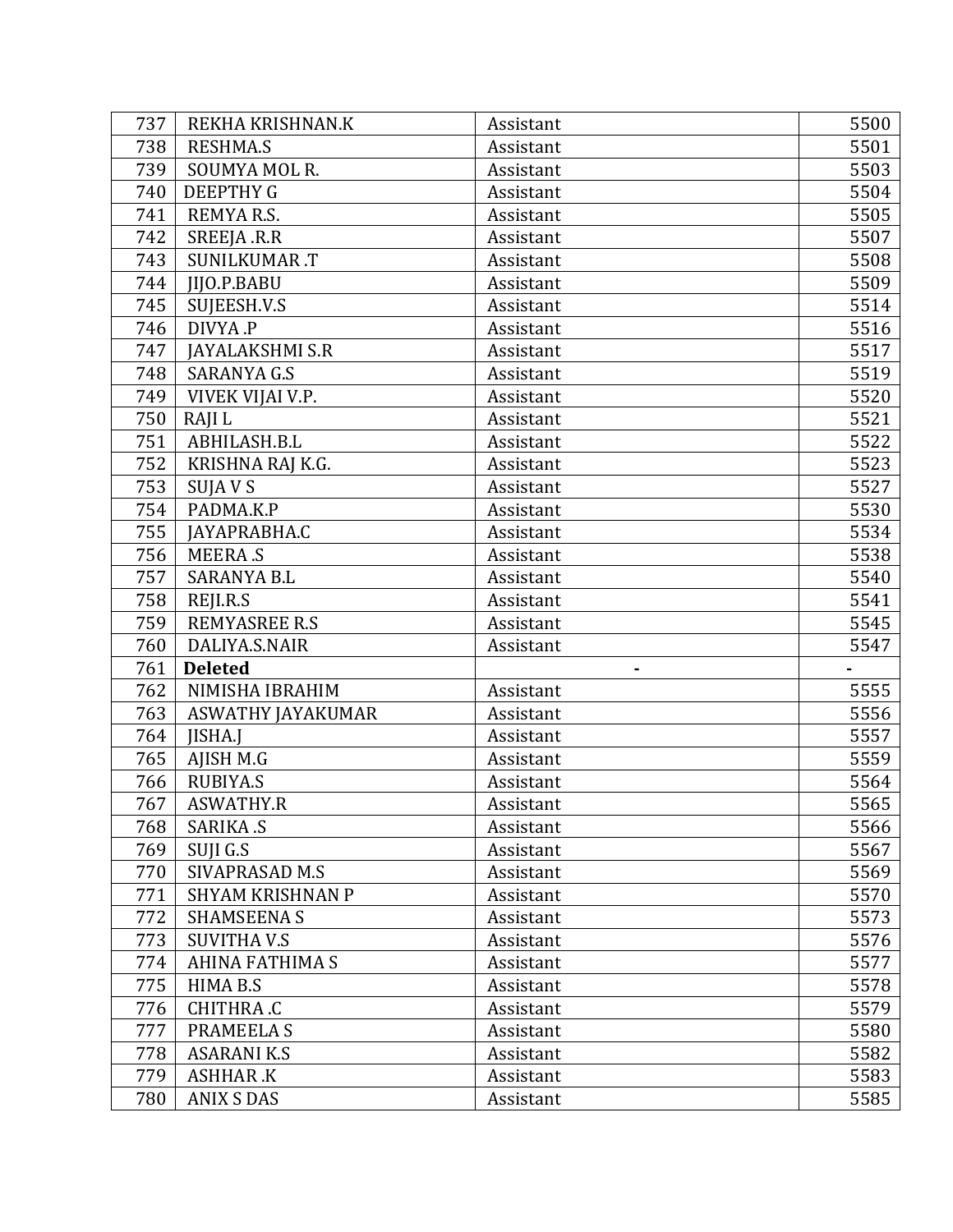| 781 | <b>VRINDHA P.R</b>          | Assistant | 5593 |
|-----|-----------------------------|-----------|------|
| 782 | <b>MAHESH KUMAR.M</b>       | Assistant | 5594 |
| 783 | VIJI D.B                    | Assistant | 5595 |
| 784 | <b>SARATH KUMAR S</b>       | Assistant | 5596 |
| 785 | RANI.S.PRAKASH              | Assistant | 5597 |
| 786 | <b>ANU MOL K</b>            | Assistant | 5598 |
| 787 | <b>VINEETHA .I</b>          | Assistant | 5601 |
| 788 | <b>VANDANA RAJ</b>          | Assistant | 5604 |
| 789 | <b>RESMI CHANDRAN</b>       | Assistant | 5606 |
| 790 | <b>PRAVEEN KUMAR.S</b>      | Assistant | 5607 |
| 791 | <b>ARUN M</b>               | Assistant | 5608 |
| 792 | NITHINGS                    | Assistant | 5610 |
| 793 | <b>ASWATHY S NAIR</b>       | Assistant | 5612 |
| 794 | <b>SHABNAN</b>              | Assistant | 5613 |
| 795 | <b>SONY VINCENT</b>         | Assistant | 5615 |
| 796 | <b>ASWATHY SUSAN SAMUEL</b> | Assistant | 5616 |
| 797 | ARUNRAJ M R                 | Assistant | 5618 |
| 798 | BOBBY RAJ S. S.             | Assistant | 5619 |
| 799 | <b>JAYANTHIV</b>            | Assistant | 5620 |
| 800 | <b>ANANTH S</b>             | Assistant | 5622 |
| 801 | ASHITHA J PRAKASH           | Assistant | 5623 |
| 802 | <b>VISAKH R</b>             | Assistant | 5625 |
| 803 | <b>ANANDU R.G</b>           | Assistant | 5627 |
| 804 | <b>SANDHYA P.S</b>          | Assistant | 5628 |
| 805 | <b>RAHUL V.S</b>            | Assistant | 5629 |
| 806 | <b>ANZAR A</b>              | Assistant | 5632 |
|     | MANGALATHU RESHMA           |           |      |
| 807 | <b>RETNAKARAN</b>           | Assistant | 5633 |
| 808 | <b>MONISHAR</b>             | Assistant | 5634 |
| 809 | <b>SEEMA K NAIR</b>         | Assistant | 5637 |
| 810 | ELEESWA DEVASSY.T           | Assistant | 5638 |
| 811 | <b>VEENAVL</b>              | Assistant | 5639 |
| 812 | <b>RASEEJA R</b>            | Assistant | 5640 |
| 813 | DIVYA S G                   | Assistant | 5641 |
| 814 | <b>VISHNUP.L</b>            | Assistant | 5642 |
| 815 | <b>ANUPRIYA P SIVAN</b>     | Assistant | 5643 |
| 816 | <b>SARIKA S.S</b>           | Assistant | 5646 |
| 817 | <b>MITHUN CHANDRAN</b>      | Assistant | 5647 |
| 818 | <b>ARUNKUMAR S</b>          | Assistant | 5649 |
| 819 | <b>ANTONY ANDREWS</b>       | Assistant | 5650 |
| 820 | <b>ASWATHY S NAIR</b>       | Assistant | 5651 |
| 821 | <b>MAHESH R</b>             | Assistant | 5652 |
| 822 | <b>AJESH KUMAR N</b>        | Assistant | 5655 |
| 823 | REVATHY P.M.                | Assistant | 5657 |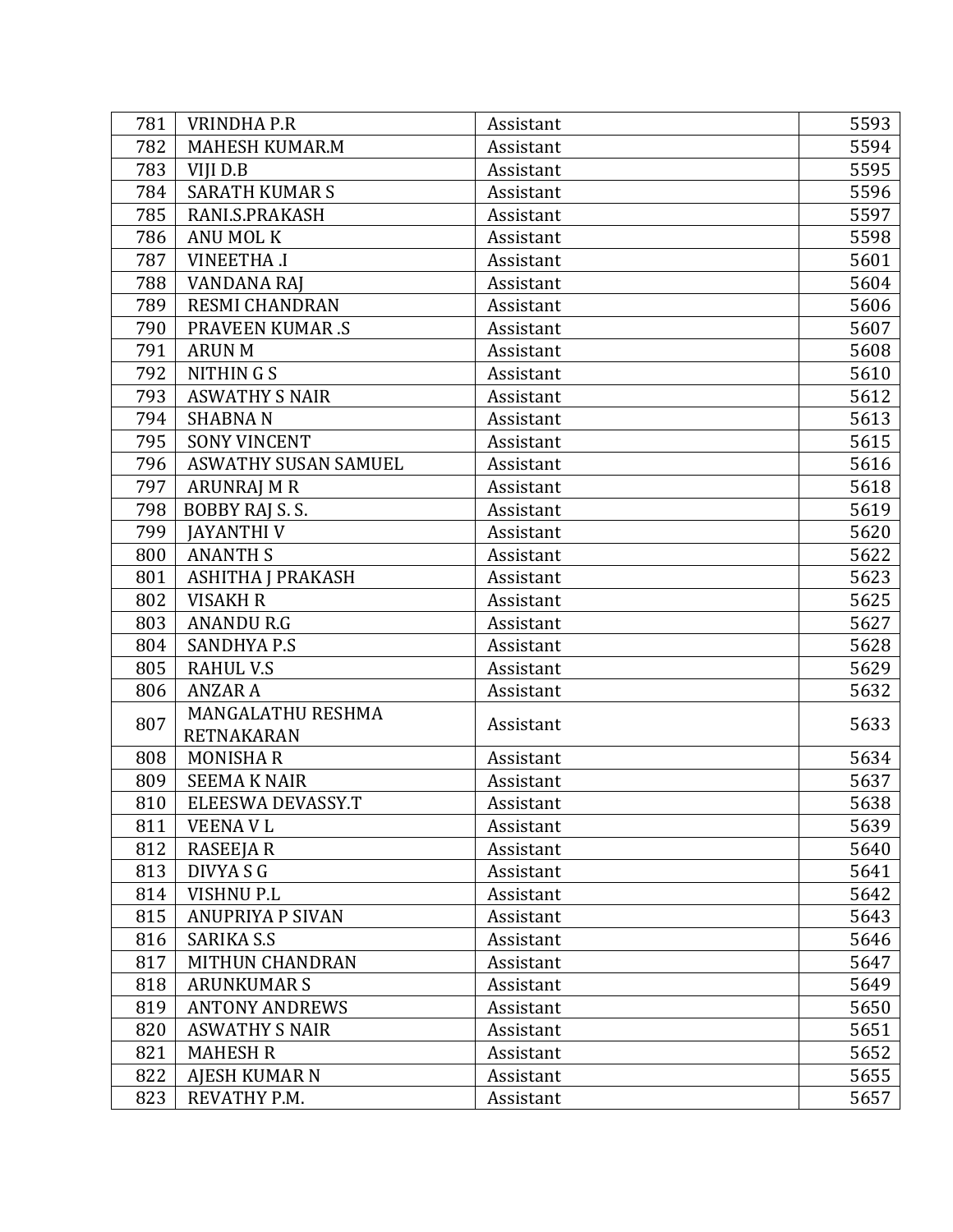| 824 | <b>SUBINAS</b>          | Assistant | 5658 |
|-----|-------------------------|-----------|------|
| 825 | <b>SUGEETH SUKUMARS</b> | Assistant | 5659 |
| 826 | <b>ANEESH T R</b>       | Assistant | 5661 |
| 827 | <b>ATHIRAKR</b>         | Assistant | 5662 |
| 828 | ARYA R.S                | Assistant | 5665 |
| 829 | <b>LEKSHMI S NAIR</b>   | Assistant | 5667 |
| 830 | <b>ANZA BEEGUM N</b>    | Assistant | 5668 |
| 831 | PRIYA P.V.              | Assistant | 5670 |
| 832 | DRISYA.S.R              | Assistant | 5671 |
| 833 | ANEESA BEEVI L          | Assistant | 5672 |
| 834 | ARYA A.S.               | Assistant | 5673 |
| 835 | <b>VARUN KRISHNAN R</b> | Assistant | 5675 |
| 836 | ANSHU.D.S               | Assistant | 5676 |
| 837 | <b>GEETHAL</b>          | Assistant | 5677 |
| 838 | <b>Deleted</b>          | ٠         |      |
| 839 | <b>SREEJAMOL V</b>      | Assistant | 5679 |
| 840 | <b>SANDHYA RANI U</b>   | Assistant | 5680 |
| 841 | <b>GOLDA G ISSAC</b>    | Assistant | 5681 |
| 842 | <b>ASWATHY A G</b>      | Assistant | 5682 |
| 843 | <b>SANAL KUMAR B</b>    | Assistant | 5684 |
| 844 | RENJU S.                | Assistant | 5685 |
| 845 | SUMA J S.               | Assistant | 5686 |
| 846 | DIVYA S.                | Assistant | 5688 |
| 847 | SAJANAMOL S.            | Assistant | 5689 |
| 848 | <b>NISHA S NAIR</b>     | Assistant | 5690 |
| 849 | ABHILASH M.             | Assistant | 5692 |
| 850 | PRIYATHA K.S.           | Assistant | 5693 |
| 851 | ANEESH KUMAR A.S.       | Assistant | 5695 |
| 852 | <b>BALURAM T.</b>       | Assistant | 5696 |
| 853 | RAJANI KRISHNAN G.      | Assistant | 5699 |
| 854 | HIMA H L.               | Assistant | 5700 |
| 855 | DIPI KRISHNAN B.S.      | Assistant | 5702 |
| 856 | KICHU G JAYAN           | Assistant | 5705 |
| 857 | FAIZAL M.F.             | Assistant | 5707 |
| 858 | <b>REJI R NATH</b>      | Assistant | 5708 |
| 859 | ATHIRA V.R.             | Assistant | 5711 |
| 860 | SOUMYA L.S.             | Assistant | 5712 |
| 861 | <b>ASWATHY T.</b>       | Assistant | 5713 |
| 862 | PRAGEETHA G.            | Assistant | 5714 |
| 863 | PRIYANKA R.             | Assistant | 5715 |
| 864 | JEENA S.S.              | Assistant | 5716 |
| 865 | NISANTH K.S.            | Assistant | 5717 |
| 866 | <b>KEERTHI S</b>        | Assistant | 5720 |
| 867 | LEKSHMIT. DAS           | Assistant | 5721 |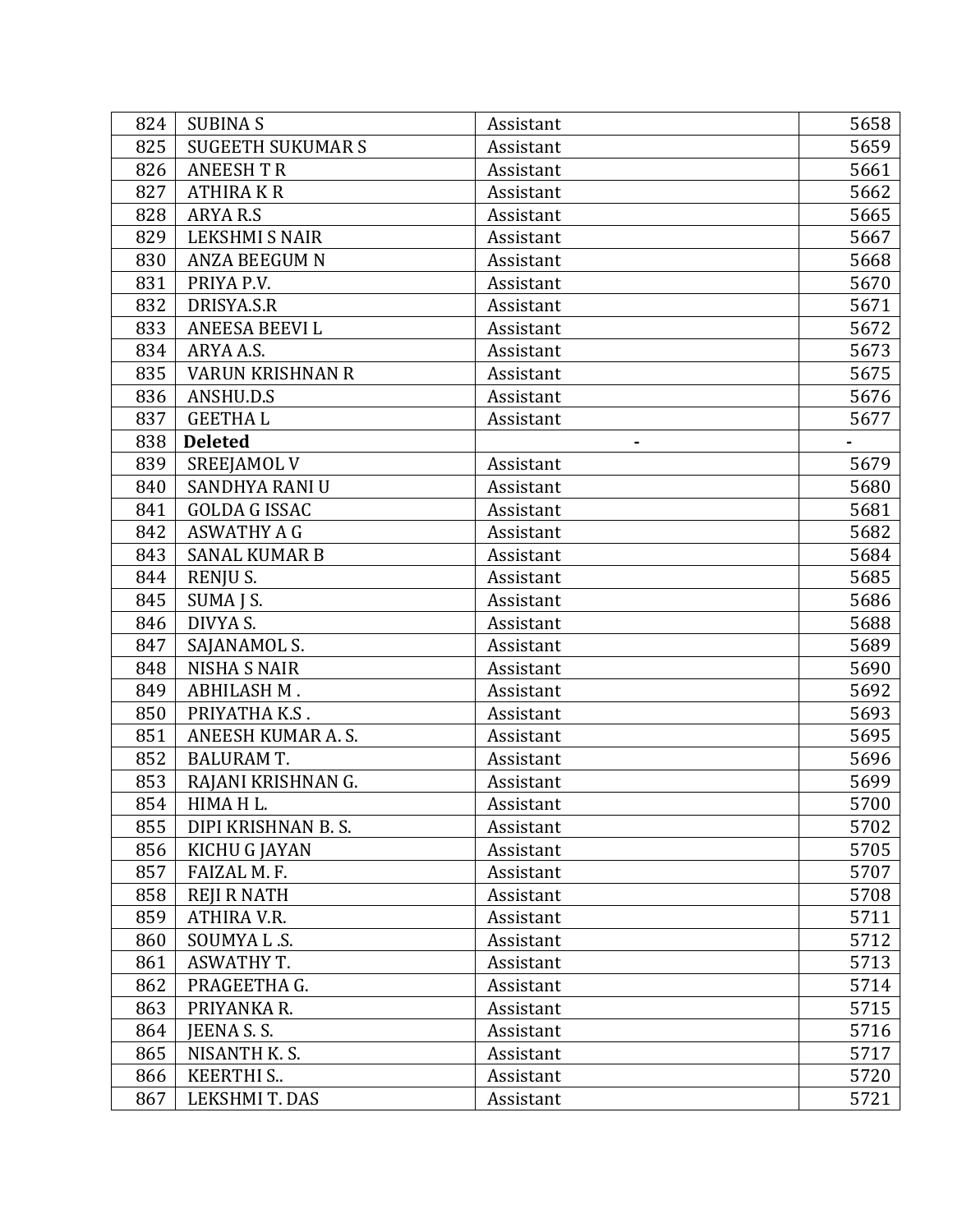| 868 | SHEMEEMA BEEVI S.         | Assistant | 5722 |
|-----|---------------------------|-----------|------|
| 869 | SOUMYA S.B.               | Assistant | 5723 |
| 870 | VISHNU V.S.               | Assistant | 5724 |
| 871 | ANEESH G.                 | Assistant | 5725 |
| 872 | <b>ANCHU R.S.</b>         | Assistant | 5728 |
| 873 | SAJU S.                   | Assistant | 5729 |
| 874 | <b>ASWATHY J.S.</b>       | Assistant | 5732 |
| 875 | SHIBITHA RAJ              | Assistant | 5733 |
| 876 | ATHIRA J.                 | Assistant | 5736 |
| 877 | DIVYA R.G.                | Assistant | 5737 |
| 878 | <b>SREE PARVATHY S.V.</b> | Assistant | 5740 |
| 879 | <b>REVATHY V NAIR</b>     | Assistant | 5742 |
| 880 | SHYMOL S. R.              | Assistant | 5743 |
| 881 | RAVITHAMOL R.             | Assistant | 5746 |
| 882 | <b>SUMETH S.</b>          | Assistant | 5747 |
| 883 | DIJEESH D.V.              | Assistant | 5749 |
| 884 | SAJANA N.V.               | Assistant | 5751 |
| 885 | VEENA RAJAN A.            | Assistant | 5753 |
| 886 | KARTHIKA G. R.            | Assistant | 5755 |
| 887 | <b>ANUSHA M. NAIR</b>     | Assistant | 5757 |
| 888 | <b>ATHIRA MOHAN</b>       | Assistant | 5758 |
| 889 | VISHNU PRASAD U.          | Assistant | 5761 |
| 890 | ARUN V.K.                 | Assistant | 5762 |
| 891 | FEMIN J.                  | Assistant | 5764 |
| 892 | <b>KIRAN RAJ</b>          | Assistant | 5767 |
| 893 | <b>SEEDHIL K RAJ</b>      | Assistant | 5772 |
| 894 | SABITH K.I.               | Assistant | 5774 |
| 895 | PRATHIBHA MURALI          | Assistant | 5775 |
| 896 | PREETHA P.S.              | Assistant | 5777 |
| 897 | DIVYA P. DEV              | Assistant | 5780 |
| 898 | <b>SUMA S.</b>            | Assistant | 5782 |
| 899 | NEETHU K.                 | Assistant | 5783 |
| 900 | GOKUL M.P.                | Assistant | 5786 |
| 901 | <b>DIVYA VENU</b>         | Assistant | 5788 |
| 902 | SREERAJ A.                | Assistant | 5789 |
| 903 | AJITHA R.L                | Assistant | 5790 |
| 904 | <b>MANNUS.</b>            | Assistant | 5791 |
| 905 | <b>RANI L BABU</b>        | Assistant | 5794 |
| 906 | DIVYA V.M.                | Assistant | 5796 |
| 907 | <b>VIPIN V.P</b>          | Assistant | 5797 |
| 908 | <b>SYAMRAJ R.S</b>        | Assistant | 5798 |
| 909 | MINU P.                   | Assistant | 5799 |
| 910 | SHAIJU S.S.               | Assistant | 5800 |
| 911 | SUBHA DEVI S.             | Assistant | 5801 |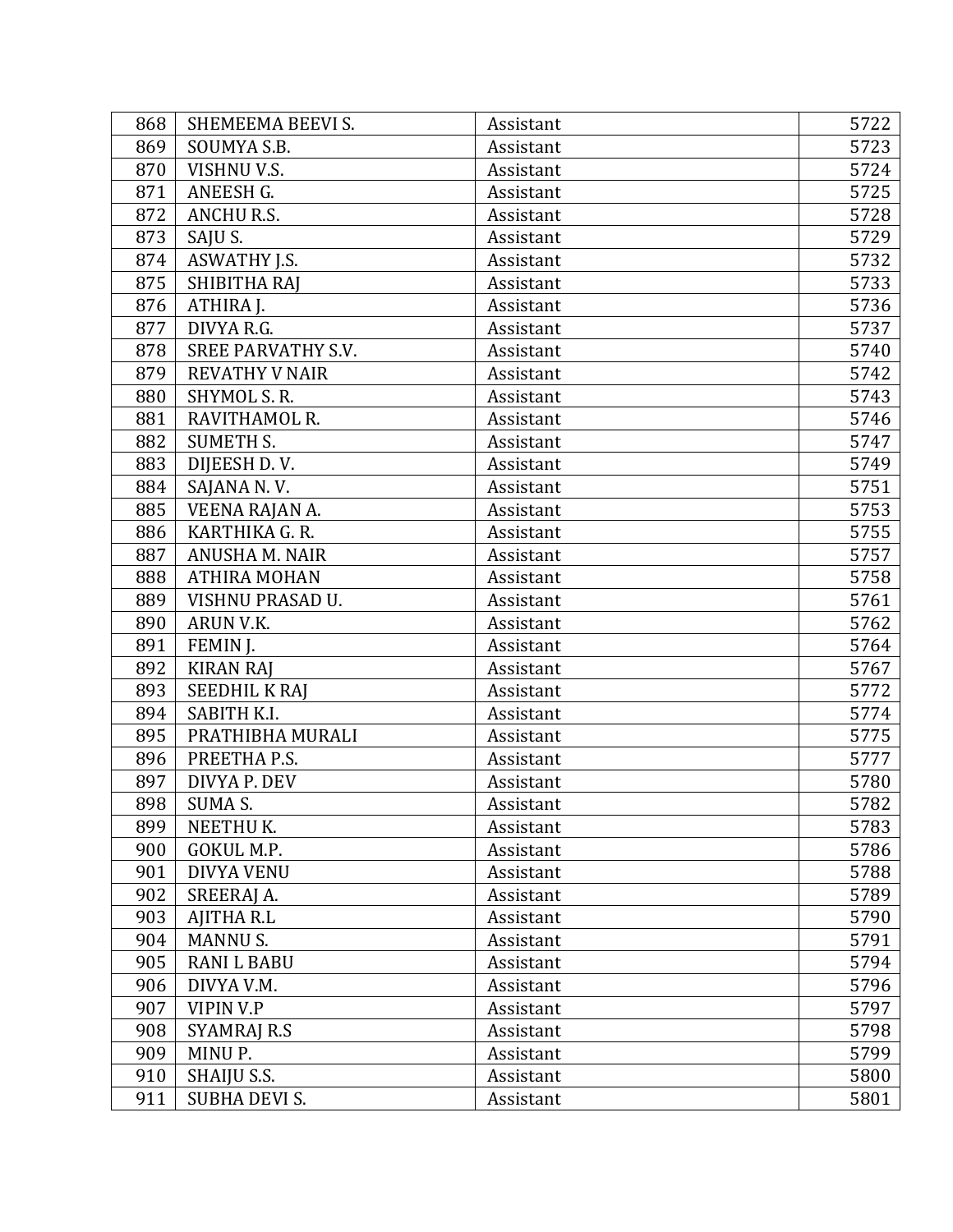| 912 | PRAKASH P.              | Assistant | 5805 |
|-----|-------------------------|-----------|------|
| 913 | KRISHNAPRIYA M.         | Assistant | 5806 |
| 914 | <b>SARITH R.</b>        | Assistant | 5807 |
| 915 | KUMARIVRINDA R.         | Assistant | 5809 |
| 916 | <b>SUVARNNA T.S.</b>    | Assistant | 5811 |
| 917 | DEEPTHY JR.             | Assistant | 5813 |
| 918 | <b>BINNI MOHANDAS</b>   | Assistant | 5814 |
| 919 | PREETHA DAS L.          | Assistant | 5815 |
| 920 | GOPIKA M.S.             | Assistant | 5819 |
| 921 | VIKAS M.S.              | Assistant | 5820 |
| 922 | <b>ASHAMOL B.S.</b>     | Assistant | 5821 |
| 923 | PRIYANKA P.S.           | Assistant | 5822 |
| 924 | VIJITHA P.V.            | Assistant | 5825 |
| 925 | SINDHU H.               | Assistant | 5826 |
| 926 | LAKSHMI M.              | Assistant | 5828 |
| 927 | RAHUL KRISHNAN R.       | Assistant | 5830 |
| 928 | <b>SREEKUMAR R.</b>     | Assistant | 5832 |
| 929 | GREESHMA C.M.           | Assistant | 5833 |
| 930 | <b>BINCY P.</b>         | Assistant | 5834 |
| 931 | RENU P.S.               | Assistant | 5837 |
| 932 | <b>ASWATHY T. S.</b>    | Assistant | 5838 |
| 933 | <b>BEEMAM</b>           | Assistant | 5840 |
| 934 | <b>ASWATHY V.S.</b>     | Assistant | 5841 |
| 935 | <b>RAJESH ROBERT</b>    | Assistant | 5842 |
| 936 | <b>VIPIN KUMAR S.</b>   | Assistant | 5843 |
| 937 | <b>SUNEESH S.V.</b>     | Assistant | 5844 |
| 938 | <b>ABI T SATHYAN</b>    | Assistant | 5845 |
| 939 | <b>GOWRI KRISHNAN L</b> | Assistant | 5850 |
| 940 | PRAVEEN C.V             | Assistant | 5853 |
| 941 | ANJANA J.R              | Assistant | 5854 |
| 942 | PREETHI L.S.            | Assistant | 5855 |
| 943 | ASHNA S.                | Assistant | 5858 |
| 944 | AJITH V.G.              | Assistant | 5859 |
| 945 | LEKSHMI N.R.            | Assistant | 5860 |
| 946 | SAJU T.                 | Assistant | 5861 |
| 947 | <b>Deleted</b>          |           |      |
| 948 | <b>LAVANYA SUDHEER</b>  | Assistant | 5864 |
| 949 | AJI R.                  | Assistant | 5865 |
| 950 | AISWARYA A.             | Assistant | 5866 |
| 951 | PREMJITH S.P.           | Assistant | 5867 |
| 952 | <b>SHAMEER A.</b>       | Assistant | 5868 |
| 953 | <b>MARY STELLA B.S</b>  | Assistant | 5870 |
| 954 | NANDA KUMAR R.          | Assistant | 5872 |
| 955 | AJULAL P.L.             | Assistant | 5875 |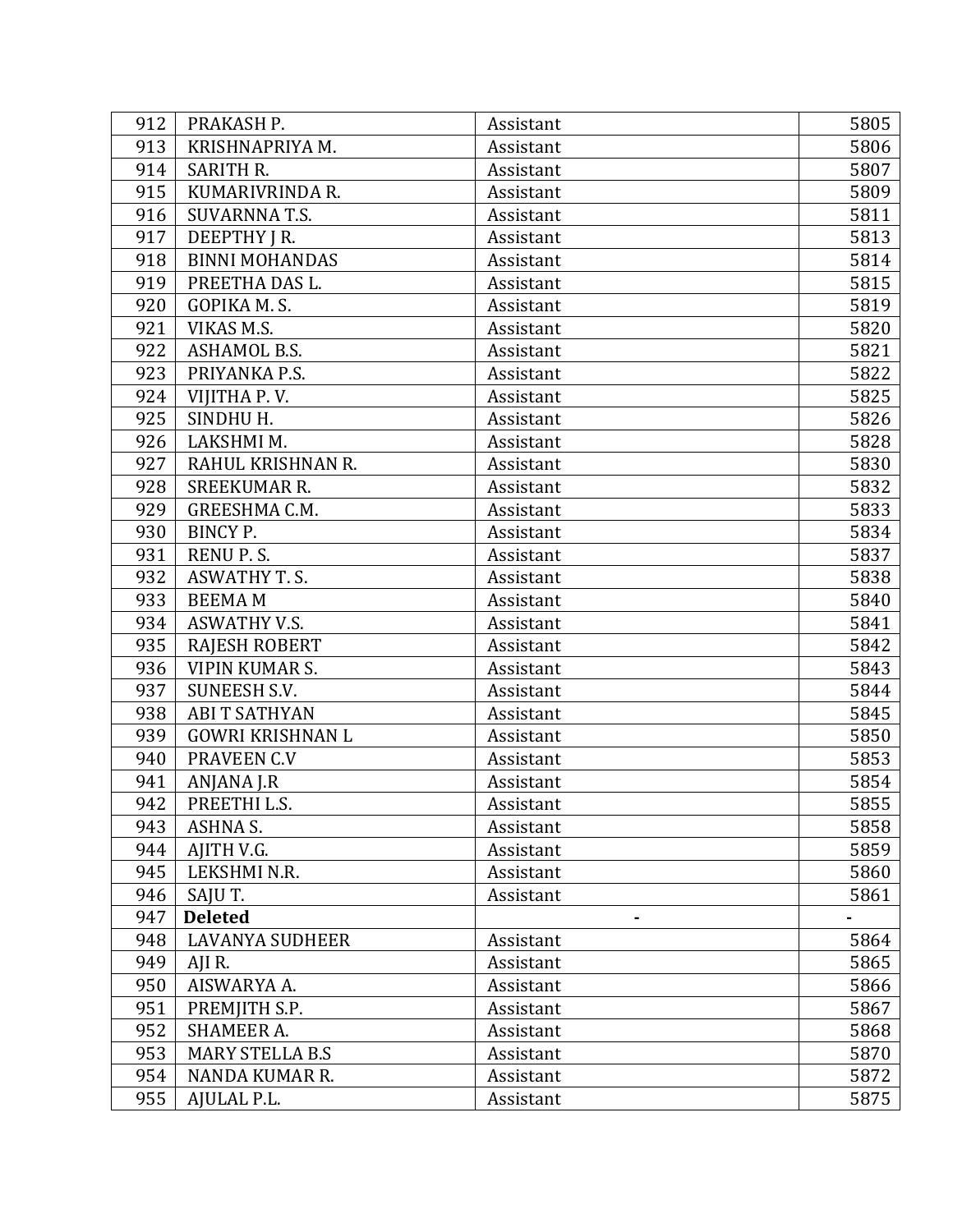| 956 | <b>BINUR.</b>            | Assistant | 5876 |
|-----|--------------------------|-----------|------|
| 957 | JAYANA JAYAPRAKASH       | Assistant | 5877 |
| 958 | ARUN SANKAR R.           | Assistant | 5884 |
| 959 | DIVYA RAJ R.             | Assistant | 5887 |
| 960 | SHYAM M.                 | Assistant | 5893 |
| 961 | SABITHA IKBAL            | Assistant | 5895 |
| 962 | ANJU M. MONY             | Assistant | 5898 |
| 963 | <b>RICHU STANLY</b>      | Assistant | 5902 |
| 964 | SABU R.M.                | Assistant | 5903 |
| 965 | <b>CHINNU S.S.</b>       | Assistant | 5910 |
| 966 | <b>SARANYA S.S.</b>      | Assistant | 5911 |
| 967 | VIDYA S.                 | Assistant | 5913 |
| 968 | NAYANA KRISHNAN          | Assistant | 5918 |
| 969 | PETRICIA HECTOR          | Assistant | 5919 |
| 970 | SABITHA P.V.             | Assistant | 5921 |
| 971 | ABDUL RAHIM ABDUL HAMEED | Assistant | 5922 |
| 972 | <b>SONY SUDHARSANAN</b>  | Assistant | 5923 |
| 973 | RESHMA G. R.             | Assistant | 5928 |
| 974 | <b>GREESHMA M. I.</b>    | Assistant | 5940 |
| 975 | AKHIL CHANDRAN B.        | Assistant | 5942 |
| 976 | MANOJ R.                 | Assistant | 5943 |
| 977 | SREEKANTH K.P.           | Assistant | 5944 |
| 978 | <b>SATHEESH BABU B</b>   | Assistant | 5945 |
| 979 | <b>LAL KUMAR R F</b>     | Assistant | 5946 |
| 980 | <b>NISHAL</b>            | Assistant | 5948 |
| 981 | NIMA N R                 | Assistant | 5949 |
| 982 | <b>NEETHUV</b>           | Assistant | 5950 |
| 983 | <b>SHAHINAK</b>          | Assistant | 5951 |
| 984 | DIVYA RAJ                | Assistant | 5952 |
| 985 | <b>DEEPTHIG</b>          | Assistant | 5953 |
| 986 | <b>MEGHAD</b>            | Assistant | 5954 |
| 987 | <b>SAJITH SAJEEV</b>     | Assistant | 5955 |
| 988 | <b>GOPIKA G S</b>        | Assistant | 5956 |
| 989 | <b>SHABNA S</b>          | Assistant | 5957 |
| 990 | ANOOP J S                | Assistant | 5958 |
| 991 | <b>DEEPIKA J R</b>       | Assistant | 5959 |
| 992 | <b>ANUPAMA T ASHOK</b>   | Assistant | 5960 |
| 993 | <b>HARIKRISHNAN V J</b>  | Assistant | 5961 |
| 994 | <b>SARANYA PRAVEEN</b>   | Assistant | 5962 |
| 995 | <b>ANEESHA RAJ</b>       | Assistant | 5963 |
| 996 | ARYA VIJAYAN             | Assistant | 5964 |
| 997 | AMALA G S                | Assistant | 5965 |
| 998 | SINIMOL T                | Assistant | 5966 |
| 999 | <b>SINII</b>             | Assistant | 5967 |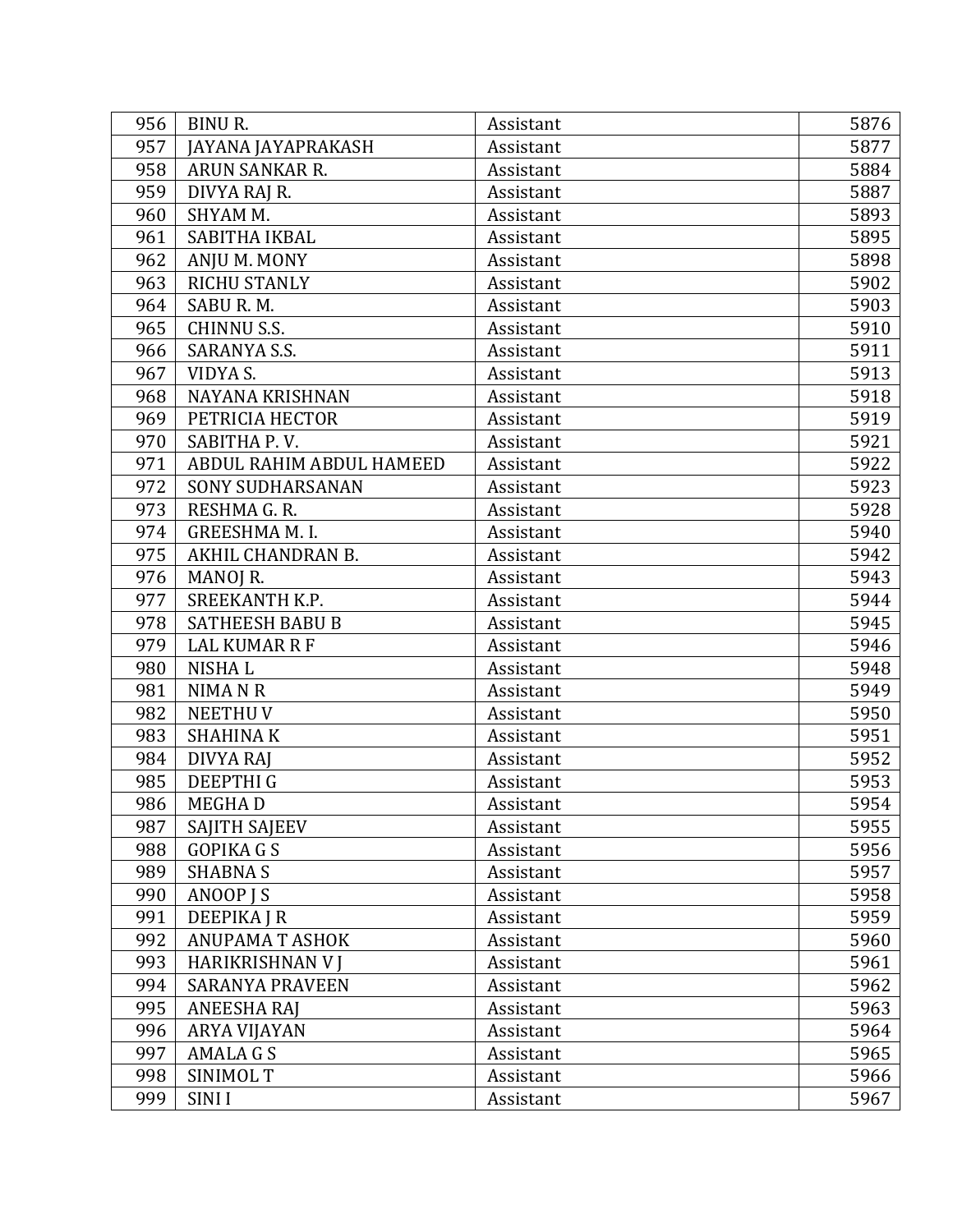| 1000 | LIMNA MOHAN M            | Assistant | 5968 |
|------|--------------------------|-----------|------|
| 1001 | SHIJINA P A              | Assistant | 5969 |
| 1002 | KISHORE KUMAR BALAN      | Assistant | 5970 |
| 1003 | <b>CHINCHUVS</b>         | Assistant | 5971 |
| 1004 | TONY C S                 | Assistant | 5972 |
| 1005 | <b>JAHANA M S</b>        | Assistant | 5973 |
| 1006 | <b>SARIKA S B</b>        | Assistant | 5974 |
| 1007 | ARAVINDH C G             | Assistant | 5975 |
| 1008 | <b>NEETHUPS</b>          | Assistant | 5976 |
| 1009 | SANTHI KRISHNA K S       | Assistant | 5977 |
| 1010 | <b>RATHEESH R</b>        | Assistant | 5979 |
| 1011 | <b>ASWATHY M S</b>       | Assistant | 5980 |
| 1012 | <b>DHANYAR</b>           | Assistant | 5981 |
| 1013 | <b>AIJULAL I J</b>       | Assistant | 5982 |
| 1014 | <b>ARATHY R S</b>        | Assistant | 5983 |
| 1015 | <b>NEETHUB</b>           | Assistant | 5984 |
| 1016 | <b>ANCIYA S</b>          | Assistant | 5985 |
| 1017 | <b>BINDUO</b>            | Assistant | 5986 |
| 1018 | <b>ARYA S R</b>          | Assistant | 5987 |
| 1019 | <b>GAYATRI DEVI S</b>    | Assistant | 5988 |
| 1020 | <b>VAISAKH D</b>         | Assistant | 5989 |
| 1021 | <b>REMSIYA R</b>         | Assistant | 5990 |
| 1022 | <b>REKHAL</b>            | Assistant | 5991 |
| 1023 | <b>SOUMYAS</b>           | Assistant | 5992 |
| 1024 | <b>SHINEDASY</b>         | Assistant | 5993 |
| 1025 | <b>SREEJUMS</b>          | Assistant | 5994 |
| 1026 | REENA VENUGOPALAN        | Assistant | 5995 |
| 1027 | VIJU V                   | Assistant | 5996 |
| 1028 | <b>SUMESH S</b>          | Assistant | 5997 |
| 1029 | <b>ARUNA G S</b>         | Assistant | 5998 |
| 1030 | <b>ASWATHY J MOHAN</b>   | Assistant | 5999 |
| 1031 | NIKHIL S S               | Assistant | 6001 |
| 1032 | <b>KRISHNA PRIYA I S</b> | Assistant | 6002 |
| 1033 | <b>SMITHANS</b>          | Assistant | 6003 |
| 1034 | <b>IIHAD B</b>           | Assistant | 6005 |
| 1035 | <b>SAMEER R S</b>        | Assistant | 6006 |
| 1036 | REJITHA NATH             | Assistant | 6007 |
| 1037 | SANDHYAMOL M R           | Assistant | 6008 |
| 1038 | <b>SUDHEER A</b>         | Assistant | 6009 |
| 1039 | RAFEEKHA BEEVI S K       | Assistant | 6010 |
| 1040 | <b>RENJINIS</b>          | Assistant | 6012 |
| 1041 | <b>ASWATHY S K</b>       | Assistant | 6013 |
| 1042 | <b>NAJEEMUDEEN A</b>     | Assistant | 6014 |
| 1043 | <b>KRISHNAKUMAR G</b>    | Assistant | 6015 |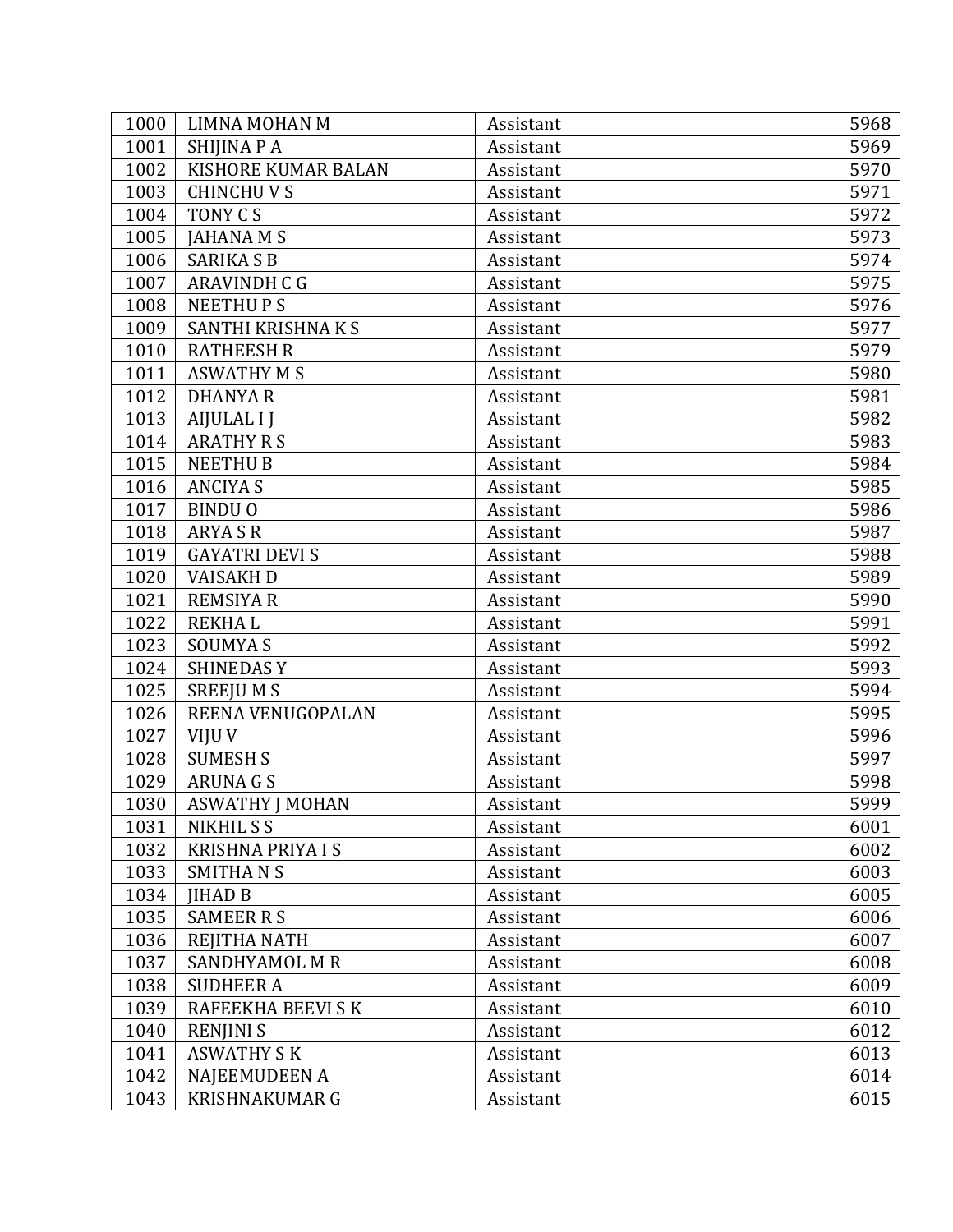| 1044 | <b>JOSHNAKR</b>            | Assistant | 6016 |
|------|----------------------------|-----------|------|
| 1045 | <b>RESHMAVR</b>            | Assistant | 6017 |
| 1046 | <b>SARITHA A S</b>         | Assistant | 6018 |
| 1047 | <b>SAJEER S</b>            | Assistant | 6019 |
| 1048 | <b>ANOOP CHARLES</b>       | Assistant | 6020 |
| 1049 | PRASEEDA S NAIR            | Assistant | 6021 |
| 1050 | SWAPNA K C                 | Assistant | 6022 |
| 1051 | <b>ANISHAPV</b>            | Assistant | 6023 |
| 1052 | <b>RANJINI R R</b>         | Assistant | 6024 |
| 1053 | <b>ASWATHY DHAR</b>        | Assistant | 6025 |
| 1054 | PRIYAN CHANDRAN C V        | Assistant | 6026 |
| 1055 | <b>SENIN CHRISTIAN RAJ</b> | Assistant | 6027 |
| 1056 | SHEEJA S                   | Assistant | 6029 |
| 1057 | <b>JEAN PAUL S</b>         | Assistant | 6030 |
| 1058 | <b>MIJOMON T M</b>         | Assistant | 6031 |
| 1059 | <b>SOUMYARS</b>            | Assistant | 6032 |
| 1060 | <b>SUBIPS</b>              | Assistant | 6033 |
| 1061 | <b>JULIE T S</b>           | Assistant | 6034 |
| 1062 | <b>SHIBUS</b>              | Assistant | 6036 |
| 1063 | <b>VIPINEESH W</b>         | Assistant | 6037 |
| 1064 | <b>RAJEENAL</b>            | Assistant | 6038 |
| 1065 | <b>SILPA S</b>             | Assistant | 6039 |
| 1066 | THOMAS KUTTY KP            | Assistant | 6041 |
| 1067 | YASIYA R                   | Assistant | 6042 |
| 1068 | <b>ASWATHI G S</b>         | Assistant | 6043 |
| 1069 | <b>ARCHANA C V</b>         | Assistant | 6044 |
| 1070 | SAJEEMA A                  | Assistant | 6045 |
| 1071 | SAJEENA A                  | Assistant | 6046 |
| 1072 | <b>KARTHIKA MD</b>         | Assistant | 6047 |
| 1073 | PREEJAKV                   | Assistant | 6048 |
| 1074 | ASHA S                     | Assistant | 6049 |
| 1075 | <b>VEENA S BAIJU</b>       | Assistant | 6050 |
| 1076 | <b>REMYAML</b>             | Assistant | 6051 |
| 1077 | LEKSHMI M KUMAR            | Assistant | 6052 |
| 1078 | <b>SIMISM</b>              | Assistant | 6053 |
| 1079 | <b>MANOJ S</b>             | Assistant | 6054 |
| 1080 | <b>SREEKUMARKS</b>         | Assistant | 6055 |
| 1081 | <b>ANSY ALEX N</b>         | Assistant | 6056 |
| 1082 | <b>SAIJUR</b>              | Assistant | 6057 |
| 1083 | <b>JASMIN J</b>            | Assistant | 6058 |
| 1084 | <b>SOJA CHARLES</b>        | Assistant | 6059 |
| 1085 | <b>HASEENARP</b>           | Assistant | 6060 |
| 1086 | <b>HIMAS</b>               | Assistant | 6061 |
| 1087 | <b>ABHINESH ASHOK</b>      | Assistant | 6062 |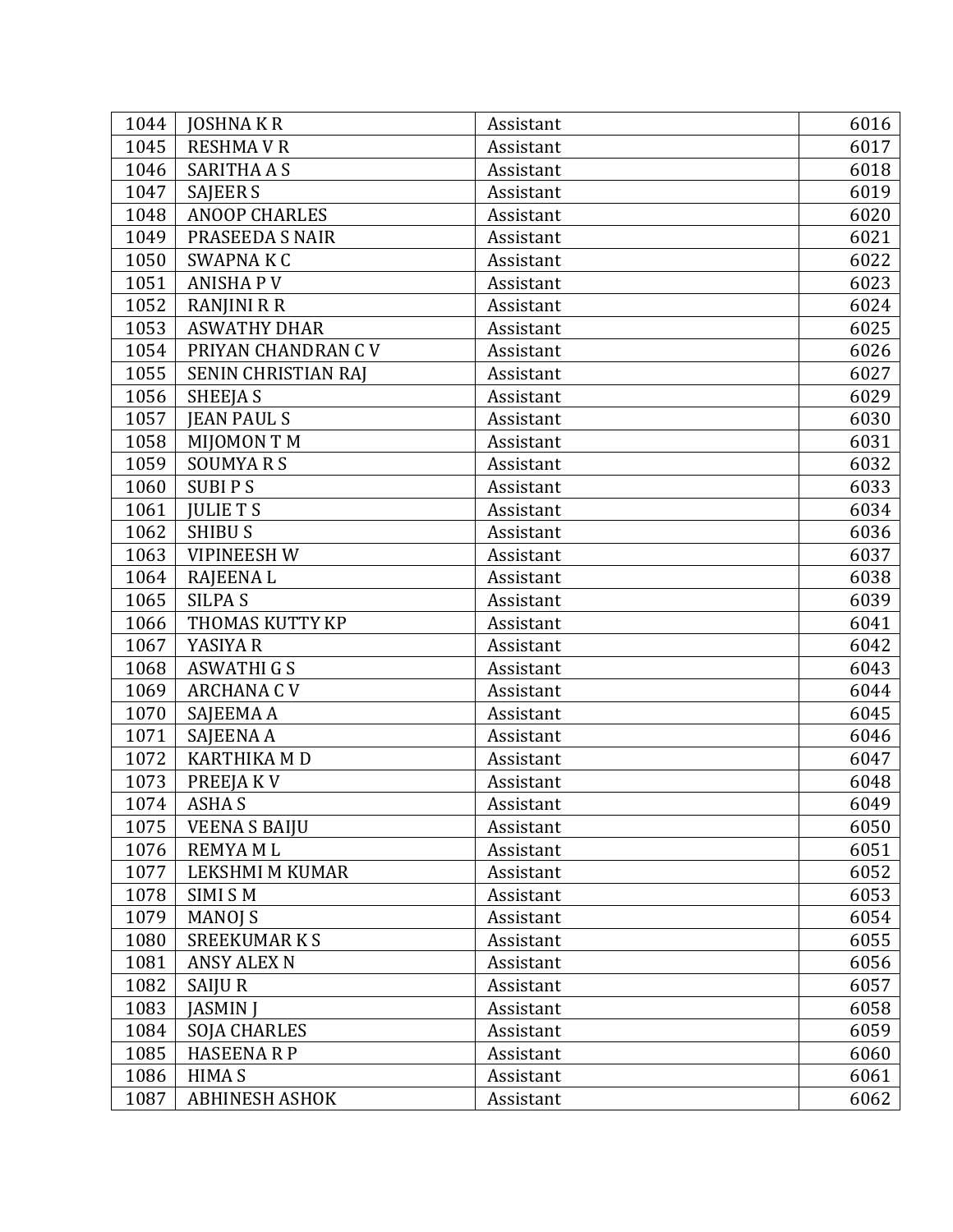| 1088 | <b>RAHUL N R</b>      | Assistant | 6063 |
|------|-----------------------|-----------|------|
| 1089 | <b>BISMIS</b> J       | Assistant | 6064 |
| 1090 | SOJARS                | Assistant | 6065 |
| 1091 | <b>VYSAKH MOHAN</b>   | Assistant | 6066 |
| 1092 | <b>DEEPTHICS</b>      | Assistant | 6067 |
| 1093 | SHELJA T              | Assistant | 6068 |
| 1094 | DIVYA B G             | Assistant | 6069 |
| 1095 | <b>SHAMEEMA A R</b>   | Assistant | 6070 |
| 1096 | <b>ASWATHY RI</b>     | Assistant | 6071 |
| 1097 | <b>REJISDAS</b>       | Assistant | 6072 |
| 1098 | <b>ARUNS</b>          | Assistant | 6073 |
| 1099 | <b>ANITHA NAIR S</b>  | Assistant | 6074 |
| 1100 | <b>NIRAN SHASI</b>    | Assistant | 6075 |
| 1101 | <b>ABHIJITH C</b>     | Assistant | 6076 |
| 1102 | <b>ASWATHY S</b>      | Assistant | 6077 |
| 1103 | <b>AJEESH KHAN H</b>  | Assistant | 6078 |
| 1104 | <b>SOUMYAPR</b>       | Assistant | 6079 |
| 1105 | <b>MANASA M</b>       | Assistant | 6080 |
| 1106 | <b>BHAGAVATH N</b>    | Assistant | 6081 |
| 1107 | <b>BINDUKS</b>        | Assistant | 6082 |
| 1108 | SREEJA C K            | Assistant | 6083 |
| 1109 | <b>DEEPTHISS</b>      | Assistant | 6084 |
| 1110 | <b>INDUK</b>          | Assistant | 6085 |
| 1111 | <b>AJITH KUMAR VS</b> | Assistant | 6086 |
| 1112 | <b>NISHAD A R</b>     | Assistant | 6088 |
| 1113 | <b>SALESH S</b>       | Assistant | 6089 |
| 1114 | <b>GEORGE JOSE</b>    | Assistant | 6090 |
| 1115 | <b>MAHESH KUMAR M</b> | Assistant | 6091 |
| 1116 | <b>RAKHIL S</b>       | Assistant | 6092 |
| 1117 | <b>VINAYAN G S</b>    | Assistant | 6093 |
| 1118 | VISHNU M G            | Assistant | 6094 |
| 1119 | <b>ANOOP V</b>        | Assistant | 6095 |
| 1120 | <b>ABHIJITH T S</b>   | Assistant | 6096 |
| 1121 | ANUJA RACHEL JACOB    | Assistant | 6097 |
| 1122 | <b>KANMANI R</b>      | Assistant | 6098 |
| 1123 | <b>AFSAL PN</b>       | Assistant | 6099 |
| 1124 | <b>AGHIL R S</b>      | Assistant | 6100 |
| 1125 | SOORYA GAYATHRISS     | Assistant | 6101 |
| 1126 | <b>KARTHIK P</b>      | Assistant | 6102 |
| 1127 | <b>SOORAJ DUTT S</b>  | Assistant | 6103 |
| 1128 | <b>VINCY V S</b>      | Assistant | 6104 |
| 1129 | <b>IIIISP</b>         | Assistant | 6105 |
| 1130 | <b>NEETHUTS</b>       | Assistant | 6106 |
| 1131 | <b>NISHAD LAL S</b>   | Assistant | 6107 |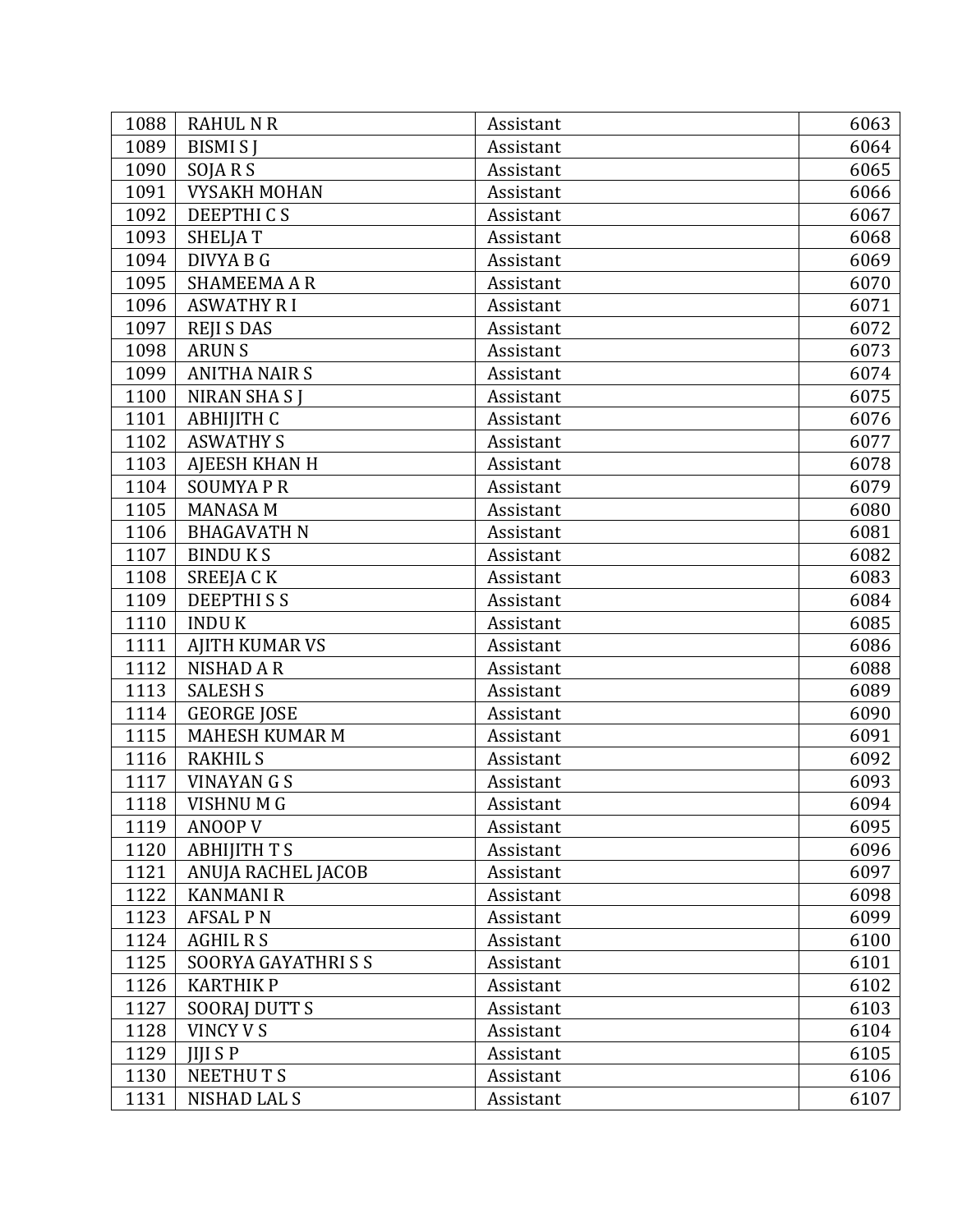| 1132 | <b>VISHNUMS</b>             | Assistant | 6108 |
|------|-----------------------------|-----------|------|
| 1133 | <b>RANIA</b>                | Assistant | 6109 |
| 1134 | <b>KRISHNA PRIYA K R</b>    | Assistant | 6110 |
| 1135 | <b>SABITHAM</b>             | Assistant | 6111 |
| 1136 | <b>MIDHUN P M</b>           | Assistant | 6112 |
| 1137 | <b>ADARSH S P</b>           | Assistant | 6113 |
| 1138 | <b>RESMIVR</b>              | Assistant | 6114 |
| 1139 | <b>KEERTHY S</b>            | Assistant | 6115 |
| 1140 | <b>SIMIRP</b>               | Assistant | 6116 |
| 1141 | <b>SAJITHA S</b>            | Assistant | 6117 |
| 1142 | <b>NAVEEN JOHN</b>          | Assistant | 6119 |
| 1143 | SMITHA SADASIVAN            | Assistant | 6120 |
| 1144 | NITHYA B S                  | Assistant | 6122 |
| 1145 | <b>INDHRAJ S</b>            | Assistant | 6124 |
| 1146 | <b>SHINU B</b>              | Assistant | 6125 |
| 1147 | <b>RAJKUMAR R</b>           | Assistant | 6126 |
| 1148 | <b>LEKSHMI MOHAN</b>        | Assistant | 6128 |
| 1149 | <b>SHIJI B</b>              | Assistant | 6129 |
| 1150 | <b>HARISANKAR C H</b>       | Assistant | 6130 |
| 1151 | <b>SHEEBA AMAN</b>          | Assistant | 6131 |
| 1152 | PRASANTH C                  | Assistant | 6132 |
| 1153 | <b>ASHAKR</b>               | Assistant | 6134 |
| 1154 | SHAKEELA VELLANGARA         | Assistant | 6140 |
| 1155 | SUPRIYA C V                 | Assistant | 6142 |
| 1156 | LEKSHMI J L                 | Assistant | 6143 |
| 1157 | <b>BESSY SUSAN VARGHESE</b> | Assistant | 6147 |
| 1158 | <b>ASHIKH</b>               | Assistant | 6150 |
| 1159 | <b>NAVEENA CL</b>           | Assistant | 6152 |
| 1160 | <b>SEENA BEEGOM A L</b>     | Assistant | 6153 |
| 1161 | <b>ANCY J THOMAS</b>        | Assistant | 6156 |
| 1162 | <b>VEENAGS</b>              | Assistant | 6157 |
| 1163 | <b>ASEEMA BEEVI S</b>       | Assistant | 6158 |
| 1164 | <b>VEENA VENU</b>           | Assistant | 6159 |
| 1165 | <b>MANU MOHAN</b>           | Assistant | 6160 |
| 1166 | <b>ASWATHY U</b>            | Assistant | 6161 |
| 1167 | <b>VISHNUNS</b>             | Assistant | 6162 |
| 1168 | <b>ASWATHY A S</b>          | Assistant | 6163 |
| 1169 | <b>DEEPUU</b>               | Assistant | 6164 |
| 1170 | <b>KIRAN S</b>              | Assistant | 6167 |
| 1171 | <b>SHINU BU</b>             | Assistant | 6168 |
| 1172 | DEEPA RAJ S                 | Assistant | 6169 |
| 1173 | <b>ANUCHAND PS</b>          | Assistant | 6170 |
| 1174 | KUMARI RAJASREE R           | Assistant | 6173 |
| 1175 | <b>ANU TENNYSON</b>         | Assistant | 6174 |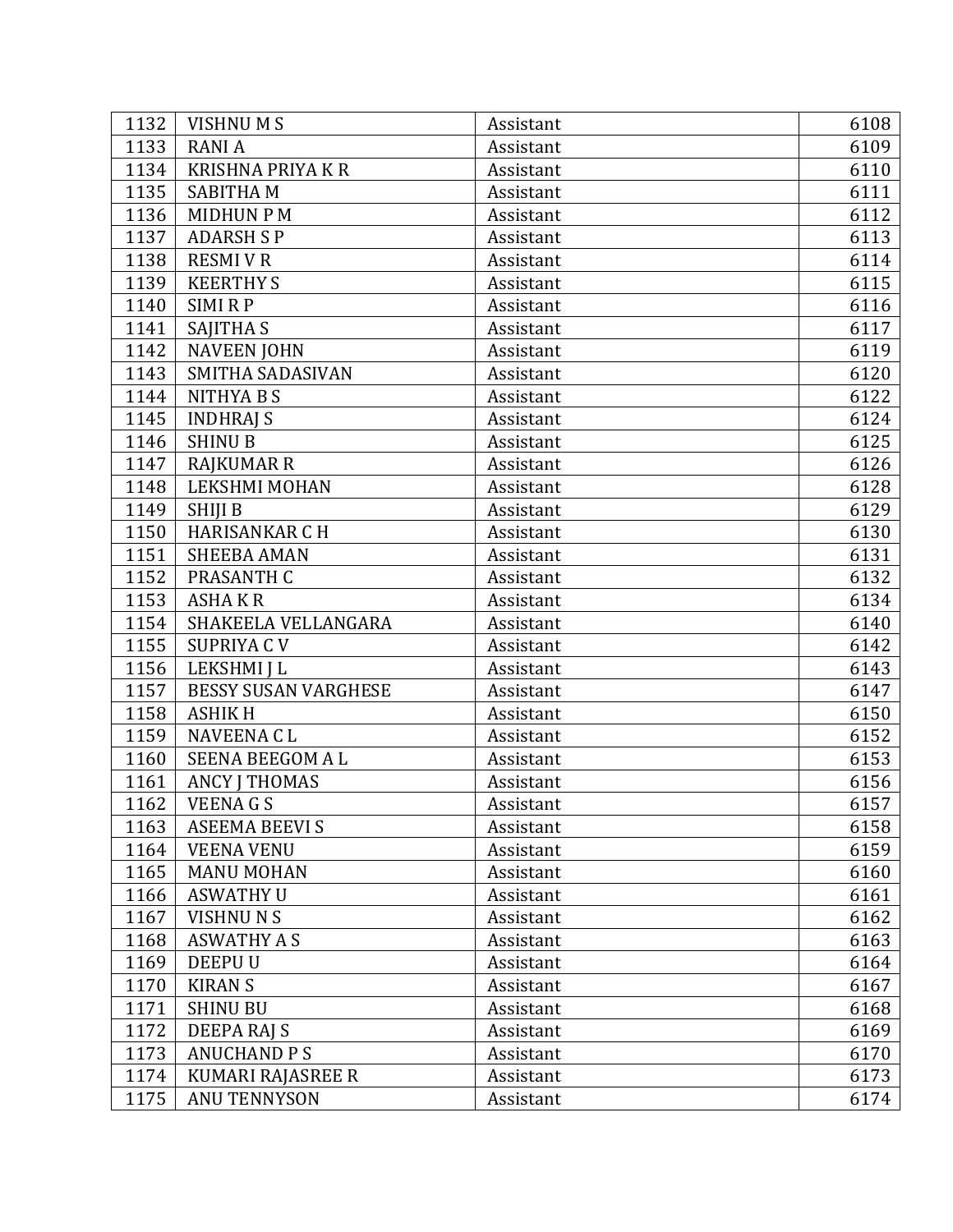| 1176 | <b>ANISH S S</b>          | Assistant | 6175 |
|------|---------------------------|-----------|------|
| 1177 | <b>GREESHMA RAJAN V R</b> | Assistant | 6176 |
| 1178 | <b>ASHA BHADRAN R</b>     | Assistant | 6177 |
| 1179 | <b>SINDHUS</b>            | Assistant | 6178 |
| 1180 | <b>ASHRAFS</b>            | Assistant | 6179 |
| 1181 | <b>KARTHIK KV</b>         | Assistant | 6180 |
| 1182 | <b>ANUPAM S</b>           | Assistant | 6183 |
| 1183 | <b>ANUPAMAS</b>           | Assistant | 6186 |
| 1184 | <b>SREE REMYASR</b>       | Assistant | 6188 |
| 1185 | <b>RENJU R NAIR</b>       | Assistant | 6189 |
| 1186 | <b>RASHIDA BEEVI R</b>    | Assistant | 6190 |
| 1187 | <b>CHITHRAKP</b>          | Assistant | 6191 |
| 1188 | <b>NANDAKUMARS</b>        | Assistant | 6192 |
| 1189 | <b>SOUMYAVS</b>           | Assistant | 6194 |
| 1190 | <b>RENJINI R</b>          | Assistant | 6195 |
| 1191 | <b>REMYAGR</b>            | Assistant | 6199 |
| 1192 | <b>DEEPAKK</b>            | Assistant | 6201 |
| 1193 | PRAVEEN RAJ R.S           | Assistant | 6203 |
| 1194 | <b>SHAFEEK M</b>          | Assistant | 6204 |
| 1195 | NILEENA T RAGHAVAN        | Assistant | 6205 |
| 1196 | <b>FAZEELA PH</b>         | Assistant | 6206 |
| 1197 | SMIJA G                   | Assistant | 6207 |
| 1198 | <b>DISHAD</b>             | Assistant | 6208 |
| 1199 | <b>GANESH POTTY E</b>     | Assistant | 6209 |
| 1200 | <b>ARAVIND V R</b>        | Assistant | 6210 |
| 1201 | <b>ASWIN C</b>            | Assistant | 6211 |
| 1202 | <b>ARUN RAJ</b>           | Assistant | 6212 |
| 1203 | PADMAPRIYA A S            | Assistant | 6213 |
| 1204 | NITHYA S PRASAD           | Assistant | 6215 |
| 1205 | <b>ASWATHY A J</b>        | Assistant | 6216 |
| 1206 | VIPANCHIKA V P            | Assistant | 6217 |
| 1207 | <b>VISHNU B C NAIR</b>    | Assistant | 6218 |
| 1208 | <b>MEENUMS</b>            | Assistant | 6219 |
| 1209 | <b>ATHIRAK</b>            | Assistant | 6222 |
| 1210 | <b>HEMANTH HT</b>         | Assistant | 6226 |
| 1211 | AJINA V P                 | Assistant | 6228 |
| 1212 | <b>REMYAR</b>             | Assistant | 6230 |
| 1213 | <b>NEENAYS</b>            | Assistant | 6234 |
| 1214 | <b>GANAPATHY A S</b>      | Assistant | 6244 |
| 1215 | <b>Deleted</b>            |           |      |
| 1216 | SHEEJA S                  | Assistant | 6246 |
| 1217 | ANJU M P                  | Assistant | 6247 |
| 1218 | <b>MEERAVS</b>            | Assistant | 6248 |
| 1219 | <b>BALAJI S KURUP</b>     | Assistant | 6249 |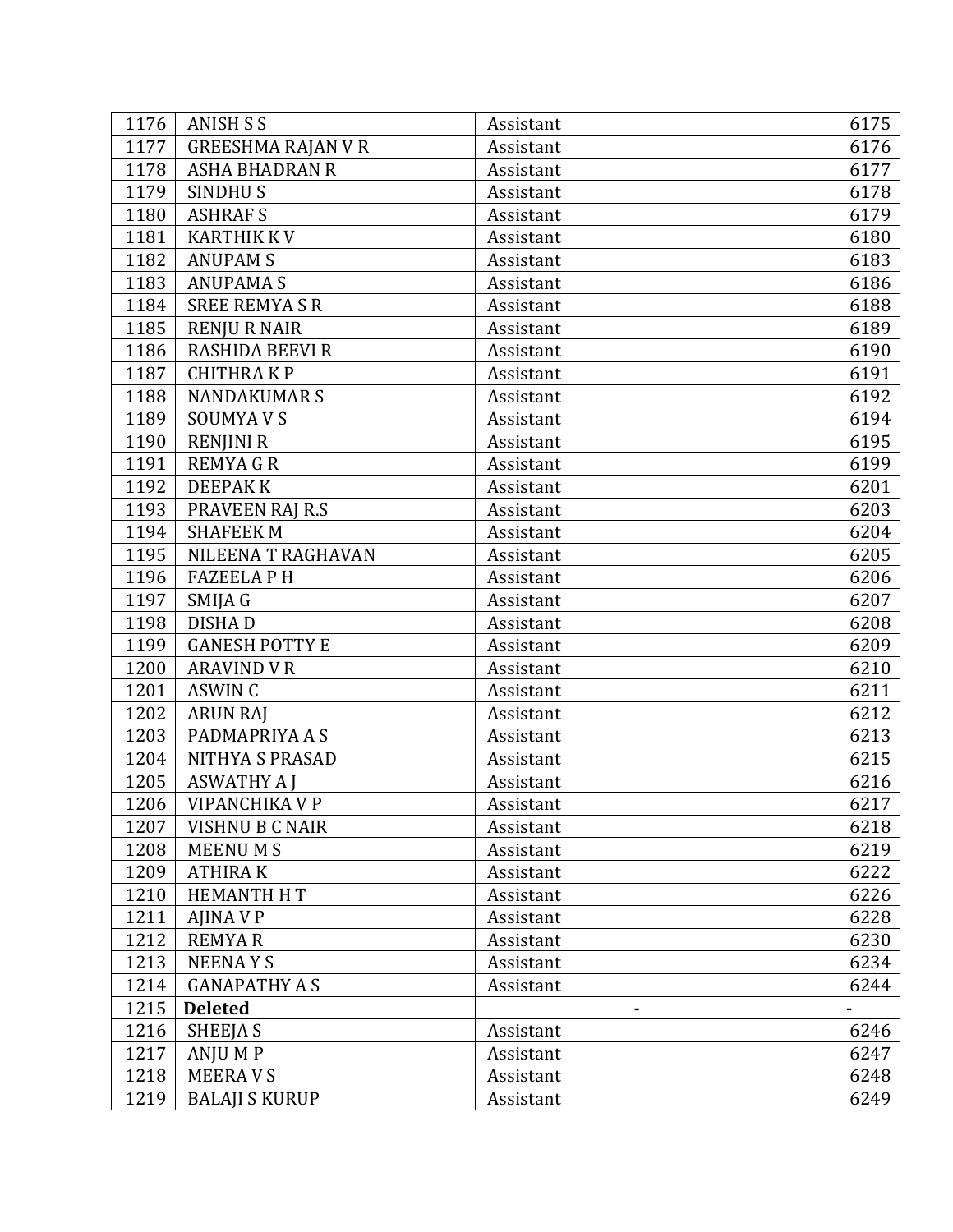| 1220 | <b>SANTHOSH PM</b>        | Assistant | 6250 |
|------|---------------------------|-----------|------|
| 1221 | <b>RAHILA R</b>           | Assistant | 6251 |
| 1222 | RAJANI RAJEEVAN           | Assistant | 6252 |
| 1223 | <b>JITIN RAJASENAN</b>    | Assistant | 6253 |
| 1224 | <b>ARATHY S</b>           | Assistant | 6254 |
| 1225 | <b>MUMTHAS R B</b>        | Assistant | 6255 |
| 1226 | <b>MANJU M</b>            | Assistant | 6256 |
| 1227 | <b>SREEKALA B</b>         | Assistant | 6257 |
| 1228 | <b>ANUSREE RAJAN</b>      | Assistant | 6258 |
| 1229 | <b>RANIJAIN</b>           | Assistant | 6259 |
| 1230 | <b>SHABANA S</b>          | Assistant | 6260 |
| 1231 | <b>SREELAJAP</b>          | Assistant | 6261 |
| 1232 | <b>REMYAVR</b>            | Assistant | 6266 |
| 1233 | SAJINI V S                | Assistant | 6268 |
| 1234 | <b>SANIA SALIM</b>        | Assistant | 6269 |
| 1235 | <b>RESHMASS</b>           | Assistant | 6270 |
| 1236 | <b>SUSHA RAJ S T</b>      | Assistant | 6271 |
| 1237 | <b>LALY SATHYAN S P</b>   | Assistant | 6272 |
| 1238 | <b>SINIVA</b>             | Assistant | 6273 |
| 1239 | <b>ANEESH KUMAR R M</b>   | Assistant | 6274 |
| 1240 | <b>VIDYA V</b>            | Assistant | 6275 |
| 1241 | <b>JYOTHI LEKSHMI M R</b> | Assistant | 6276 |
| 1242 | <b>SUNEESHAI</b>          | Assistant | 6277 |
| 1243 | THANUJA M S               | Assistant | 6278 |
| 1244 | <b>CHITHRA C NAIR</b>     | Assistant | 6279 |
| 1245 | <b>JIJITHA G B</b>        | Assistant | 6280 |
| 1246 | <b>ABHIL R S</b>          | Assistant | 6282 |
| 1247 | SONY J                    | Assistant | 6283 |
| 1248 | <b>REJITHANR</b>          | Assistant | 6285 |
| 1249 | <b>AKHILAKS</b>           | Assistant | 6286 |
| 1250 | <b>VEENA SATHEESH T S</b> | Assistant | 6287 |
| 1251 | <b>CHITHRA GIREESAN</b>   | Assistant | 6288 |
| 1252 | VIJILA V S                | Assistant | 6289 |
| 1253 | SHEEJA P                  | Assistant | 6290 |
| 1254 | <b>RIYA C R</b>           | Assistant | 6295 |
| 1255 | <b>BINIB</b>              | Assistant | 6298 |
| 1256 | RADHIKA K S               | Assistant | 6299 |
| 1257 | <b>Deleted</b>            |           |      |
| 1258 | SUKANYA G J               | Assistant | 6301 |
| 1259 | <b>BALUSL</b>             | Assistant | 6302 |
| 1260 | <b>LEKSHMIL</b>           | Assistant | 6303 |
| 1261 | NISHA A R                 | Assistant | 6306 |
| 1262 | <b>SURESH KUMAR B</b>     | Assistant | 6307 |
| 1263 | <b>SREENATH V S</b>       | Assistant | 6309 |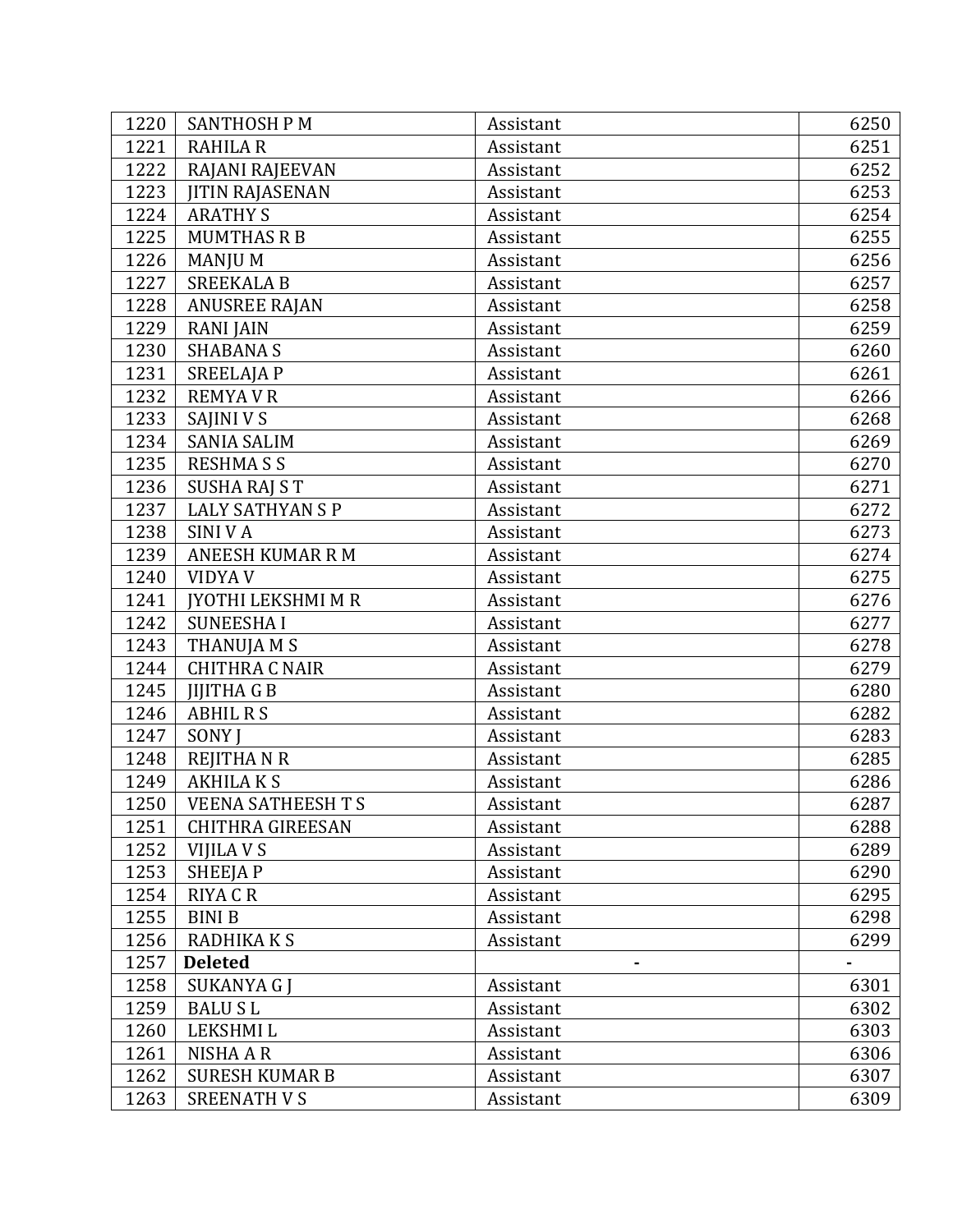| 1264 | AKHILA YASODHARAN       | Assistant                | 6310 |
|------|-------------------------|--------------------------|------|
| 1265 | <b>SABITHA B S NAIR</b> | Assistant                | 6311 |
| 1266 | <b>DEEPUD</b>           | Assistant                | 6312 |
| 1267 | <b>VIVEK R</b>          | Assistant                | 6313 |
| 1268 | MUHAMMAD SOORAJ S P     | Assistant                | 6314 |
| 1269 | <b>SALINIS</b>          | Assistant                | 6315 |
| 1270 | <b>ARCHANA JAYAN S</b>  | Assistant                | 6324 |
| 1271 | <b>AJITHA CHANDRAN</b>  | Assistant                | 6325 |
| 1272 | <b>NITHIN PRASAD</b>    | Assistant                | 6326 |
| 1273 | <b>HISHAM AHAMMED</b>   | Assistant                | 6331 |
| 1274 | LEKHA VIJAYAN L         | Assistant                | 6332 |
| 1275 | NEETHU CHANDRAN B S     | Assistant                | 6335 |
| 1276 | ANUPAMA V G             | Assistant                | 6337 |
| 1277 | <b>ARUN P F</b>         | Assistant                | 6338 |
| 1278 | <b>RAJESH MOHAN V</b>   | Assistant                | 6340 |
| 1279 | <b>SNEHA GOPI</b>       | Assistant                | 6341 |
| 1280 | DIVYA SASIDHARAN        | Assistant                | 6342 |
| 1281 | <b>JISHA SHAJI J</b>    | Assistant                | 6343 |
| 1282 | NIJA N                  | Assistant                | 6344 |
| 1283 | <b>SHINIS</b>           | Assistant                | 6345 |
| 1284 | <b>VAISHNAV</b>         | Assistant                | 6346 |
| 1285 | <b>SOUMYAA</b>          | Computer Assistant Gr II | 5905 |
| 1286 | <b>KAVITHA KV</b>       | Computer Assistant Gr II | 5906 |
| 1287 | <b>CHANDINI A</b>       | Computer Assistant Gr II | 5908 |
| 1288 | MAYA K V                | Computer Assistant Gr II | 5909 |
| 1289 | <b>SARITHA B</b>        | Computer Assistant Gr II | 5914 |
| 1290 | <b>JAUHARA M</b>        | Computer Assistant Gr II | 5915 |
| 1291 | GOPI KOZHITHODIKA       | Computer Assistant Gr II | 5927 |
| 1292 | NINO GEORGE             | Computer Assistant Gr II | 5929 |
| 1293 | <b>KRISHNA PRIYA P</b>  | Computer Assistant Gr II | 5930 |
| 1294 | SHAJUSHA.A              | Computer Assistant Gr II | 5931 |
| 1295 | <b>SHOJI JAMES</b>      | Computer Assistant Gr II | 5933 |
| 1296 | DIVYA.A.S               | Computer Assistant Gr II | 5935 |
| 1297 | NITHYA G S              | Computer Assistant Gr II | 5936 |
| 1298 | <b>ANCY M S</b>         | Computer Assistant Gr II | 5937 |
| 1299 | <b>MEERA B R</b>        | Computer Assistant Gr II | 5938 |
| 1300 | <b>SARITHA S S</b>      | Computer Assistant Gr II | 5941 |
| 1301 | <b>ANILPRABHA R</b>     | Computer Assistant Gr II | 6141 |
| 1302 | <b>KAVITHA KV</b>       | Computer Assistant Gr II | 6231 |
| 1303 | MANJUSHA MOHAN K        | Computer Assistant Gr II | 6232 |
| 1304 | <b>SHEENAPS</b>         | Computer Assistant Gr II | 6233 |
| 1305 | PRAVEENA G              | Computer Assistant Gr II | 6236 |
| 1306 | <b>SNYM CHANDRAN</b>    | Computer Assistant Gr II | 6237 |
| 1307 | <b>SUMAM K GEORGE</b>   | Computer Assistant Gr II | 6238 |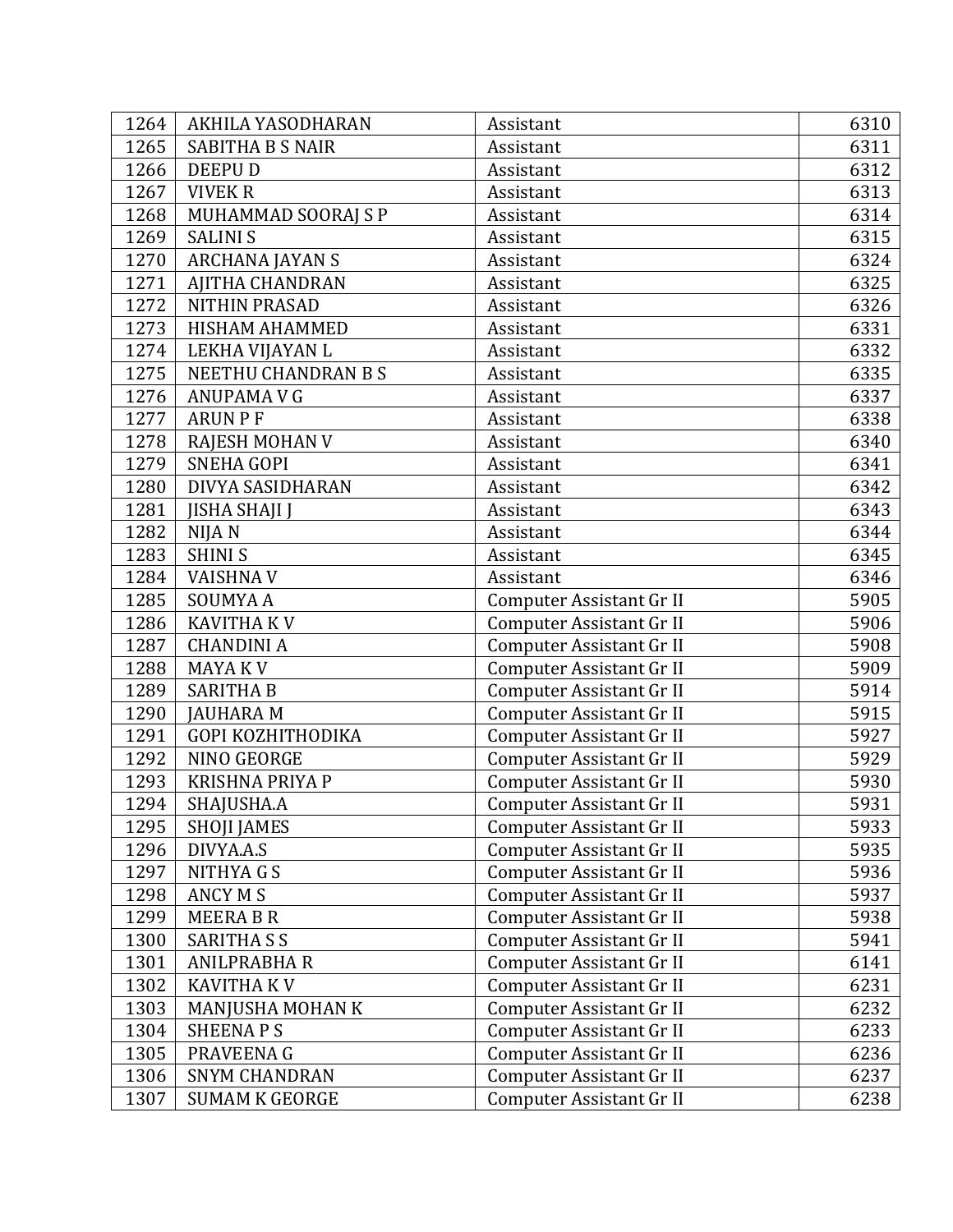| 1308 | LEKSHMI S NAIR          | Computer Assistant Gr II          | 6240           |
|------|-------------------------|-----------------------------------|----------------|
| 1309 | AKHIL Y.C               | Computer Assistant Gr II          | 6241           |
| 1310 | <b>BIJUSHAU B</b>       | Computer Assistant Gr II          | 6262           |
| 1311 | VISHNU V S              | Computer Assistant Gr II          | 6263           |
| 1312 | <b>NAZEEMAH</b>         | Computer Assistant Gr II          | 6264           |
| 1313 | <b>SHYNUSL</b>          | Computer Assistant Gr II          | 6265           |
| 1314 | <b>INDU ALBERT</b>      | Computer Assistant Gr II          | 6291           |
| 1315 | SANGEETHA M G           | Computer Assistant Gr II          | 6292           |
| 1316 | <b>SURYASS</b>          | Computer Assistant Gr II          | 6293           |
| 1317 | <b>SHABEER BL</b>       | Computer Assistant Gr II          | 6294           |
| 1318 | MANJUSHA O S            | Computer Assistant Gr II          | 6297           |
| 1319 | DAYA P S                | Computer Assistant Gr II          | 6316           |
| 1320 | SUJI V                  | Computer Assistant Gr II          | 6317           |
| 1321 | <b>MATHEW SAM</b>       | Computer Assistant Gr II          | 6318           |
| 1322 | <b>ABHILASH A S</b>     | Computer Assistant Gr II          | 6319           |
| 1323 | <b>SHINUPL</b>          | Computer Assistant Gr II          | 6320           |
| 1324 | <b>SANKAR S</b>         | Computer Assistant Gr II          | 6321           |
| 1325 | SHEEJA A S              | Computer Assistant Gr II          | 6323           |
| 1326 | <b>ANEESH MV</b>        | Computer Assistant Gr II          | 6327           |
| 1327 | <b>ANASWARA RV</b>      | Computer Assistant Gr II          | 6328           |
| 1328 | <b>SHARAFS</b>          | Computer Assistant Gr II          | 6330           |
| 1329 | <b>BINDU K K</b>        | Computer Assistant Gr II          | 6333           |
| 1330 | KUTTAPPAN J.            | Binder(Senior Grade)              | 4403           |
| 1331 | SREELEKSHMI A.V.        | Binder(Senior Grade)              | 4410           |
| 1332 | SHEEJA V. NAIR          | Binder(Senior Grade)              | 4425           |
| 1333 | LAILA B.                | <b>Binder Grade I</b>             | 4377           |
| 1334 | PADMASREE S.            | <b>Binder Grade I</b>             | 4386           |
| 1335 | JAYASANKAR M.R.         | <b>Binder Grade I</b>             | 4401           |
| 1336 | SASIDHARAN NAIR G.      | <b>Binder Grade I</b>             | 4402           |
| 1337 | KUMARI SINDHU C.        | <b>Binder Grade I</b>             | 4467           |
| 1338 | SANALKUMARK.            | Binder Grade I                    | 4630           |
| 1339 | <b>Deleted</b>          |                                   | $\blacksquare$ |
| 1340 | <b>BABU K.</b>          | Binder II Higher Grade            | 4520           |
| 1341 | <b>UDAYAGEETHA B.S.</b> | Compositor(Senior Grade)          | 4477           |
| 1342 | JACKSON L.              | Compositor(Senior Grade)          | 4485           |
| 1343 | RAJAN R.S.              | Computer (Senior Grade)           | 4524           |
| 1344 | JAYAKUMARY K.           | Clerical Assistant(First TBHG)    | 3466           |
| 1345 | ANIL R.                 | Clerical Assistant (Higher Grade) | 3876           |
| 1346 | PRADEEPA KUMARI V.S.    | Clerical Assistant (Skilled)      | 4846           |
| 1347 | RAJESH R.               | Clerical Assistant (Skilled)      | 5017           |
| 1348 | <b>JOBY JOSEPH</b>      | Clerical Assistant (Skilled)      | 5179           |
| 1349 | RUGMINI.P               | Clerical Assistant (Skilled)      | 5228           |
| 1350 | <b>SUCHITRA S.V</b>     | Clerical Assistant (Skilled)      | 5295           |
| 1351 | <b>SURESH K.</b>        | Clerical Assistant (Unskilled)    | 4628           |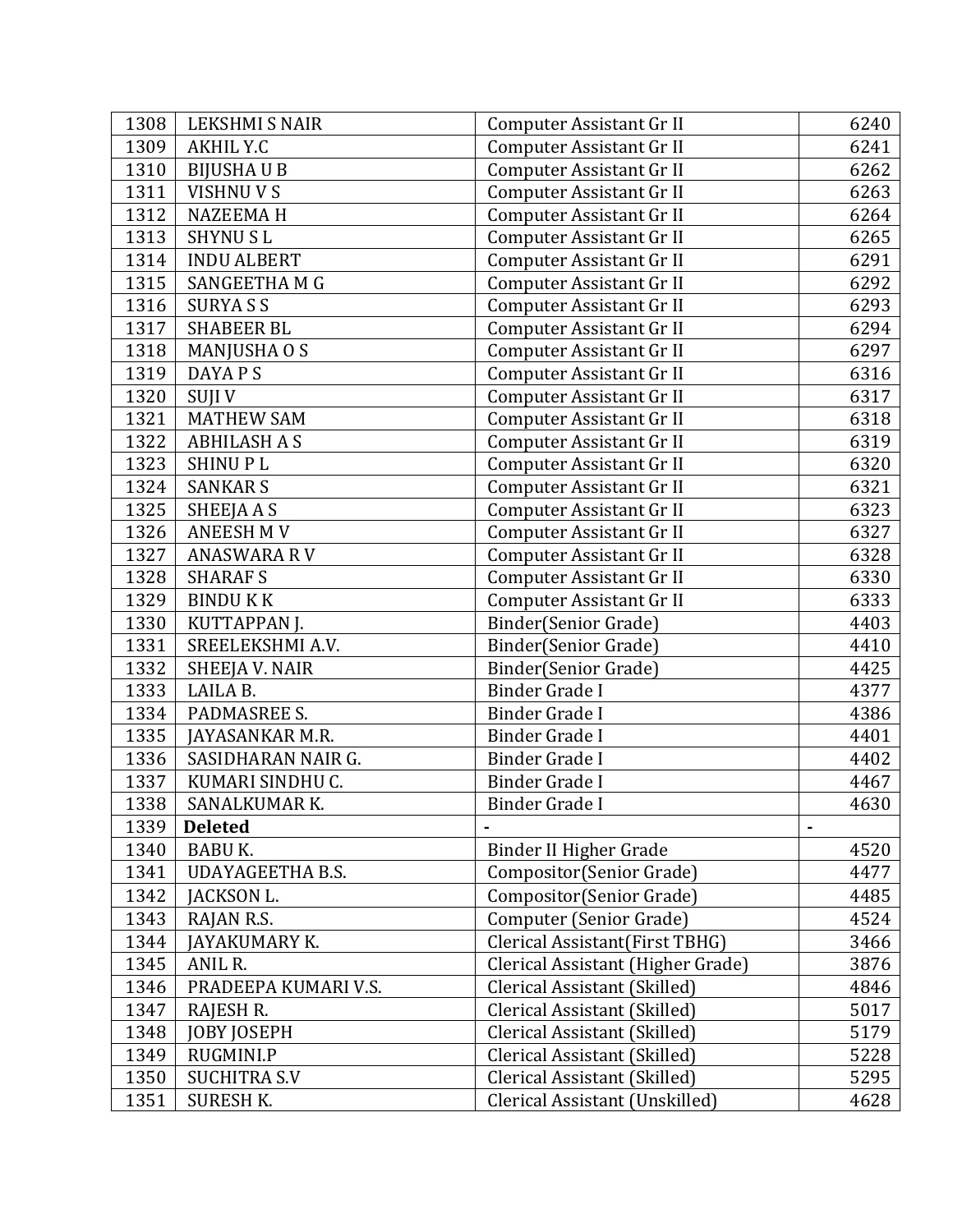| 1352 | CHANDRIKA N.            | Clerical Assistant (Unskilled) | 4684 |
|------|-------------------------|--------------------------------|------|
| 1353 | <b>ANIL KUMAR T</b>     | Clerical Assistant (Unskilled) | 5227 |
| 1354 | LALI L.                 | <b>Clerical Assistant</b>      | 3390 |
| 1355 | PUSHPALATHA K.          | <b>Clerical Assistant</b>      | 3495 |
| 1356 | WILSON N.               | <b>Clerical Assistant</b>      | 3779 |
| 1357 | <b>GILBERT ROBIN D.</b> | <b>Clerical Assistant</b>      | 3790 |
| 1358 | SASEENDRAN C.           | Clerical Assistant             | 3796 |
| 1359 | VALSALA KUMARI K.       | <b>Clerical Assistant</b>      | 3996 |
| 1360 | VENUGOPALAN NAIR C.     | <b>Clerical Assistant</b>      | 4011 |
| 1361 | AJITH KUMAR G.I.        | <b>Clerical Assistant</b>      | 4122 |
| 1362 | <b>ABHILASH T.R.</b>    | <b>Clerical Assistant</b>      | 4529 |
| 1363 | NIDIN G.P.              | <b>Clerical Assistant</b>      | 4548 |
| 1364 | ACHINTHYAKUMAR R.N.     | <b>Clerical Assistant</b>      | 4668 |
| 1365 | <b>ANILA ANTONY</b>     | <b>Clerical Assistant</b>      | 5182 |
| 1366 | BINDU.P                 | <b>Clerical Assistant</b>      | 5290 |
| 1367 | <b>VISHNU CHANDRAN</b>  | <b>Clerical Assistant</b>      | 5298 |
| 1368 | ANU P.                  | <b>Clerical Assistant</b>      | 5305 |
| 1369 | AYYAPPAN NAIR K.        | Driver(selection grade)        | 4177 |
| 1370 | SURESH KUMAR G.         | Driver (Senior Grade)          | 4170 |
| 1371 | ZAKIR HUSSAIN.S         | Driver (Senior Grade)          | 4176 |
| 1372 | AJITH KUMAR S.          | Driver (Senior Grade)          | 4219 |
| 1373 | DICKSON J.S.            | Driver (Senior Grade)          | 4476 |
| 1374 | SILVILET SAROJAM R.     | <b>Bus Conductor(I TBHG)</b>   | 4081 |
| 1375 | HUSSAIN KUNJU A.        | Security Guard (Higher Grade)  | 4778 |
| 1376 | <b>ASHRAFF M.</b>       | <b>Security Guard I TBHG</b>   | 4773 |
| 1377 | RADHAKRISHNAN T.K.      | <b>Security Guard I TBHG</b>   | 4801 |
| 1378 | UTHAMAN V.              | <b>Security Guard I TBHG</b>   | 4803 |
| 1379 | <b>NAZAR KUNJU H.</b>   | <b>Security Guard I TBHG</b>   | 4812 |
| 1380 | <b>VINCENT MICHAEL</b>  | <b>Security Guard</b>          | 4789 |
| 1381 | JAYAKUMAR D.            | <b>Security Guard</b>          | 5149 |
| 1382 | RAJAN R.                | <b>Security Guard</b>          | 5163 |
| 1383 | SABU V.                 | <b>Security Guard</b>          | 5197 |
| 1384 | EBRAHIMKUTTY O.M        | <b>Security Guard</b>          | 5198 |
| 1385 | PAUL P.                 | <b>Security Guard</b>          | 5199 |
| 1386 | SASIKUMAR R             | <b>Security Guard</b>          | 5200 |
| 1387 | RAJAN H.                | <b>Security Guard</b>          | 5201 |
| 1388 | SUDARSANAN G.           | <b>Security Guard</b>          | 5204 |
| 1389 | <b>SURENDRAN N</b>      | <b>Security Guard</b>          | 5205 |
| 1390 | VIJAYAN B               | <b>Security Guard</b>          | 5206 |